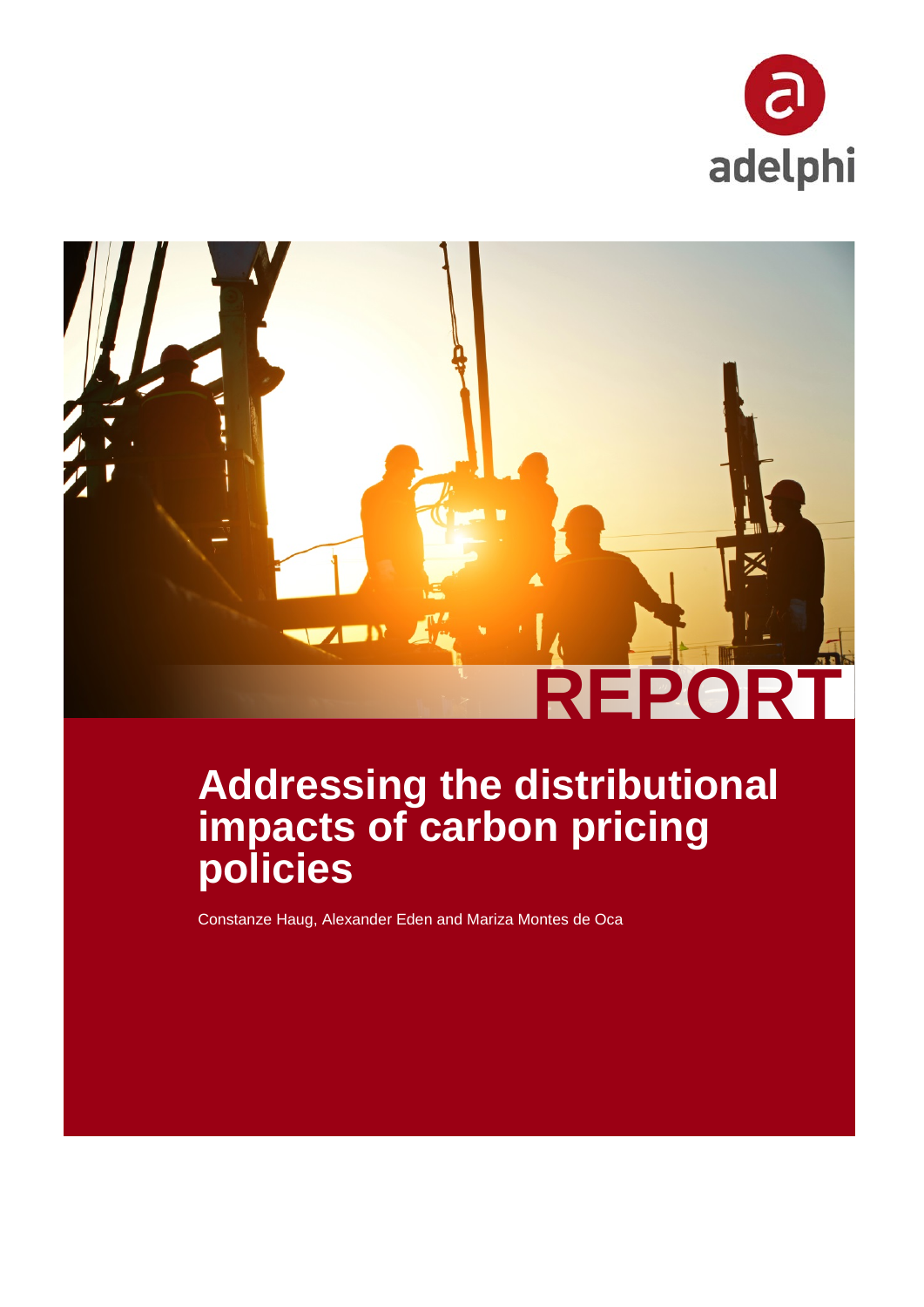This paper has been commissioned by the Deutsche Gesellschaft für Internationale Zusammenarbeit (GIZ) GmbH on behalf of the German Federal Ministry for the Environment, Nature Conservation and Nuclear Safety (BMU). It was prepared by the adelphi team. The team included Constanze Haug, Alexander Eden and Mariza Montes de Oca.

#### **Disclaimer**

The views and assumptions expressed in this report represent the views of the authors and not necessarily those of the client.

#### **Suggested Citation**

Haug, Constanze; Alexander Eden and Mariza Montes de Oca (2018): Addressing the distributional impacts of carbon pricing policies. Berlin: adelphi.

#### **Imprint**

| Publisher:     | adelphi consult GmbH<br>Alt-Moabit 91<br>10559 Berlin |                                                                                                       |  |  |  |
|----------------|-------------------------------------------------------|-------------------------------------------------------------------------------------------------------|--|--|--|
|                | Fax:<br>Web:                                          | Phone: +49 (30) 89 000 68 - 0<br>+49 (30) 89 000 68 - 10<br>Mail: office@adelphi.de<br>www.adelphi.de |  |  |  |
| Authors:       |                                                       | Constanze Haug, Alexander Eden and Mariza Montes de Oca                                               |  |  |  |
| Layout:        | adelphi                                               |                                                                                                       |  |  |  |
| Photo credits: | Title:                                                | Pan Demin - shutterstock.com                                                                          |  |  |  |
| Status:        | March, 2018                                           |                                                                                                       |  |  |  |
|                |                                                       |                                                                                                       |  |  |  |

© 2018, adelphi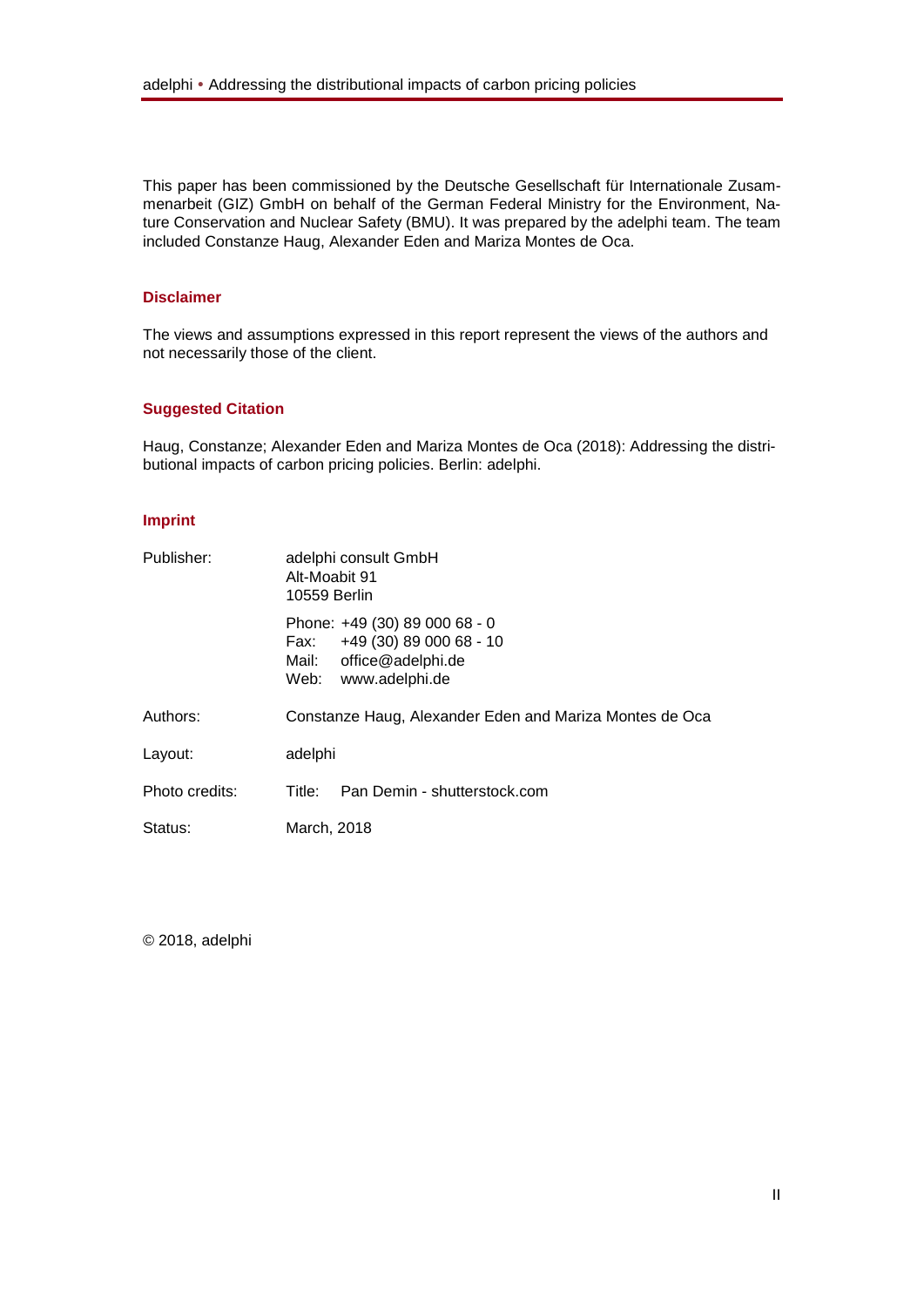# <span id="page-2-0"></span>**Table of Contents**

|              | <b>Table of Contents</b> |                                                                             | Ш               |
|--------------|--------------------------|-----------------------------------------------------------------------------|-----------------|
|              |                          | <b>List of Figures and Tables</b>                                           | IV              |
|              | <b>Executive Summary</b> |                                                                             | 6               |
| 1            | Introduction             |                                                                             | 8               |
|              | 1.1                      | Proliferation and benefits of carbon pricing, and the need for attention to |                 |
|              |                          | distributional impacts                                                      | 8               |
|              |                          | 1.2 Goal of this paper                                                      | 8               |
|              | 1.3 Outline              |                                                                             | 9               |
| $\mathbf{2}$ |                          | Distributing the costs of carbon pricing across households                  | 10              |
|              |                          | 2.1 Carbon pricing affects household incomes and expenditures               | 11              |
|              | 2.1.1                    | Distributional impacts of carbon pricing across households                  | 11              |
|              |                          | 2.1.2 Carbon pricing impacts on poverty                                     | 12              |
|              |                          | 2.1.3 Regional impacts of carbon pricing                                    | 12 <sup>2</sup> |
|              |                          | 2.2 Options to address carbon pricing impacts on households                 | 13              |
|              | 2.2.1                    | Direct (lump-sum) transfers                                                 | 14              |
|              |                          | 2.2.2 Subsidies and other transfers                                         | 14              |
|              | 2.2.3                    | Using revenues to reduce other taxes (tax reform): tax swaps and credits    | 16              |
|              |                          | 2.2.4 Summary of options for compensating households                        | 16              |
| 3            |                          | Health co-benefits and environmental justice                                | 18              |
|              |                          | 3.1 Ensuring a fair distribution of carbon pricing co-benefits              | 19              |
|              | 3.1.1                    | Carbon pricing improves health by reducing local air pollution              | 19              |
|              |                          | 3.1.2 Environmental justice and health co-benefits                          | 19              |
|              | 3.1.3                    | The distribution of polluting activities under carbon pricing               | 20              |
|              |                          | 3.2 Options for preserving co-benefits in carbon pricing policy             | 21              |
|              | 3.2.1                    | Limiting the scope of offsets                                               | 21              |
|              | 3.2.2                    | Community fund revenue recycling                                            | 21              |
|              | 3.2.3                    | Zonal restrictions / sectoral caps                                          | 23              |
|              | 3.2.4                    | Direct regulation of air pollution                                          | 23              |
|              | 3.2.5                    | Summary of options for preserving co-benefits in carbon pricing             | 24              |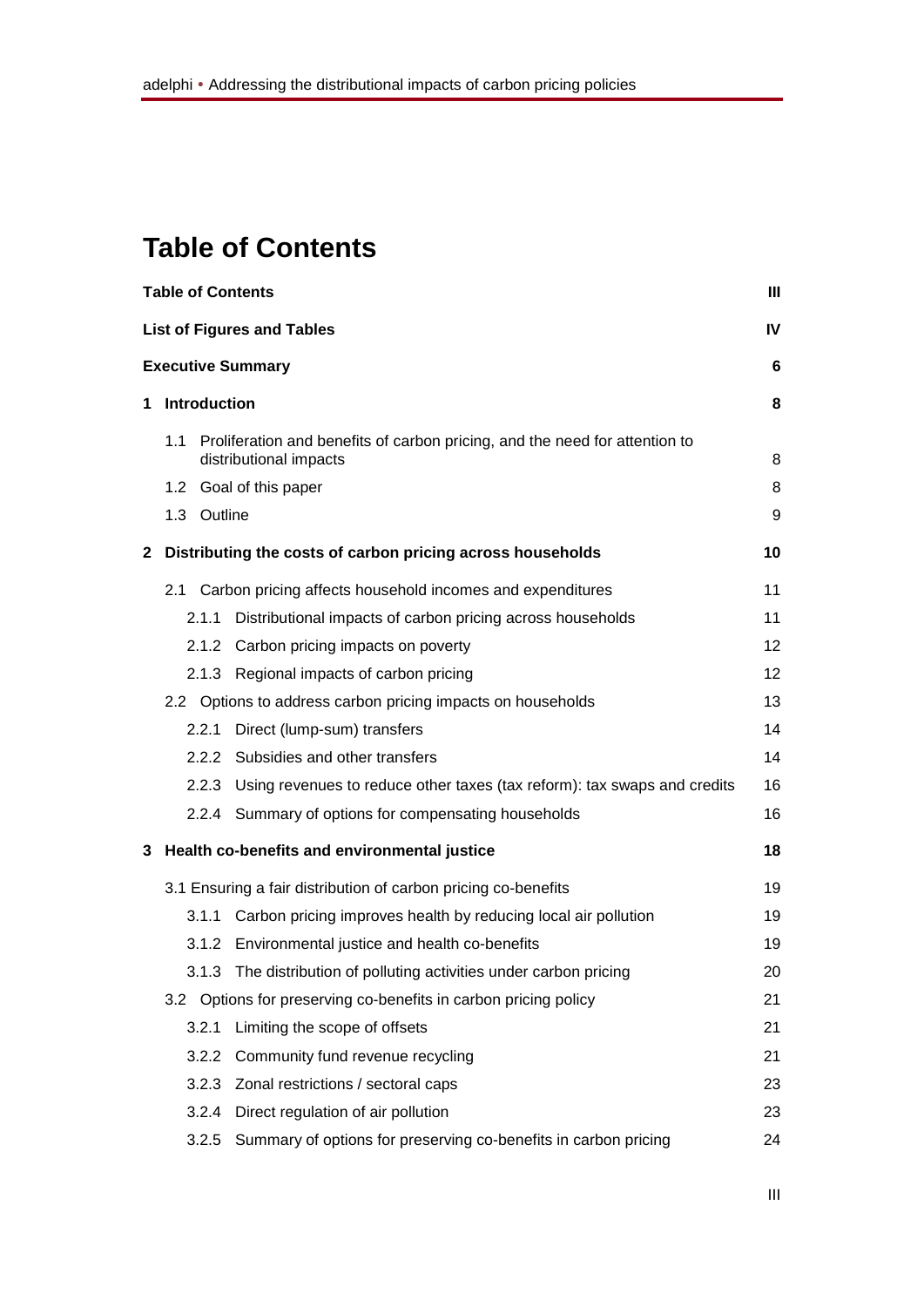|   |              | 4 Carbon pricing, employment and a just transition                                           | 25 |
|---|--------------|----------------------------------------------------------------------------------------------|----|
|   |              | 4.1 The effects of carbon pricing on fossil-intensive communities                            | 26 |
|   | 4.1.1        | Identifying impacted groups                                                                  | 26 |
|   |              | 4.1.2 Maximising green growth and employment opportunities                                   | 27 |
|   |              | 4.2 Options for promoting a just transition through carbon pricing                           | 28 |
|   | 4.2.1        | Investing revenues to promote green growth and jobs                                          | 28 |
|   |              | 4.2.2 Labour market and transitional support                                                 | 30 |
|   |              | 4.2.3 Summary of options                                                                     | 31 |
| 5 |              | Socially just carbon pricing in relation to firms                                            | 32 |
|   |              | 5.1 Carbon pricing impacts on firms                                                          | 33 |
|   | 5.1.1        | Administrative costs and small and medium enterprises                                        | 33 |
|   |              | 5.1.2 Stranded Assets                                                                        | 33 |
|   |              | 5.1.3 Competitiveness concerns                                                               | 34 |
|   |              | 5.2 Policy options for firms                                                                 | 34 |
|   | 5.2.1        | Options to address the disproportionate burden of administrative costs<br>for small emitters | 35 |
|   |              | 5.2.2 Options to address firms' potential impacts under an ETS                               | 35 |
|   |              | 5.2.3 Options to address firms' potential impacts under a carbon tax                         | 36 |
|   | 5.2.4        | Options to address firms' potential impacts common to both carbon taxes<br>and ETS           | 37 |
|   |              | 5.2.5 Summary of options for compensating firms                                              | 38 |
|   | 6 Conclusion |                                                                                              | 40 |

# <span id="page-3-0"></span>**List of Figures and Tables**

| Figure 1: Carbon pricing impacts on households and revenue recycling options            | 10 |
|-----------------------------------------------------------------------------------------|----|
| Figure 2: Carbon pricing incidence across states in the United States                   | 13 |
| Figure 3: Energy (fuel) poverty and its contributing factors                            | 15 |
| Figure 4: Co-benefits distribution and carbon pricing                                   | 18 |
| Figure 5: CalEnviroScreen 3.0 Indicator and Component Scoring                           | 22 |
| Figure 6: Carbon pricing effects and impacts on employment                              | 25 |
| Figure 7: Potential carbon pricing impacts on firms and design options for compensation | 32 |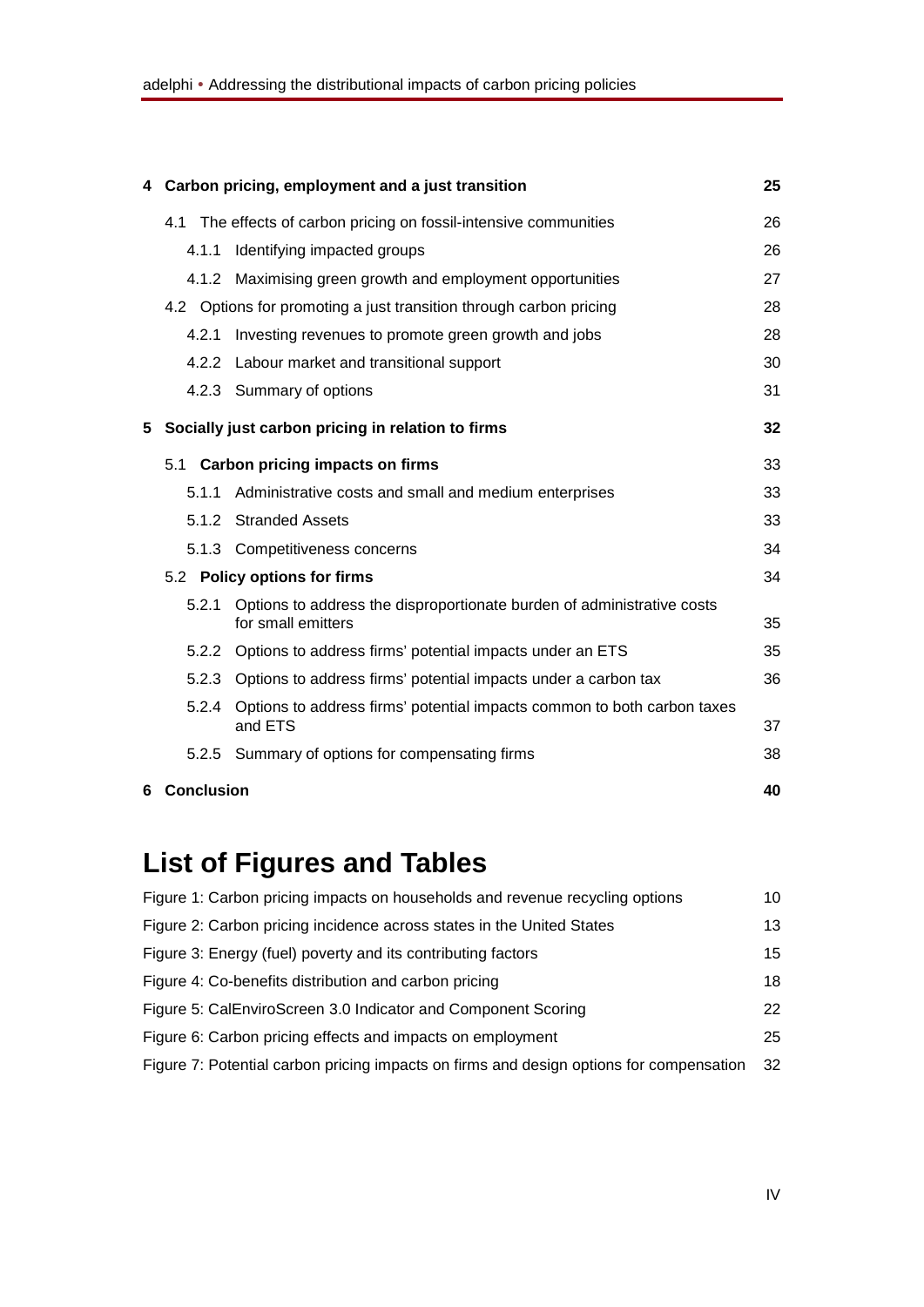| Table 1: Carbon pricing impacts on households and design options for revenue recycling 17   |    |
|---------------------------------------------------------------------------------------------|----|
| Table 2: Carbon pricing options for preserving co-benefits                                  | 24 |
| Table 3: Options for promoting a just transition through carbon pricing                     | 31 |
| Table 4: Carbon pricing impacts on firms and design options available for revenue recycling | 39 |
| Table 5: Summary of carbon price impacts, social justice implications, and policy options   | 42 |
|                                                                                             |    |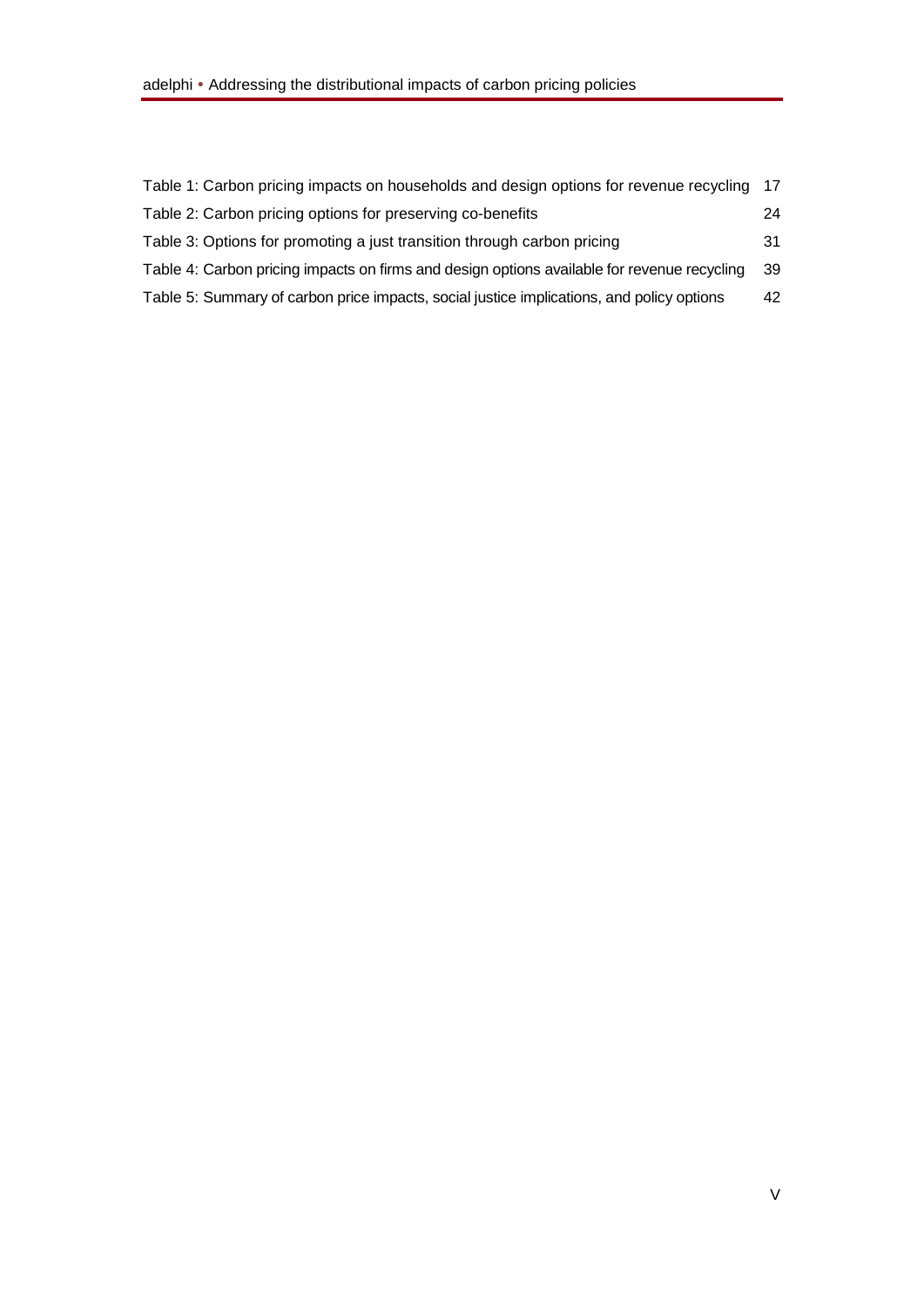# <span id="page-5-0"></span>**Executive Summary**

As countries consider appropriate strategies for meeting their Nationally Determined Contributions (NDCs) under the Paris Agreement, carbon pricing is a key element to costeffectively achieve the required emission reductions in national economies. Carbon pricing harnesses market forces, effectively engages the private sector in abatement efforts, generates public revenue, and provides significant co-benefits such as cleaner air. Yet ultimately, the introduction of a carbon price depends on its political feasibility. The question as to whether the carbon pricing mechanism proposed effectively addresses key distributional and competitiveness concerns is of utmost importance for the policy to gain and retain the support needed over time. This is all the more relevant in emerging and developing economies, which are increasingly moving toward adopting carbon pricing tools and where historical inequalities and poverty affect a significant share of the population

The present paper lays out key considerations for addressing key distributional impacts of carbon pricing policy. It systematically discusses the main distributional concerns from carbon pricing for different societal groups – households, local communities, workers particularly affected by carbon pricing, and firms – and discusses options to alleviate them, drawing both on real-life examples from jurisdictions currently implementing these policies and additional options proposed in the literature. In general, distributional concerns can often be addressed by altering the design of the pricing mechanism itself, or through complementary policies and measures. Frequently, socially just outcomes depend on the considered use of a portion of the carbon pricing revenues. Finally, while addressing distributional impacts regularly requires trade-offs between the primary objective of carbon pricing – ensuring costeffective mitigation – and other desired outcomes, maintaining the carbon price signal should always remain a priority.

Households are affected by carbon pricing, whether from ETS or a carbon tax, in two main ways: they may face higher costs for carbon intensive consumer goods and services; and their income from work and investments may decrease due to higher production costs for firms. The question whether carbon pricing disproportionately affects the poor and increases inequality depends on the design of the policy and the domestic context. While carbon pricing is often found to be regressive in industrial countries, it may be progressive in developing countries. Geographic disparities can also be expected, with urban areas often less affected than rural, and regions that depend more heavily on fossil fuels more affected than others.

The main potential to mitigate the regressive effects of carbon prices, or to accentuate progressive effects, lies with using carbon pricing revenue. This can be achieved through direct (lump sum) transfers that return carbon pricing revenue to households, subsidies for consumption of specific goods to compensate for higher carbon prices, or "tax swaps" that recycle carbon pricing revenues to permanently reduce other forms of taxes. Key considerations when choosing among the options include their capacity to preserve the carbon price signal, their potential to improve social equality, and their impact on the overall efficiency of the tax system.

Impacts of carbon pricing also relate to the distribution of the resulting environmental and social co-benefits, for instance in terms of improved public health from reduced emissions of air pollutants. Broad market-based carbon pricing policies, such as ETS and carbon taxes, do not necessarily determine where emissions abatement activities will take place, meaning that particularly impacted communities may not realize proportionate co-benefits.

There are four broad options for creating a fairer and more targeted distribution of carbon pricing co-benefits, by adjusting or complementing the carbon pricing instrument or by using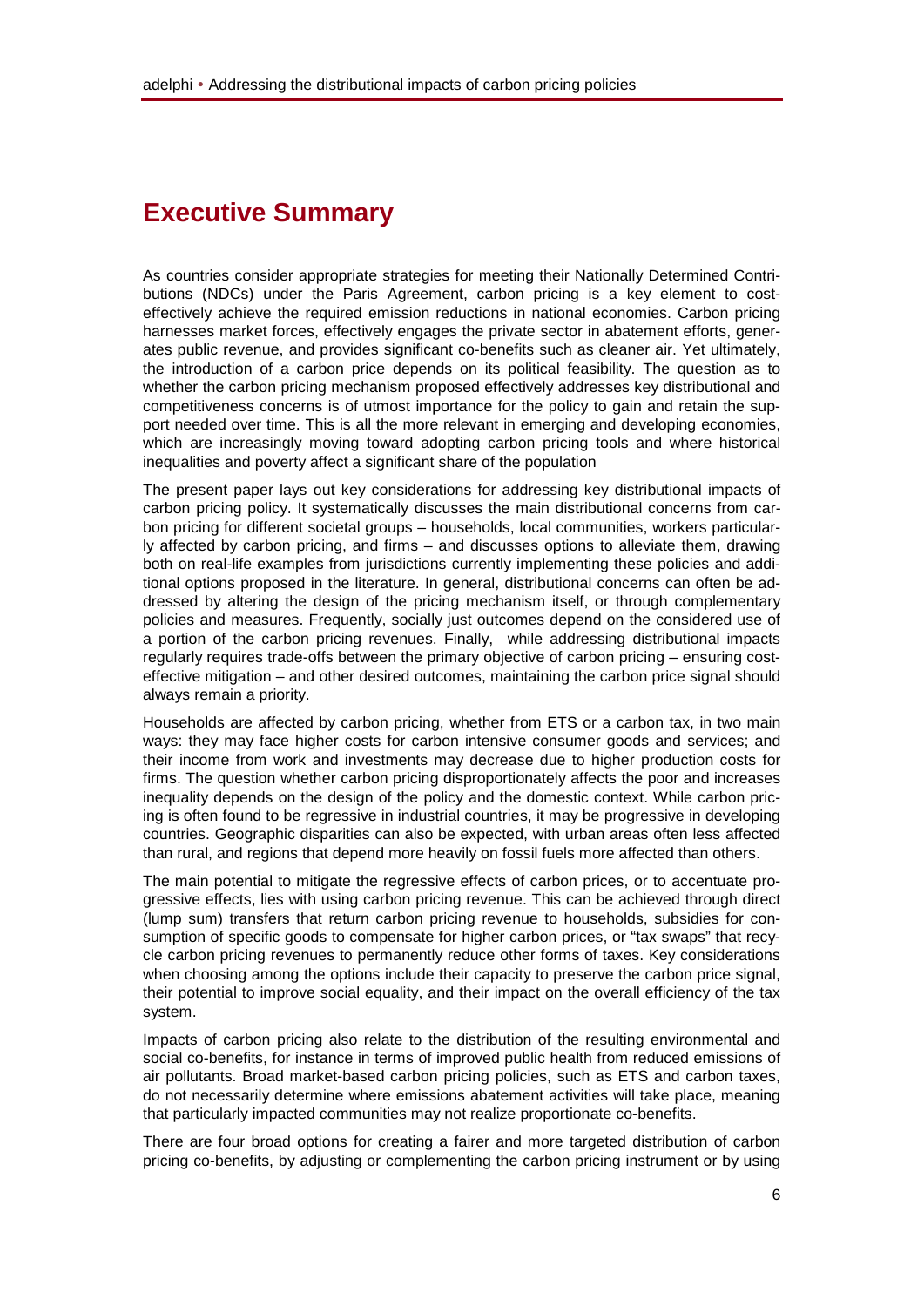revenues: quantitative and qualitative limits on the use of offsets; revenue spending to compensate disadvantaged communities; zonal restrictions or sectoral caps, where the carbon pricing instrument is adjusted to target where abatement activities take place; and direct regulation of pollution outside the carbon pricing policy itself. For all of these options except for revenue recycling, their benefits may need to be balanced with the resulting loss in costeffectiveness of the carbon pricing policy itself.

Carbon pricing can drive structural changes in employment across sectors and workforce groups. Communities dependent on carbon intensive industries for their livelihoods will be the worst affected by unemployment and job relocation. Options for promoting a socially just low-carbon transition for workers and their communities include the use of carbon pricing revenues to drive employment diversification and growth, and outside of the sphere of climate policy, labour market development and transitional welfare support. When considering these options, it will be important to identify impacted groups at an early stage and design appropriate support in an inclusive manner. Moreover, wherever possible, revenue spending should focus on fostering green jobs and technologies to enable a low-carbon transition.

Last but not least, policy makers need to assess and address potential *impacts on firms* from carbon pricing as it in some cases, this may represent a disproportionate or unfair burden. There are three cases in which carbon pricing can unfairly impact firms: excessive administrative burdens on smaller firms, stranded assets, and competitive disadvantages for energy intensive and trade exposed sectors.

Carbon pricing design, including the use of revenues, can address these impacts through: setting thresholds for participation in the carbon pricing system; free allocation in an ETS and exemptions, reduced obligations or output-based tax rebates in the case of a carbon tax. These measures need to be well justified, decided in a transparent manner and clearly communicated both to firms and the public. Importantly, not all these options preserve the CO<sub>2</sub> price incentives. Where the price incentive is not preserved, provisions should be designed and communicated either as one-off or transitional forms of support. Moreover, in many cases reducing the burden on firms will be associated with a higher burden on households, thus potentially undermining the public support for the policy in the longer term.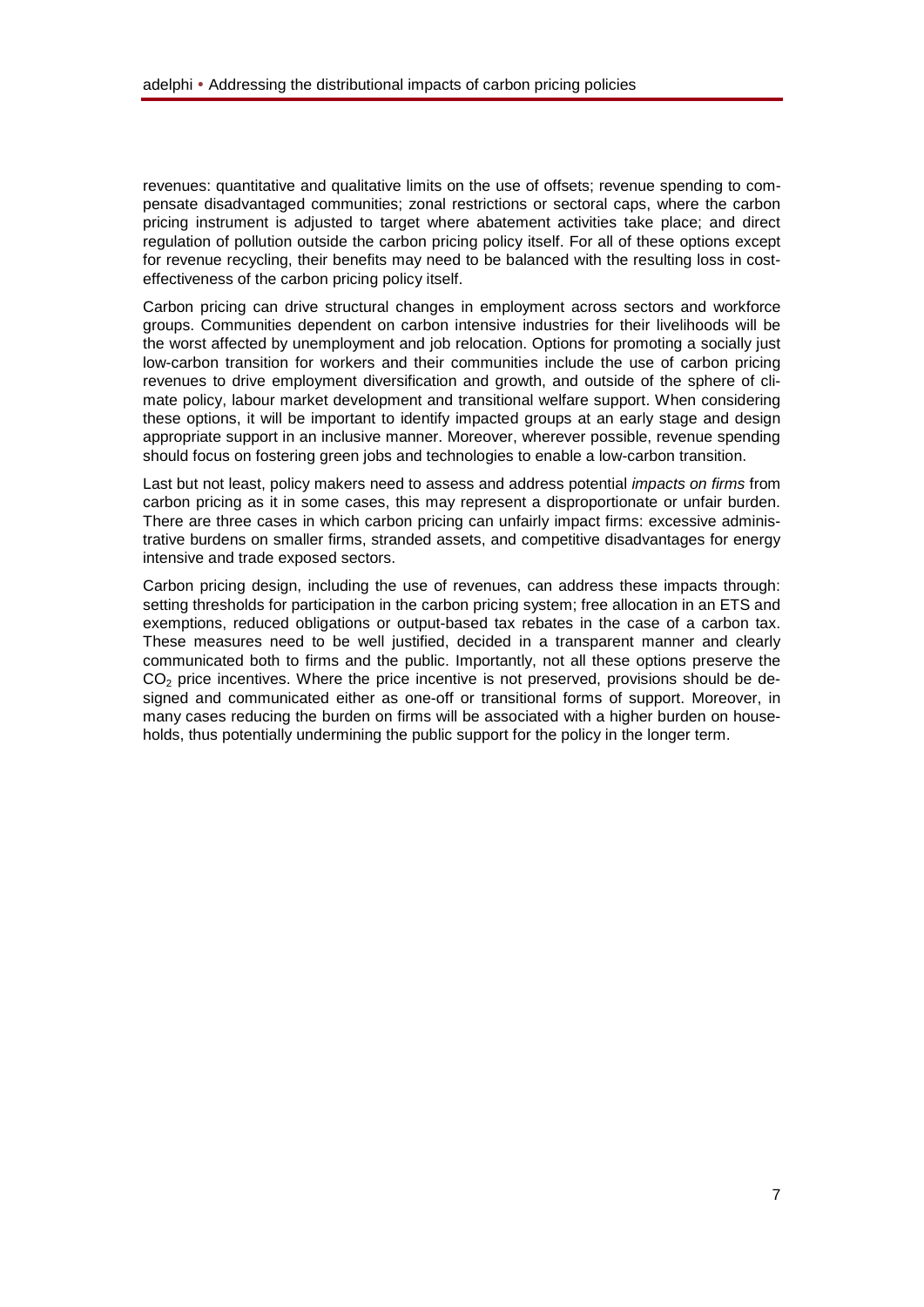# <span id="page-7-0"></span>**1 Introduction**

# <span id="page-7-1"></span>1.1 **Proliferation and benefits of carbon pricing, and the need for attention to distributional impacts**

As countries consider appropriate strategies for meeting their Nationally Determined Contributions (NDCs) under the Paris Agreement, **carbon pricing is a key element to costeffectively achieve the required emission reductions in national economies**. Explicit carbon pricing mechanisms, most prominently emissions trading systems (ETS) and carbon taxes, are now being implemented in more than 42 countries and 25 sub-national jurisdic-tions.<sup>[1](#page-7-3)</sup> A carbon price makes covered entities pay for every ton of greenhouse gases emitted, thereby shifting production and consumption patterns towards more climate-friendly choices.

While the early phase of adoption of carbon pricing instruments has taken place primarily in developed economies, **emerging economies and developing countries are increasingly moving to integrate carbon pricing into their domestic climate policy toolbox**. In Latin America, Mexico, Chile and most recently Colombia and Argentina are pioneering the use of carbon taxes, as is South Africa. In Asia, China declared the launch of its national ETS, the world's biggest carbon market, at the end of 2017.

There are clear benefits to market-based climate action in both developed and emerging economies. **Carbon pricing harnesses market forces and effectively engages the private sector in abatement efforts, generates public revenue, and provides significant co-benefits** such as cleaner air. Yet ultimately, the introduction of a carbon price depends on its political feasibility. The question as to whether the carbon pricing mechanism proposed effectively addresses key distributional and competitiveness concerns is of utmost importance for the policy to gain and retain over time the support needed. This is all the more relevant in emerging and developing economies, where historical inequalities and poverty affect a significant share of the population. Carbon policies should be aligned with efforts to reduce inequality, ensuring that emissions reductions go hand in hand with sustainable economic and social development.

# <span id="page-7-2"></span>1.2 **Goal of this paper**

This paper lays out **key considerations for addressing key distributional impacts of**  carbon pricing policy<sup>[2](#page-7-4)</sup>. It discusses how carbon pricing can negatively impact different groups in society and provides examples how these are addressed and mediated in jurisdictions currently implementing these policies, also drawing on additional options proposed in the literature.

<span id="page-7-3"></span><sup>1</sup> World Bank "Carbon Pricing Watch 2017" available at

https://openknowledge.worldbank.org/bitstream/handle/10986/26565/9781464811296.pdf?sequence=4&isAllowed

<span id="page-7-4"></span><sup>=</sup>y <sup>2</sup> To date, in climate policy, the issue of justice and equity primarily garnered attention in the context of the international climate regime. This dimension is not discussed in the present paper, with a view to keeping the analysis focused on the distributional impacts of domestic implementation of climate policies, in this case, carbon pricing.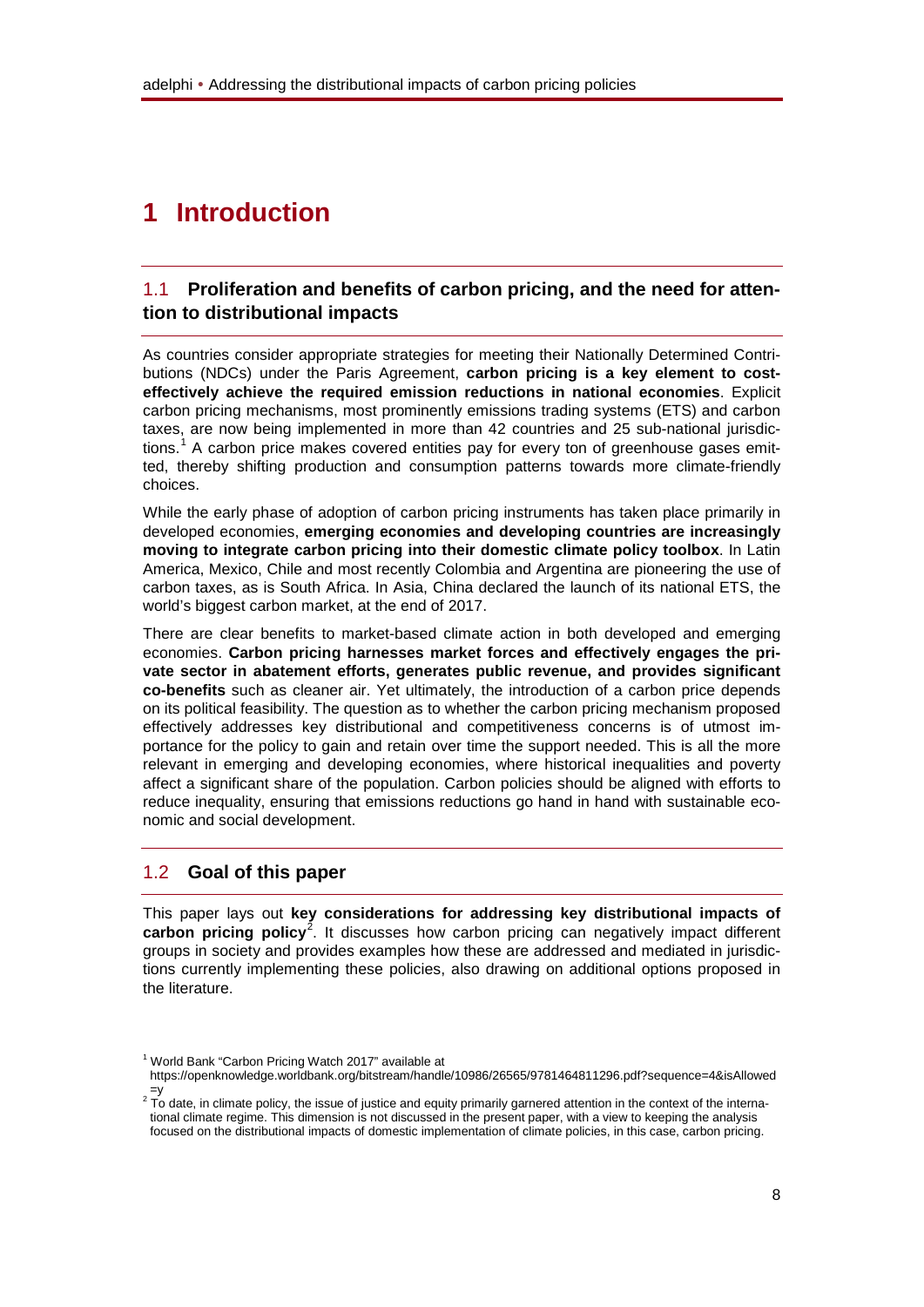Carbon pricing generally targets the carbon content of fossil fuels where they are used as inputs for electricity generation, heating and transport. Some industrial processes may also be covered, such as cement production. In limited cases, carbon pricing is also applied in the land use sectors such as forestry or agriculture. The most common forms of carbon pricing are ETSs targeting the power and industrial sectors, and broad-based carbon taxes that cover the general use of solid or liquid fossil fuels. One of the main advantages of domestic carbon pricing policy, characteristic of both ETS and carbon taxes, is the cost-effective abatement that it can drive. This effect depends on the instrument delivering a price signal across the economy that encourages both producers and consumers to change their investment decisions. **In addressing the distributive impacts of the policy, a central consideration is maintaining a clear price signal**, so as to ensure that the carbon price is able to fulfil its intended role in the climate policy mix. Distributive impacts can therefore be addressed not only by adjusting the policy design, but also through the targeted use of revenues and supporting complementary policies.

**Paying attention to social justice aspects of carbon pricing also allows framing achievement of climate targets within the broader context of sustainable development goals.** Domestic carbon pricing policies, if appropriately designed, have the potential to accelerate, rather than hinder, poverty reduction efforts by fostering socially inclusive green economic growth. Last but not least, the goal is to design the transition to a low-carbon society in such a way that not only the resulting burden, but also the benefits of the change are distributed in an equitable manner.

In this sense, it is important to acknowledge that **carbon pricing policy creates both costs and benefits**, which are distributed across economic and social actors. **While the burden of the policy needs to be equitably shared, so does the value that is created**. Not only are the outcomes of climate policy valuable, whether they are climate change mitigation or local pollution benefits. There is value created when the government regulates a carbon price, inherent in the price of allowances or the value of the tax. In economist terms, this is termed carbon pricing 'rent', and there are competing interests – public and private, and also between sectors – in capturing this value. One clear split is between private and public actors. If a carbon price generates revenue, value is transferred to public agents, who then can decide to redistribute this value in the public interest. Granting tax exemptions or giving free allocation in an ETS, on the other hand, allows this value to remain with certain private actors. This represents foregone public revenue that can no longer be spent, for example, on household compensation or on low-carbon technology development. There are also competing private interests, between different firms and sectors, who will look for an advantage over their competitors, as well as between local communities that will look to gain the most benefit from the policy outcomes. Policy options that deal with the distributive effects of a carbon price influence who will gain this value or bear the costs. It is therefore important to identify the competing interests as well as the opportunity costs, or next best use, of the value created by the policy.

#### <span id="page-8-0"></span>1.3 **Outline**

The paper proceeds in six parts, structured in terms of the impact of carbon pricing on certain groups and the respective options available to address the impacts. The next section, Chapter 2, focuses on households impacted by carbon pricing through relative changes in prices and incomes. Chapter 3 discusses how the co-benefits of carbon pricing can be distributed across local communities, with particular regard to environmental justice. Chapter 4 discusses how to enable a 'just transition' for particularly impacted communities of workers, for instance in the coal sector. Chapter 5 looks at the distributional impacts on firms, particularly focusing on competitiveness concerns, stranded assets and administrative costs for small and medium enterprises. Chapter 6 draws the different strands together and concludes.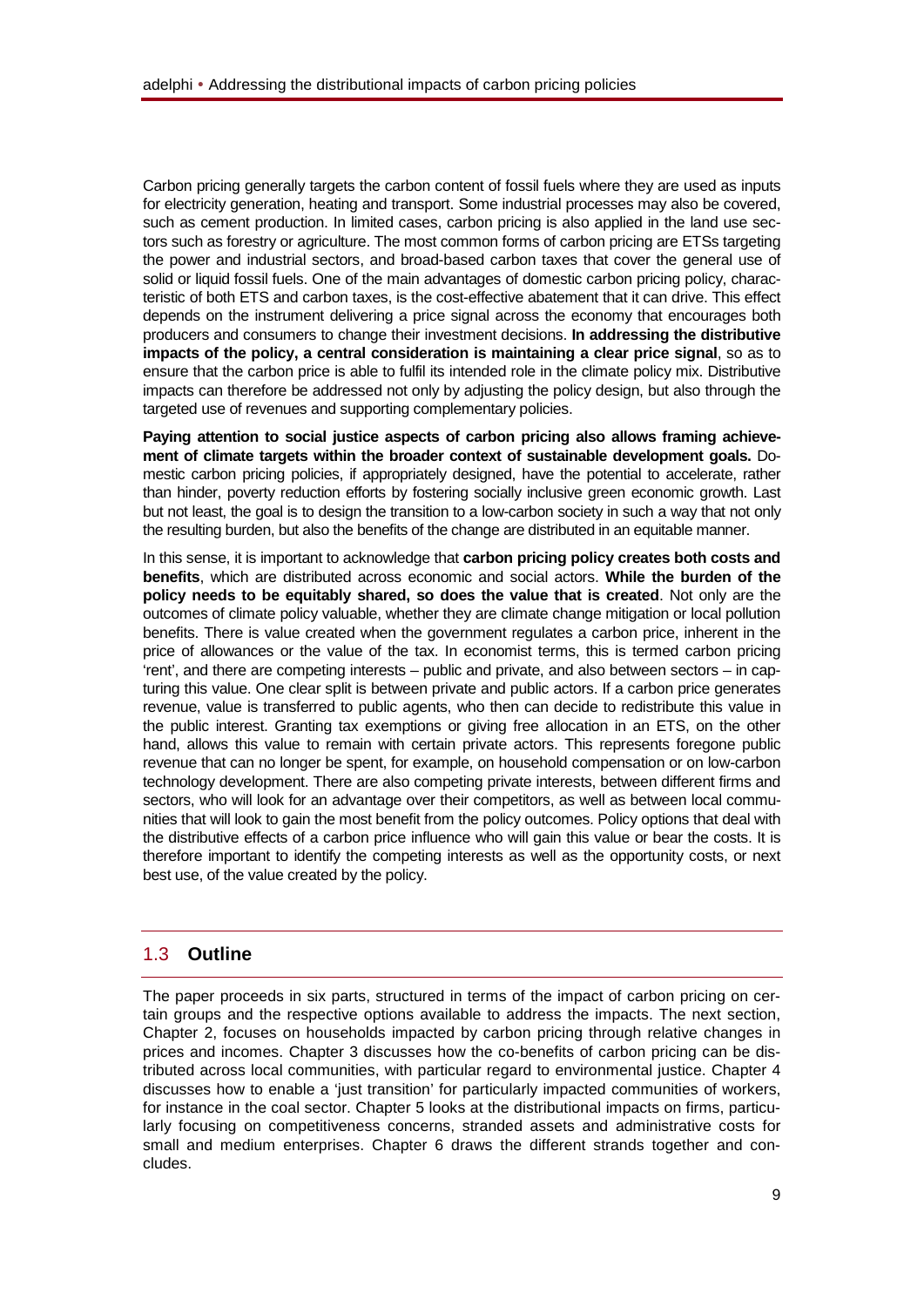# <span id="page-9-0"></span>**2 Distributing the costs of carbon pricing across households**

#### **Summary**

- Households are affected by carbon pricing, whether from ETS or carbon tax, in two main ways: a) Households may face higher costs for carbon intensive consumer goods and services; and b) Household income from work and investments may decrease due to higher production costs for firms.
- Low-income households are disproportionately affected by a regressive carbon price, raising inequality. Depending on its design, carbon pricing is often found to be regressive in industrial countries, but may be progressive in developing countries.
- Households at or near the poverty line have very limited options to adjust to carbon price impacts. Geographic disparities can also be expected, with urban areas often less affected than rural, and regions that depend more heavily on fossil fuels more affected than others.
- Using the revenue from carbon pricing is the best way to address the effects of the policy. This can be achieved through:
	- o Direct Transfers
	- o Subsidies
	- o Tax reform: tax swaps and credits
- Key considerations in applying these options are:
	- o Supporting low-income households
	- o Preserving the carbon price incentive
	- o Increasing availability of low-carbon substitutes
	- o Reducing distortionary taxes

#### <span id="page-9-1"></span>**Figure 1: Carbon pricing impacts on households and revenue recycling options**

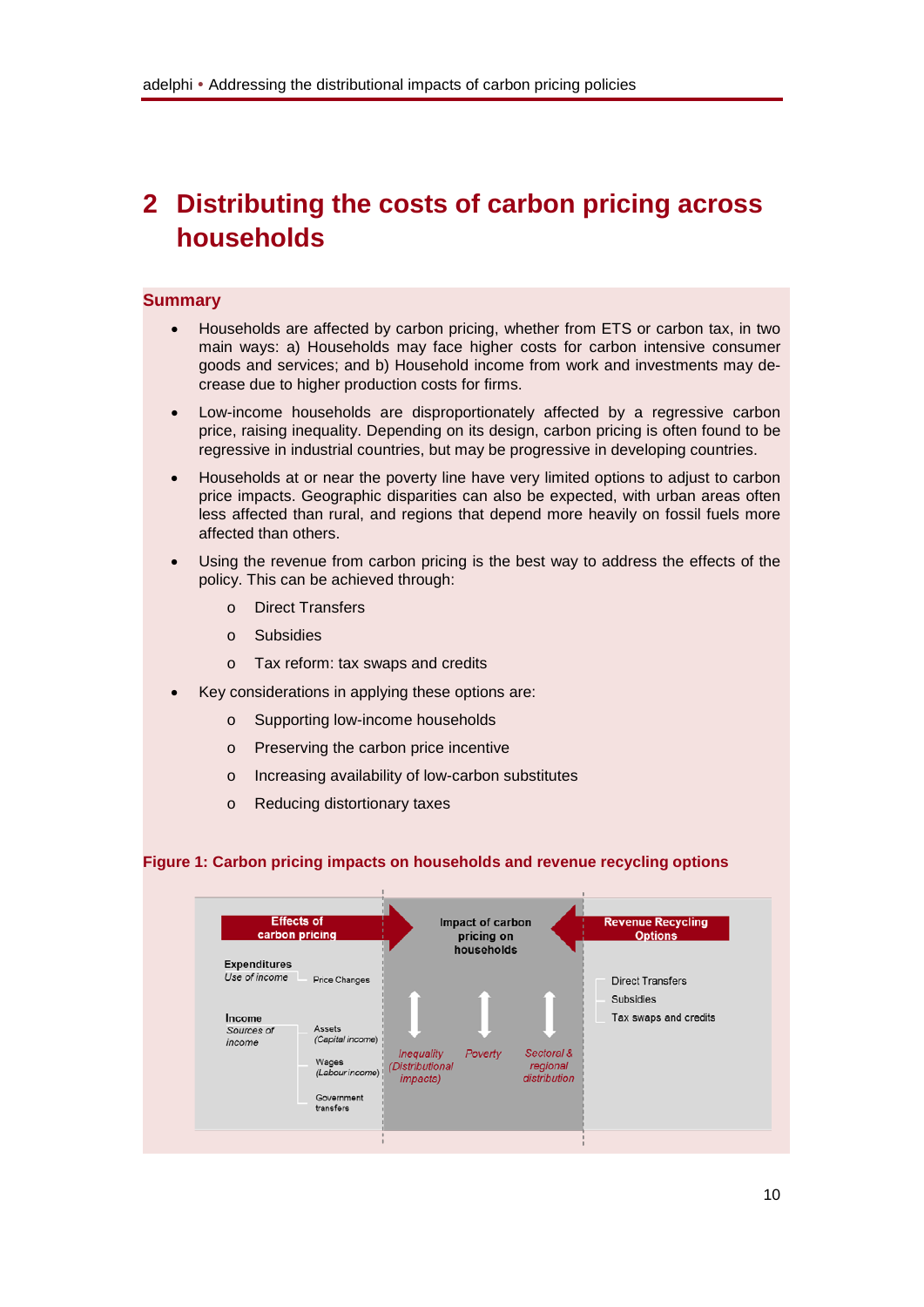Carbon pricing, whether via ETS or carbon tax, is considered to be cost-effective across the economy – it can achieve abatement at a lower overall cost compared with other instruments. However, over the short to medium term, introducing a carbon price still imposes cost, which is distributed across different economic actors through changes in the costs of production and consumption.

Generally, it is large firms that face the legal obligations of measuring and reporting their emissions and meeting their compliance obligation, either by paying the proportionate amount of carbon taxes or surrendering ETS allowances. Their costs are then incorporated into their products and passed down the production chain until they reach the end consumer. Where prices cannot be passed on, it is the firms that face the costs. Eventually the carbon price impacts households, whether it is as a) end consumers of electricity, fuel and products; b) workers that earn wages and salaries, or c) investors, shareholders and asset owners.

## <span id="page-10-0"></span>2.1 **Carbon pricing affects household incomes and expenditures**

**Households are likely to be affected by a carbon pricing policy in two main ways** (see Figure 1 above). **Firstly, through increased** *expenditures*: as energy prices rise with carbon pricing, so too does the proportion of households' income that is spent on energy. In addition to increasing the price of fossil fuels, such as coal, heating oil and diesel, carbon pricing can also affect the price of carbon-intensive goods and services such as electricity and industrial products (Kaufmann and Krause 2016). On the other hand, higher prices also incentivize households to move away from carbon-intensive consumption. Importantly, this depends on households having good options to react to the carbon price by switching to lowcarbon alternatives. For some products and services, there are limited options, and some basic needs must also be met. **Secondly, carbon prices can affect household** *incomes,*  by altering the income received from wages (labour income), from assets (capital income)<sup>[3](#page-10-2)</sup>, and from government transfers (social security, benefits) (Kaufmann and Krause 2016). Carbon prices can affect wages (labour income) of workers employed by companies that produce carbon intensive goods and services, as well as the returns on investments in these companies. Income effects are less clear and more difficult to measure than expenditure effects, as they depend on how businesses react to the carbon price. Generally, the more costs can be passed to consumers, the less the carbon price will affect income and the more it will affect household expenditures.

Carbon taxes and emissions trading can have similar effects on households. However, its final distributive effects will largely depend on the design and use of revenues. The next section identifies and discusses the impacts that both carbon pricing policies can have on households with regard to income distribution, poverty, and sectoral and regional distribution.

## <span id="page-10-1"></span>2.1.1 **Distributional impacts of carbon pricing across households**

Carbon pricing can have distributional effects across households. $4\text{ A}$  $4\text{ A}$  carbon pricing policy is considered regressive when it affects low-income households proportionally harder than high-income households. In general, the higher the carbon intensity of household´s consumption the larger the impact on expenditures (Kaufmann and Krause 2016; Metcalf et al.

<span id="page-10-2"></span><sup>&</sup>lt;sup>3</sup> Note that asset income can take many forms, including capital, but also multiple types of natural resources (Williams et al. 2014).

<span id="page-10-3"></span>The question how costs are distributed across income groups or regions is known among economists as the economic incidence of a tax (Grainger and Kolstad 2010; Williams et al. 2014). While a regressive policy places a larger burden, as a percentage of wealth, on low-income households, a progressive one places a larger percentage burden on high income households (Grainger and Kolstad 2010).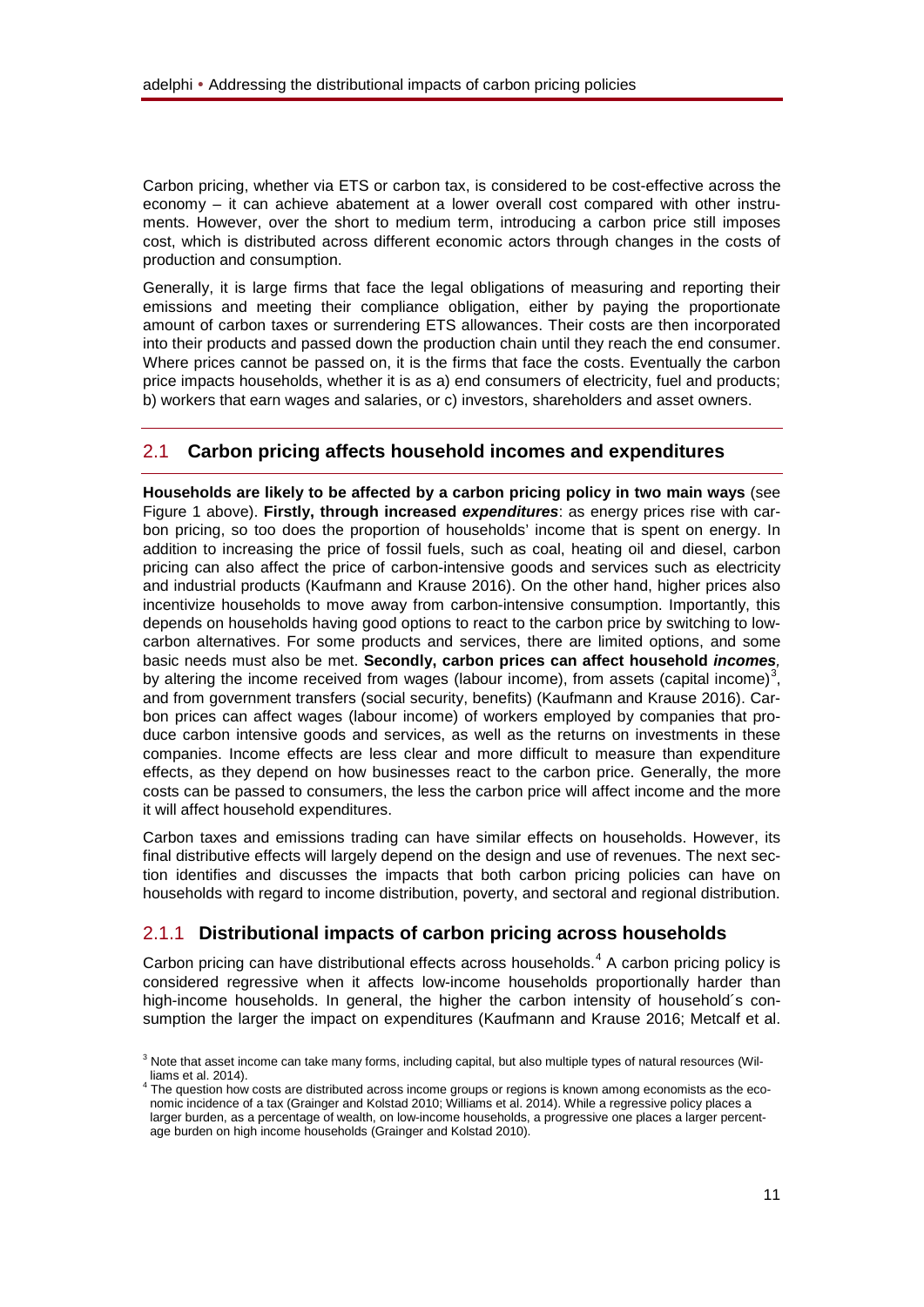2011). In line with this, high-income households tend to have greater consumption of carbon intensive goods and services, and therefore pay a higher absolute  $CO<sub>2</sub>$  price. However, carbon pricing can hit low-income households disproportionally when they spend a higher percentage of their income in energy or carbon intensive goods.

The distributional effects of carbon pricing on household expenditures are well documented. Whereas, based on the available literature, carbon pricing is found to be regressive in most industrialized countries (Burtraw et al. 2009), **in developing and emerging economies carbon pricing is in most cases shown to be progressive** (Brenner et al. 2007; Datta, 2010; Dorband 2016). This is because low-income households in developing countries typically spend only modest amounts on fossil fuels and carbon intensive goods, there is less car ownership, and on average less use of fossil fuels for heating due to warmer climates (PMR and World Bank Group 2017; Krechowicz 2011).

# <span id="page-11-0"></span>2.1.2 **Carbon pricing impacts on poverty**

Related to the issue of income distribution, carbon pricing can also impact the poorest members of society, potentially exacerbating poverty levels. Poverty-stricken households are different to low-income households, as they face special challenges relating to their vulnerability and low capacity to adjust their expenditures or incomes. Even small changes in the price of basic needs, such as shelter, energy, food and transport, can therefore have a big impact. .

As the most direct effect of a carbon price is on energy costs, an important concept is 'energy poverty' (also referred to as fuel poverty). This encompasses not only energy access (see section 4.2.2), but also "affordability-challenges", whereby the main factors include lowincome levels, high energy prices, and low efficiency of the household's energy use (Ürge-Vorsatz and Herrero 2012). In developing countries, energy poverty might be related to both access and affordability, whereas in developed countries it is mostly associated with affordability. In addition, in developing countries, energy-poor households may often rely on biomass energy, which typically is not covered by any carbon pricing policy and has its own environmental challenges.

There are many domestic and international efforts that have poverty eradication as the main objective. In designing carbon pricing measures, especially when using revenues to support poor households, policymakers should look for synergies and avoid conflicts with existing policies and measures. The SDG targets for 'Affordable and Clean Energy' provide an approach for carbon pricing to be nested in a broader sustainable development framework

# <span id="page-11-1"></span>2.1.3 **Regional impacts of carbon pricing**

Just as carbon pricing can generate distributional impacts across income groups, it can also disproportionally affect households in certain regions, also called the spatial incidence of carbon pricing (Pizer et al. 2010; Kaufman and Krause 2016).

Disparities can result from pre-existing consumption and production patterns across regions, between urban and rural areas, or within specific communities. One driver for regional differences in carbon pricing impacts is the electricity generation mix of a region. Regions generating a large share of fossil fuelled electricity bear a higher burden from rising carbon prices than regions with high penetration of clean energy sources (Morris and Munnings, 2013).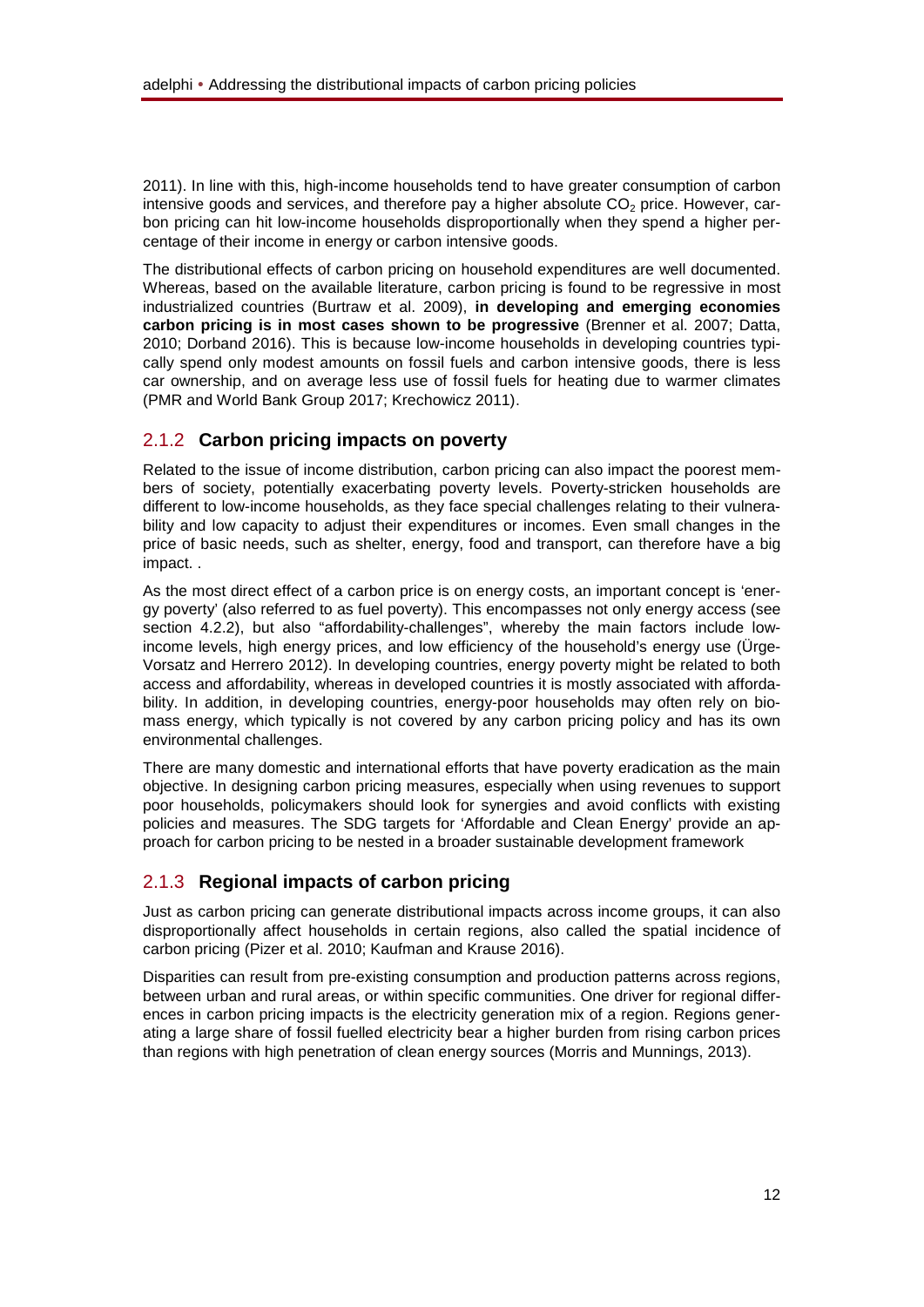

**Figure 2: Carbon pricing incidence across states in the United States**

**Source: Pizer et al., (2010)**

At the same time, communities in rural areas may be more affected than in urban areas because their spending on energy (for fuel and transport) represents a higher proportion of total income, though this is likely different across industrialized and developing countries (PMR and World Bank Group 2017). Finally, communities whose jobs and wages are dependent on a particular carbon-intensive industry may be especially affected by carbon pricing (see Chapter 4).

Addressing regional impact is part of a socially just carbon pricing policy. Compensation can take many forms, but several authors argue that use of carbon pricing revenues is likely to be sufficient to address regional disparities (Kaufman and Krause 2016).

# <span id="page-12-0"></span>2.2 **Options to address carbon pricing impacts on households**

The main potential to mitigate the regressive effects of carbon prices, or to accentuate pro-gressive effects, lies with using carbon pricing revenue.<sup>[5](#page-12-1)</sup> This is often called revenue recycling, especially in reference to 'revenue neutral' carbon pricing, which is a policy approach that reinvests all revenues back into the economy. There are three main options for addressing impacts through the use of carbon pricing revenue: a) **direct transfers**, b) **subsidies**, and c) **tax swaps and credits.**

There are several considerations for policy makers when applying these options:

- 1. Supporting low-income households: Options can effectively redistribute the cost of the policy to lower the burden on low-income households
- 2. Preserving the carbon pricing incentives: The primary aim of carbon pricing should be to provide a price incentive across the economy to switch to low carbon alternatives. Options should not interfere with this incentive.
- 3. Increasing availability of low-carbon substitutes: The price incentive will work best if there are options to change consumption patterns and behaviour.
- 4. Improving the efficiency of the tax system: using revenues to lower other forms of taxes that distort the economy can have overall public benefits.

<span id="page-12-1"></span><sup>&</sup>lt;sup>5</sup> Compensating the poorest households is both feasible and would require only a small share of the carbon pricing revenues. For example, in a study of the U.S., Morris and Mathur (2014) found that a \$15 carbon tax would comprise 3.5% of the income of the poorest 10% of households, but that about 11% of the carbon pricing revenues would be enough to offset the burden on the poorest 20%.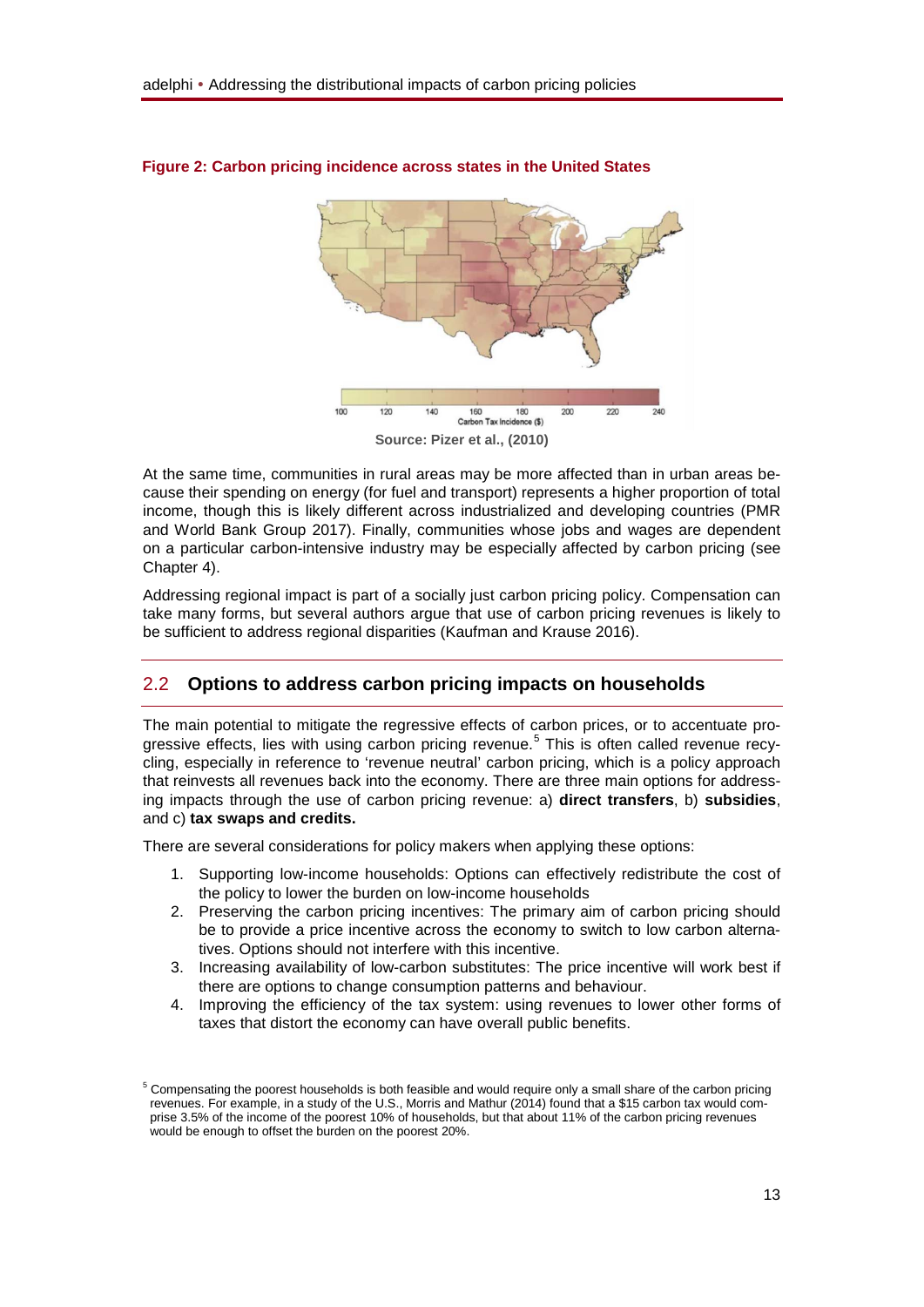# <span id="page-13-0"></span>2.2.1 **Direct (lump-sum) transfers**

A straightforward approach to compensate rising prices that result from a carbon price is a direct transfer that returns carbon pricing revenue to households on a per capita basis (Burtraw et al. 2009). This form of direct support is also called lump-sum transfer, "cap-anddividend", "tax-and-dividend" or "sky trust". It compensates households, while preserving the carbon price signal. The simplest way of designing it is to transfer the same "carbon dividend" to all households. This is highly progressive because poorer households receive more relative to their change in income and/or expenditures due to the carbon price (Williams et al. 2014; Burtraw et al. 2009)

This option has been used by several jurisdictions. For example, California has legislated its commitment to support low-income households and vulnerable communities as part of its cap and trade program. Under AB 32, revenues from the cap and trade program go into a Greenhouse Gas Reduction Fund (GGRF). The state has employed a combination of strategies to protect low-income households, and, at the same time, preserve the price signal. One of these policies is a **climate credit or dividend**, through which a share of the auction reve-nues is directly returned to households<sup>[6](#page-13-2)</sup> twice a year on their electricity bills. In 2015, these credits were approximately \$25-\$30 twice a year<sup>[7](#page-13-3)</sup> depending on the amount of allowances sold by that utility and the number of clients (Gattaciecca et al. 2016). The climate credit is not related to the electricity use, which means that it does not interfere with the carbon price signal. Indeed, low-income households in California are likely to receive more in credits than what they pay on higher electricity costs associated with the cap and trade program. The net financial impact on the electricity bills of low-income household was positive: their electricity bills were on average \$15 in 2016, while they received \$65 in climate credits (Gattaciecca et al. 2016).

Switzerland uses a dividend approach whereby a portion of the revenue is redistributed equally to all residents. This is done through the national health insurance system. The amount granted to each household is settled against their health insurance premium (CPLC 2016).

## <span id="page-13-1"></span>2.2.2 **Subsidies and other transfers**

A second option is to subsidize households' consumption of specific goods to compensate for higher carbon prices. Options include: food subsidies, energy efficiency support, or public transportation. Depending on how these subsidies are designed, they can contribute to a progressive result of the overall carbon pricing scheme. For the case of Mexico, Gonzalez (cf. Gonzalez 2012) finds progressive effects when revenue from a tax on CO2 is recycled as a food subsidy, compared to regressive effects when it is recycled as a manufacturing tax cut.

Alternatively, carbon pricing revenues can be used to subsidize energy efficiency programs. This is done for instance in California to reduce the electricity, natural gas, and gasoline consumption of Californians, thereby reducing household energy consumption. Similarly, France uses EU ETS revenues to fund the National Agency for Housing that supports energy efficiency investments (CPLC 2016). Finally, policy makers could use carbon pricing revenues

<span id="page-13-3"></span><span id="page-13-2"></span> $6$  Households and small businesses that receive the climate credit are customers of an investor-owned utility com- $7\frac{\text{pany}}{\text{r}}$ .

The credit amounts vary according to each utility, but all customers of the same utility receive the same amount. The variation of the climate credit between utilities is explained by the amount of allowances sold and the number of customers of the utility.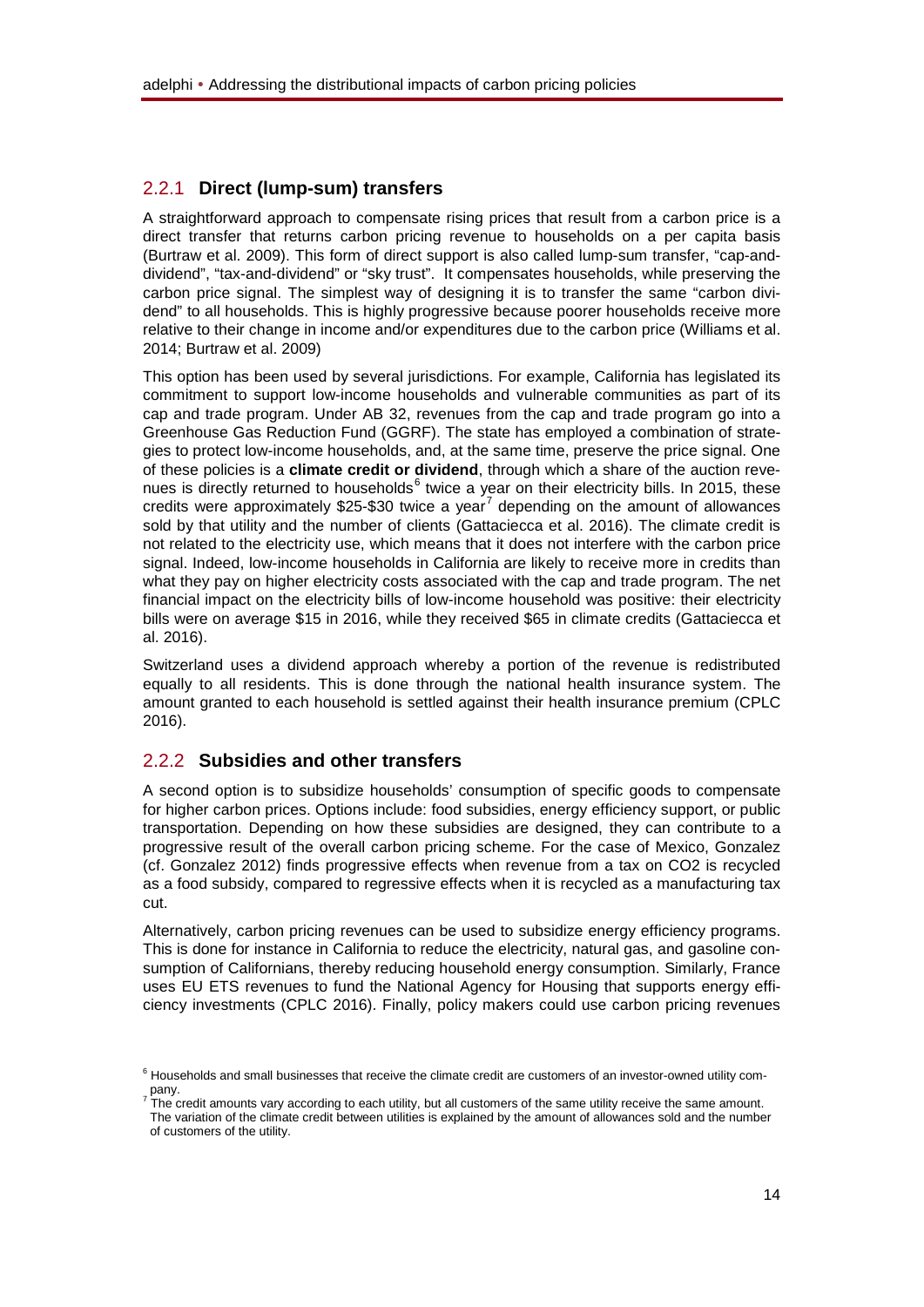to increase welfare payments that are already progressive. This has the advantage of leveraging upon existing institutional structures.

The effects of subsidy policies will depend upon the specific design and item subsidized in each jurisdiction. For example, a subsidy on public transportation that increases availability (e.g. increasing subway routes) effectively creates a low-carbon option for households and preserves the carbon price signal. However, subsidies could also be designed in a way that interferes with the price signal. One example is a subsidy that directly returns carbon pricing revenue on the electricity bills. In this case, consumers will perceive that electricity is less expensive, changing the  $CO<sub>2</sub>$  price signal, and potentially leading to more consumption and emissions (Burtraw et al. 2012).

Subsidies for energy efficiency are also considered to be an effective option to address energy poverty over the long term. In an assessment of three approaches to alleviating energy poverty (direct transfers to support household incomes, fuel subsidies to reduce energy prices, and subsidizing energy efficiency measures), Ürge-Vorsatz and Herrero (cf. Ürge-Vorsatz and Herrero 2012) argue that policies supporting energy efficiency can best address both climate change mitigation and energy poverty. Although fuel subsidies may reduce energy poverty, they incentivise increased fuel consumption and emissions. Similarly, policies that support income levels can reduce poverty in the short term, but may remove incentives for energy efficiency in the long term, thereby locking households into energy poverty.



#### <span id="page-14-1"></span>**Figure 3: Energy (fuel) poverty and its contributing factors**

<span id="page-14-0"></span>Source: Ürge-Vorsatz and Herrero (2012)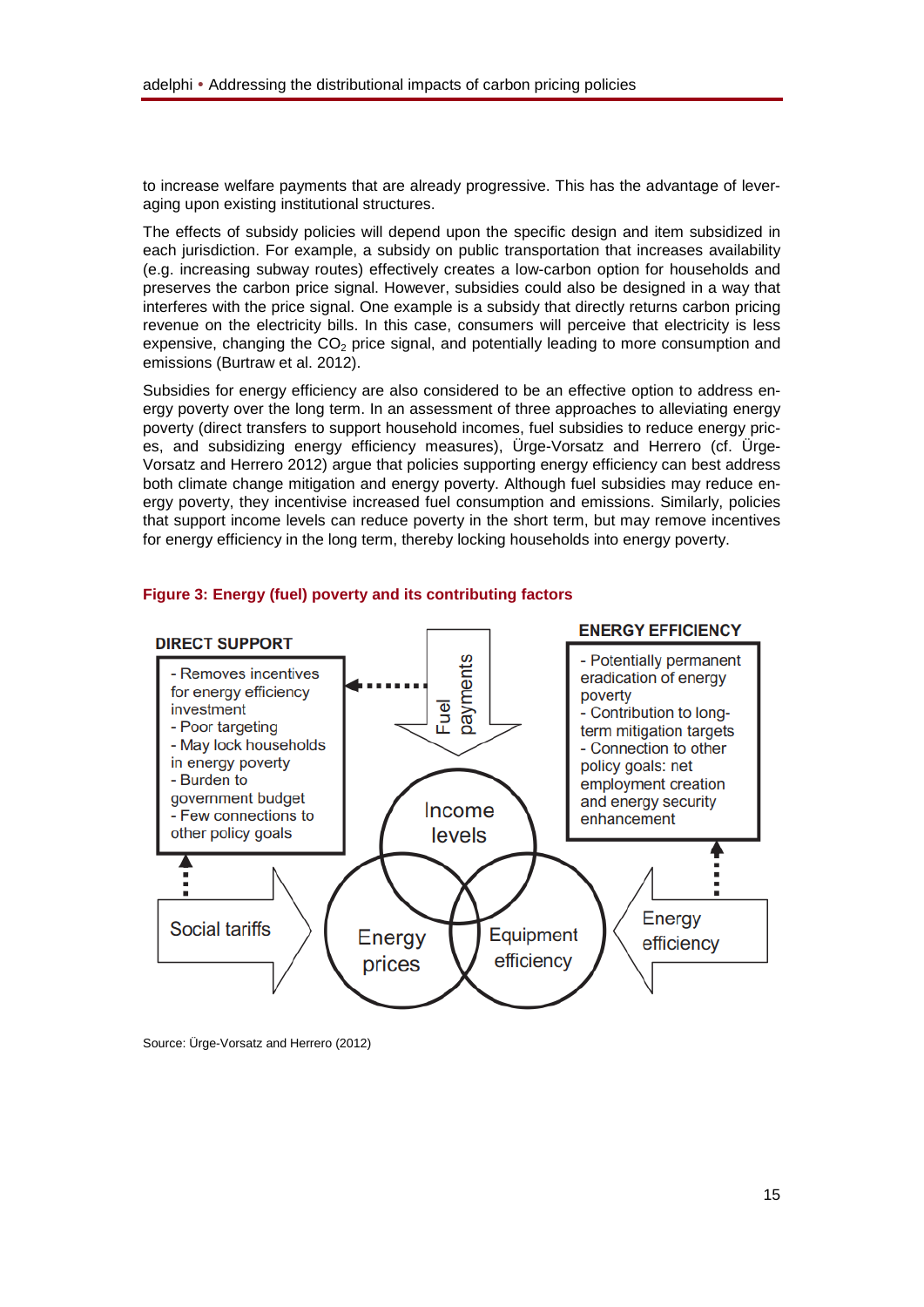# 2.2.3 **Using revenues to reduce other taxes (tax reform): tax swaps and credits**

One approach for compensation is a "tax swap" that recycles carbon pricing revenues to permanently reduce other forms of taxes. Using revenue to reduce pre-existing distortionary taxes, such as capital and labour taxes, can improve the efficiency of the tax system. In other words, a tax on a "bad", in this case CO2 emissions, replaces a tax on a "good", in this case capital and labour. This option can partially ease competitiveness concerns, particularly when the increase in carbon taxes is swapped by an equivalent reduction in other taxes.

However, several authors have warned against the use of this option, since it can increase the natural regressivity of carbon pricing (Williams et al. 2014). The initial benefit of a carbonfor-capital tax swap goes to owners of capital, which are typically high-income households. A carbon-for-labour tax swap would be a more progressive option than a carbon-for-capital tax swap, but even then, a full compensation for low-income households is not guaranteed.

Finally, a tax swap has the benefit that it preserves the carbon price signal. However, this option does not improve the opportunities for substitution of carbon intensive goods and service for cleaner alternatives (see Table 1 below).

A more targeted option to compensate low-income households is to introduce a **tax credit**. A tax credit reduces the amount of tax that a person or firm owes to the government. Unlike tax swaps, a tax credit can be targeted to low-income households through eligibility criteria and can be either personal or per household. British Columbia uses a climate action tax credit payable four times per year that compensates low-income households for the impacts of the carbon tax. In the case of British Columbia, the size of the credit depends on the family size and the adjusted net income of the family (British Columbia 2017). Depending on its design, carbon tax credits have the potential to be progressive. For example, Callan et al. ( cf. Callan et al. 2008) find in a study of Ireland that tax credits would be progressive, while tax swaps would be regressive.

Both tax swaps and credit approaches have been used in practice. For example, in addition to the climate tax credit referred to above, British Columbia implemented personal and corporate income tax cuts alongside its carbon tax, with a view to making it revenue neutral. Early studies of British Columbia's policy show that the carbon tax was in itself regressive. However, the recycling of revenues through the tax swap and low-income tax credit led to a progressive result overall (Beck et al. 2015). In its first year of implementation 2008-2009, the tax regime was projected to provide a net gain for the poorest 40% of households (Lee and Sanger 2008).

## <span id="page-15-0"></span>2.2.4 **Summary of options for compensating households**

The way carbon pricing revenues are recycled will largely determine the social outcomes of the carbon pricing policy, but will also affect how the policy is perceived, and whether or not the  $CO<sub>2</sub>$  price signal is preserved. In this section, we summarize the main considerations for policymakers in choosing among options for compensating households, namely: 1) their capacity to preserve the carbon price signal, 2) to preserve or improve social equality, 3) to address competitiveness concerns, 4) to increase the availability of low-carbon options, 4) to reduce other distortionary taxes.

As shown in Table 1 below, in comparison to tax swaps, a direct lump sum compensation would be progressive, though less efficient for the tax system (Williams et al. 2014). The distributional outcome when using subsidies will depend on the specific design and item subsidized, but will not affect the efficiency of the tax system.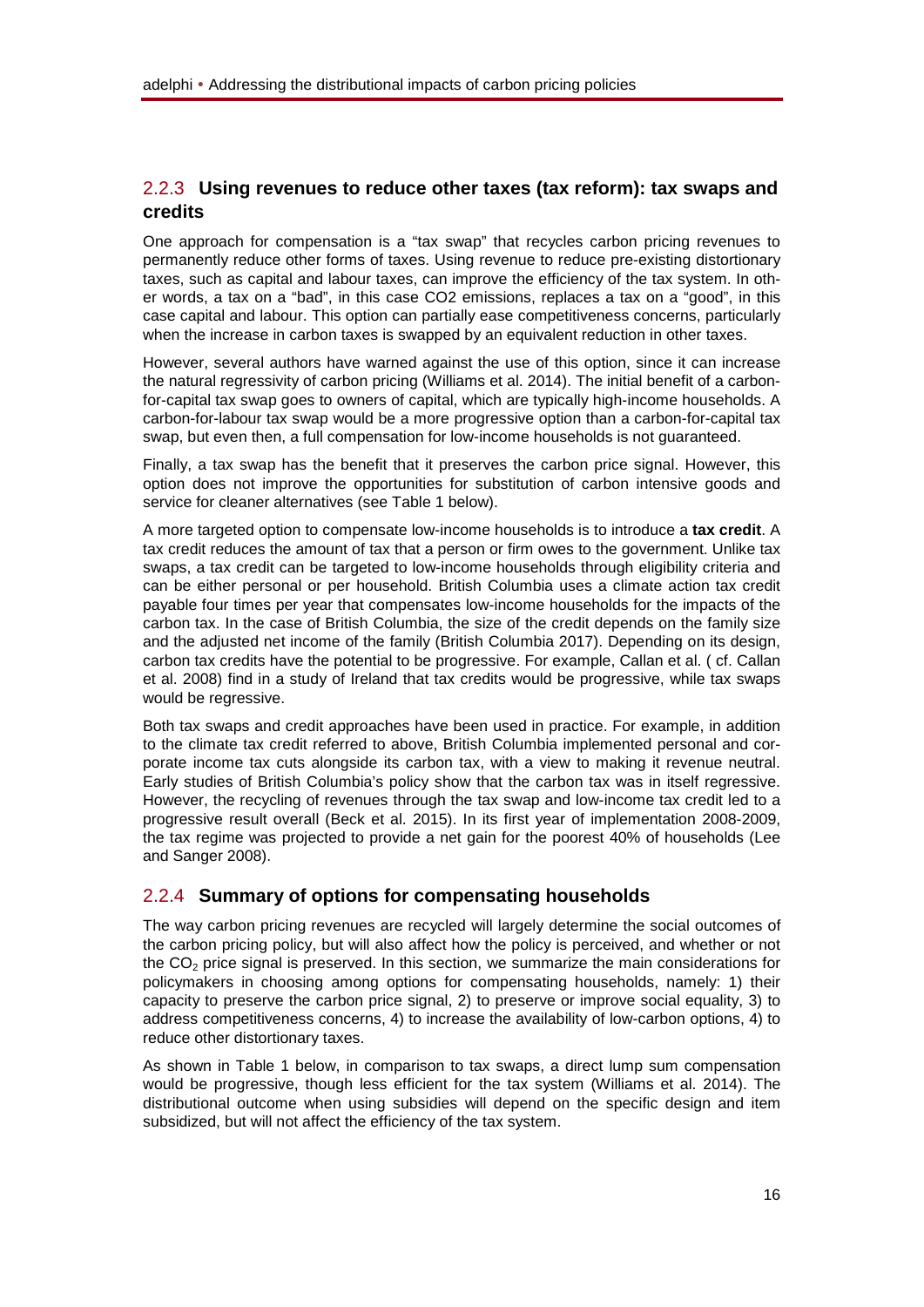The choice of support will also have implications for the consistency of the price signal and the availability of cleaner options. For example, the three options presented can preserve the carbon price signal. However, special attention should be paid to the interaction of ETS and certain forms of subsidies.

Efforts to transparently communicate the support measures are critical to increase support for carbon pricing policies. Some forms of compensation are more visible, such as dividends stated on the electricity bills sent to households. However, other measures are not directly branded as compensation, such as subsidies for energy efficiency. Transparently communicating the carbon pricing revenues and uses is good practice that helps consolidate the longevity of the policy.

| cling |  |
|-------|--|
|       |  |
|       |  |

Ÿ

<span id="page-16-0"></span>**Table 1: Carbon pricing impacts on households and design options for revenue recy-**

|                                                     | <b>Households</b>                |                  |                                         |  |
|-----------------------------------------------------|----------------------------------|------------------|-----------------------------------------|--|
|                                                     | Direct (lump sum)<br>transfers   | <b>Subsidies</b> | <b>Tax Reform:</b><br>credits and swaps |  |
| Supports low-income households                      | Yes                              | Partially        | Potentially                             |  |
| Preserves the carbon price incentives               | Yes                              | Partially        | Yes                                     |  |
| Increases availability of low-carbon<br>substitutes | No (may have lock-in<br>effects) | Potentially      | No                                      |  |
| Reduces distortionary taxes                         | N٥                               | N٥               | Yes                                     |  |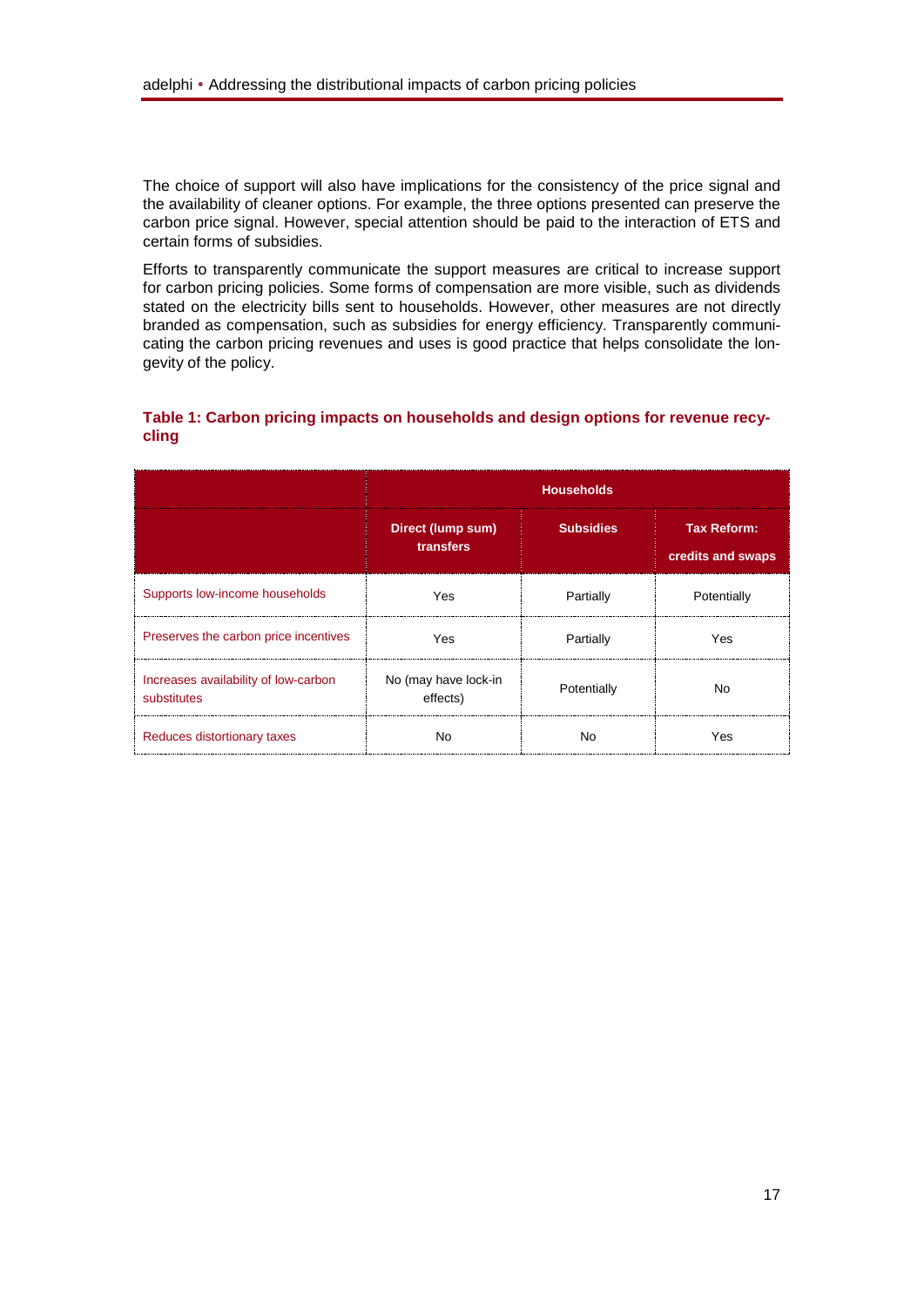# <span id="page-17-0"></span>**3 Health co-benefits and environmental justice**

#### **Summary**

Carbon pricing not only benefits the climate, it can also produce positive local environmental and social outcomes, known as co-benefits, for instance in terms of improved public health from reduced emissions of air pollutants.

Broad market-based carbon pricing policies, such as ETS and carbon taxes, do not necessarily determine where emissions abatement activities will take place, meaning that particularly impacted communities may not realize proportionate co-benefits.

There are four broad options for creating a fairer and more targeted distribution of carbon pricing co-benefits, by adjusting or complementing the carbon pricing instrument or by using revenues:

- Zonal restrictions or a sectoral cap approach adjust the carbon pricing instrument to target where abatement activities take place.
- Targeting the scope of offsets  $-$  determines how much abatement activity inside ETS covered sectors can be offset as well as what kind of co-benefits are generated by offsets and where.
- Community fund revenue recycling compensates disadvantaged communities.
- Direct regulation of pollution addresses local issues outside of the carbon pricing policy via separate regulations.

Key considerations in applying these options are:

- Ensuring the carbon pricing mechanism improves rather than exacerbates local environmental impacts
- Maintaining the cost-effectiveness of the carbon pricing mechanism

Under any option, monitoring and evaluation should be done to assess potential effects of the carbon pricing mechanism on local environmental and social outcomes.



#### <span id="page-17-1"></span>**Figure 4: Co-benefits distribution and carbon pricing**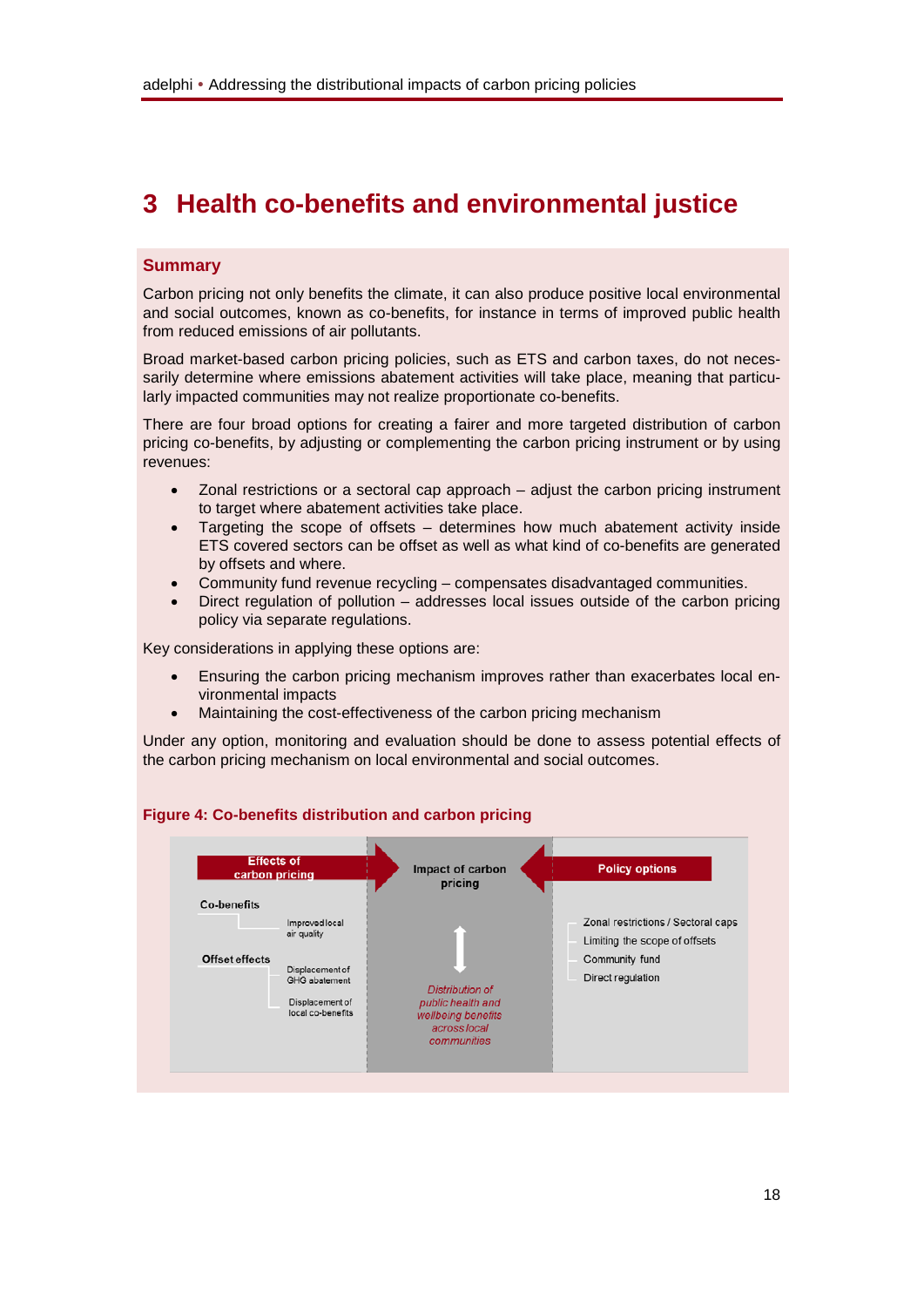# <span id="page-18-0"></span>**3.1 Ensuring a fair distribution of carbon pricing co-benefits**

Carbon pricing is first and foremost a climate change mitigation policy – the primary objective is to reduce emissions of GHGs to the atmosphere, and thereby reduce the impacts of global climate change. The benefits of climate change mitigation are distributed globally, and are not directly related to local abatement activities. However, as carbon pricing also works to change local economic activities, it creates other effects at the local or regional level, with a range of often positive outcomes for local communities. The positive side effects, or 'cobenefits', of carbon pricing policy are often used to promote the overall benefits of the policy. However, as many of the co-benefits accrue locally, their distribution raises issues of equity, especially as policy design helps determine which local communities will realize the benefits.

# <span id="page-18-1"></span>3.1.1 **Carbon pricing improves health by reducing local air pollution**

A range of carbon pricing co-benefits have been identified in the literature, and several studies have attempted to quantify these in economic terms. Co-benefits include improved public health from a reduction in local air pollution, increased energy security, and positive outcomes for land-use and biodiversity from the forest and agriculture sectors (Eden et al. 2016). The health co-benefits of carbon pricing have received the most attention. As well as generating greenhouse gasses, fossil fuel combustion and industrial activities generate copollutants that are released directly to the local environment, affecting air and water quality. The main co-pollutants assessed in the co-benefit literature are airborne pollutants, including sulphur dioxide (SO2), nitrogen oxides (NOx), carbon monoxide (CO), particulate matter (PM), atmospheric ozone, and heavy metals such as mercury.

Studies using macro-economic modelling have estimated the overall health co-benefits of carbon pricing to be substantial, and to compensate many or all of the direct economic costs of climate policy (Nemet et al. 2010; Parry et al. 2014; Thompson et al. 2014) Among the existing carbon pricing programs, RGGI explicitly calculates and publishes the health cobenefits of the policy. Across the RGGI states, the cap-and-trade program has contributed to a significant decline in SO2, NOx, and mercury emissions. Between 2009 (the start of the RGGI program) and 2015, reduced local air pollution has led to an estimated USD 10.4 billion in health savings from avoided illness, hospital visits, lost work days, and premature deaths (Stutt and Shattuck 2016).

Studies indicate that developing countries would have more to gain from climate policy health co-benefits, in particular India, China and other East-Asian countries (Nemet et al. 2010). However, despite overall projected gains, conditions could also worsen in the short term for some households in areas of South-Asia and Africa where climate policies could drive greater use of biomass among poor households for cooking and heating (West et al. 2013; Rao et al. 2016)

# <span id="page-18-2"></span>3.1.2 **Environmental justice and health co-benefits**

As health effects from co-pollutants depend on their local concentrations, communities living nearest to the sources are generally assumed to have the most to gain from local climate action. It is well documented that neighbourhoods close to sources of airborne pollution, such as factories, power plants and busy roads, are often home to low-income communities, racial and ethnic minorities and other disadvantaged and vulnerable groups. As a result of socio-economic patterns, as well as regulations for zoning and pollution control, these groups already bear a disproportionate burden of air pollution. Patterns of environmental disadvantage have been identified in the U.S. and around the world. For example, a study of pollution patterns across the U.S. found that racial minorities, low-income families and elderly people were more likely to be exposed to higher levels of pollution due to where they live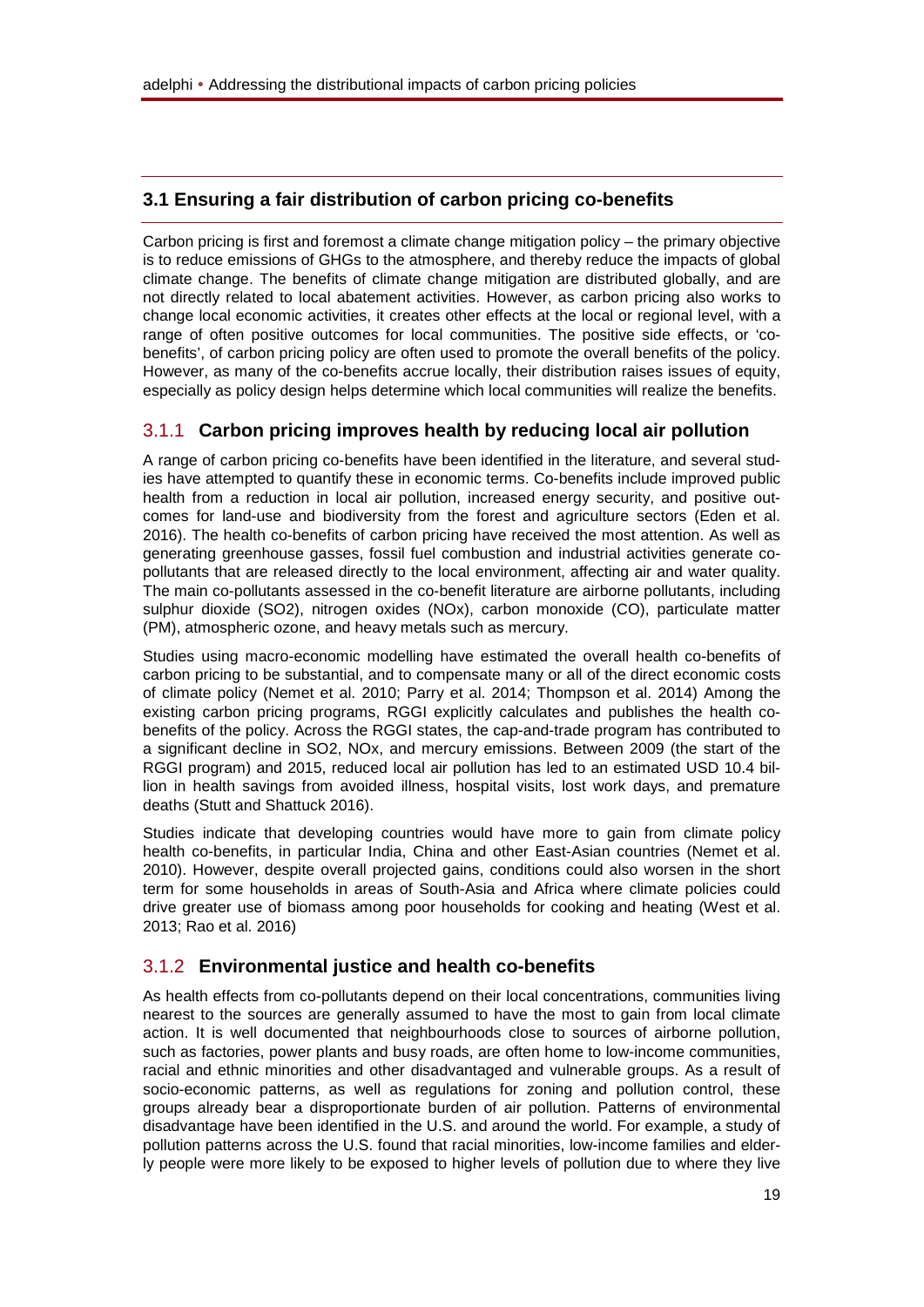(Clark et al. 2014). A worldwide literature review found similar patterns across North America, Asia and Africa, but found mixed results across Europe (Hajat et al. 2015).

#### <span id="page-19-0"></span>3.1.3 **The distribution of polluting activities under carbon pricing**

Despite the potentially large health co-benefits of carbon pricing, relatively little attention has been given to their equitable distribution. Most studies tend to aggregate the value of cobenefits across the whole economy, without examining how they are distributed across local communities and households. While the issue has been identified in the academic and legal literature, there are so far few empirical studies.<sup>[8](#page-19-2)[9](#page-19-3)</sup> Most of the literature focuses on the U.S., in particular California, where environmental justice advocates have been vocal about their concerns regarding the California Cap-and-Trade Program. California therefore provides the best current example for the discussion of environmental justice in carbon pricing policy and may provide lessons that are transferable to other parts of the world.

For communities heavily impacted by local pollution from, for example, power stations, refineries and major highways, the flexibility of carbon pricing policy does not necessarily work to their advantage. For them, the value of co-benefits outweighs the primary benefits of climate change mitigation. The ability of polluting firms to avoid reducing emissions by trading allowances or paying a carbon fee may be perceived as unfair, as does the free allocation of permits or tax exemptions (see Chapter 4). Furthermore, a 'worst-case-scenario' would not only see the unfair distribution of co-benefits, but a worsening of conditions for the most disadvantaged and vulnerable. Environmental justice groups have argued that carbon pricing, via market forces, may potentially drive a geographic redistribution of economic activity so that polluting activities aggregate in 'hotspots', particularly in areas where environmental regulations are lax and political opposition is low. Academics have reasoned, however, that there is no intrinsic tendency for carbon pricing to increase pollution in a specific area of disadvantaged communities. Market forces will rather drive abatement where the marginal costs are lowest, and there is no reason to believe that older or dirtier facilities will be favoured over newer or more efficient ones, or that the location of these facilities will affect abatement decisions (Farber 2012). Evidence from other trading schemes, for example, the Acid Rain Program for SO2 emissions across the U.S., shows that hotspots have not materialized (Ringquist 2011).

<span id="page-19-2"></span><span id="page-19-1"></span><sup>&</sup>lt;sup>8</sup> One preliminary study of Europe has examined the distributional effects of the EU ETS on co-pollutants with regard to some socio-economic indicators (Wagner and De Preux 2016). The study shows that the EU ETS has overall reduced emissions of some airborne co-pollutants, while waterborne pollutants seem to have slightly increased. Reductions in some airborne pollutants are shown to correlate with population density, income and age (elderly populations).

<span id="page-19-3"></span>A second preliminary study, from the California Environmental Protection Agency (CalEPA), has established a highly detailed methodology for assessing the environmental justice outcomes of climate policies under the Global Warming Solutions Act of 2006 (AB 32), including the California Cap-and-Trade program (OEHHA 2017). The aim of the study is to track and evaluate the benefits and impacts of the program on disadvantaged communities, and will be updated at least every three years. While data does not yet allow the authors to determine the effect of the policy on particular communities, they find that many of the co-pollutants emitted by covered facilities are correlated with areas of disadvantage, in particular around a few large facilities.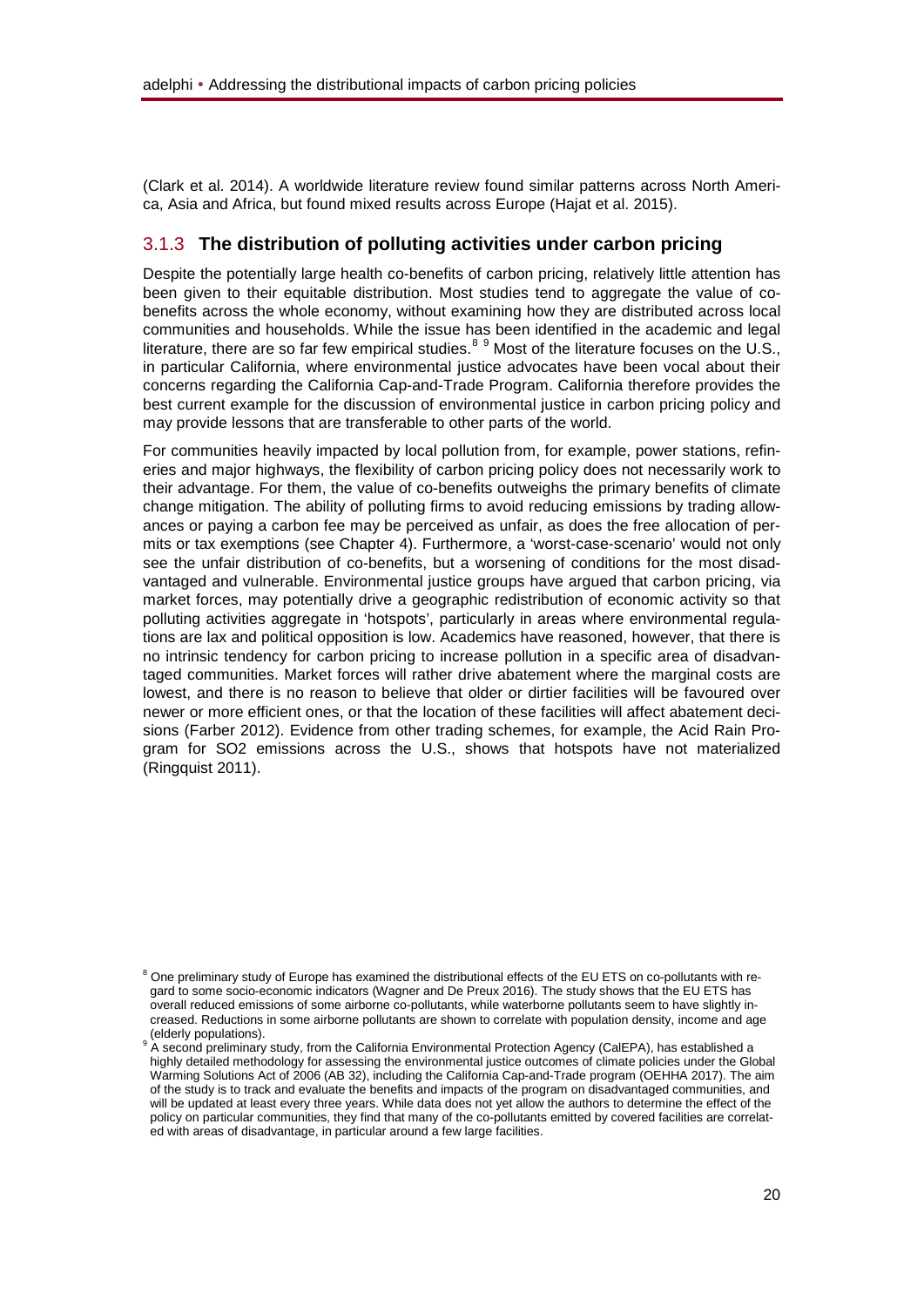# 3.2 **Options for preserving co-benefits in carbon pricing policy**

We here outline and discuss policy options for enhancing the equitable distribution of the local health co-benefits of carbon pricing. The two main forms of carbon pricing policy, carbon taxes and ETSs, operate in a similar fashion with regard to the distribution of co-benefits, so the policy options are in theory similar in each case.<sup>[10](#page-20-2)</sup>

In general, a first and critical step in accounting for the distribution of health co-benefits of carbon pricing is monitoring and evaluation. The task of monitoring and evaluating health impacts on disadvantaged communities has, in the case of California, been incorporated into the program as part of the adaptive management approach of the California Air Resource Board (CARB 2011; OEHHA 2017).

## <span id="page-20-0"></span>3.2.1 **Limiting the scope of offsets**

Most operating ETSs (as well as carbon taxes in Mexico and in future South Africa) include an offset component, which allows covered entities to surrender eligible offset certificates generated from emission reduction activities outside the scope of the program for compliance. Offsets allow covered entities to access potentially cheaper abatement options, reducing compliance costs and increasing the cost effectiveness of the program. While offsets also have great potential to create co-benefits, $11$  these normally accrue to communities far away from the polluting entities use them for compliance. According to one study, around three quarters of offsets used in the California Cap-and-Trade Program up to 2014 were sourced from out of state (Cushing et al. 2016).

Therefore, limiting the quantity of offsets that may be used under the carbon pricing mechanism is the most straightforward way to ensure that covered entities undertake more abatement activities. Limits increase the cost of generating offsets, but give more control over where, how and by whom emissions reductions are made. Most carbon pricing systems using offsets limit the quantity, type, or geographic range of offset projects allowed. Restricting the geographic range or type of offset projects, for example by accepting only domestically produced offsets or forestry projects, provides some assurance that the projects will benefit communities within a particular region or sector.

However, such restrictions cannot determine which sectors or firms will reduce emissions or which specific communities will benefit. Furthermore, limiting the scope of offsets will make it costlier to achieve GHG emissions targets.

# <span id="page-20-1"></span>3.2.2 **Community fund revenue recycling**

Alternatively, carbon pricing revenue may be directed to a fund to benefit communities that face a disproportionate burden of co-pollutants. Funds could be used directly to mitigate the effect of co-pollutants through air-quality improvements or other measures that may reduce the vulnerability of disadvantaged communities, or indirectly in projects that otherwise benefit these communities, for example by providing health, job training or other services that can

<span id="page-20-2"></span> $10$  Environmental justice advocates have argued that carbon pricing should be replaced entirely with alternative policies to provide a fairer local outcome. However, rejecting carbon pricing in favor of alternative policies would likely reduce abatement activity and increase costs, so that although the outcome may be a more equitable distri-

<span id="page-20-3"></span>bution, disadvantaged communities would still be worse off overall (Schatzki and Stavins 2009). Offset programs often encompass social and environmental benefits beyond carbon emissions. Prominent examples include the Clean Development Mechanism of the UNFCCC and the Gold Standard voluntary carbon offsets, which were explicitly designed to promote sustainable development outcomes that benefit local communities directly.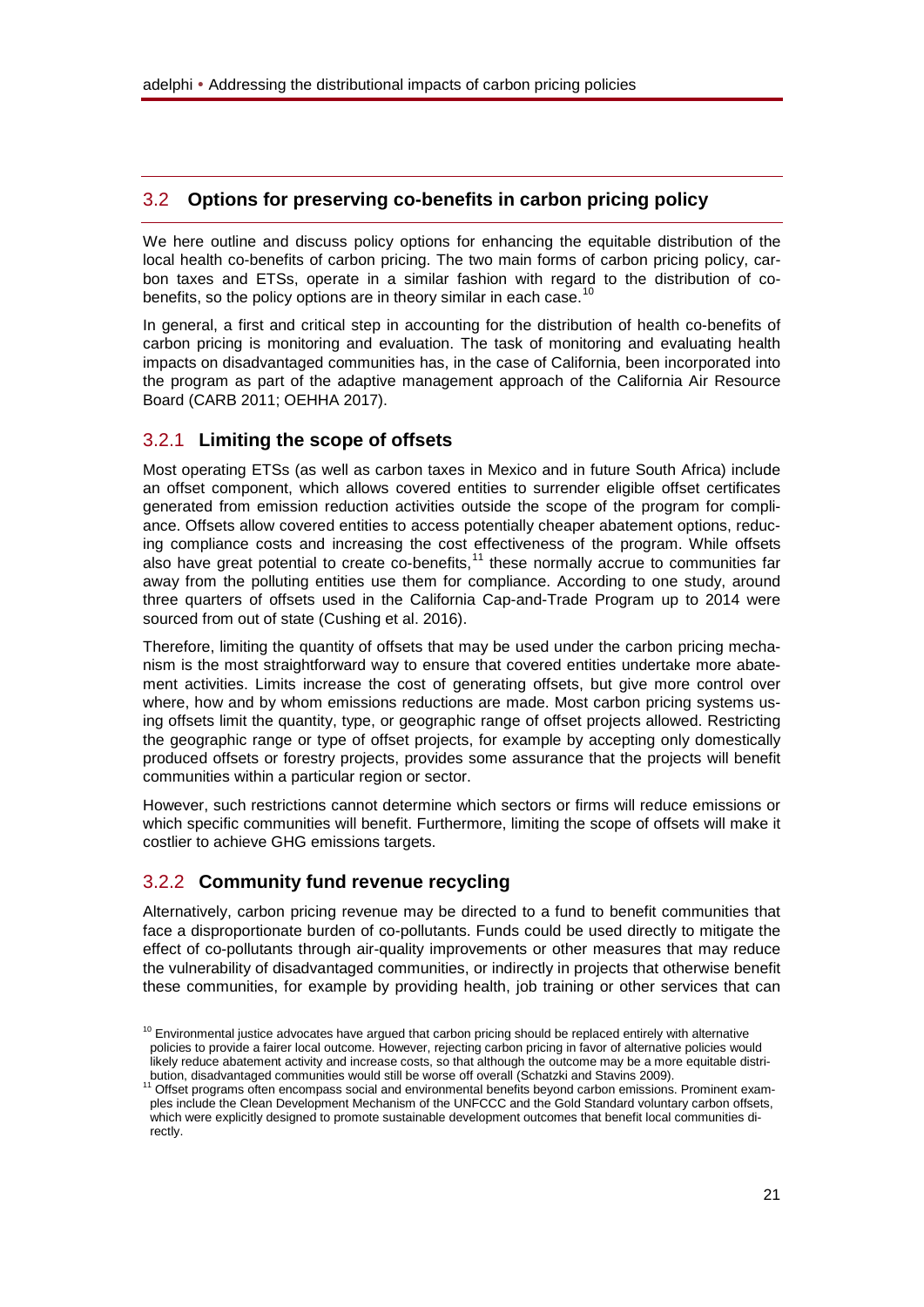compensate for their environmental burden. Funds may come from the auctioning of allowances or from carbon tax revenues, also potentially with an additional 'environmental surcharge'.

Under California's cap-and-trade program, 25% of the proceeds must go to projects that provide a benefit to disadvantaged communities, and at least 10% of the funds go to projects located within those communities. The investment minimums were set in 2016 with Assembly Bill (AB) 1550, which requires that at least 25% of proceeds go to projects both within and to the benefits of disadvantaged communities, and an additional 10% are to go to lowincome households and communities.<sup>1</sup>

The CalEPA is obliged to identify disadvantaged communities, and has developed an integrated method for the task. In October 2014, CalEPA released a list of designated disadvantaged communities, based on the California Communities Environmental Health Screening Tool 2.0 (CalEnviroScreen 2.0).<sup>[13](#page-21-2)</sup> The methodology was updated based on new data and public consultation, with the CalEnviroScreen 3.0 released in April 2017. The tool integrates a range of data sources including census data to identify areas disproportionately burdened by and vulnerable to multiple sources of pollution. It incorporates 20 different indicators into four components and two broad groups (see Figure 4). The methodology arguably represents current best practice, and could be adapted to different settings, depending on data availability.

| <b>Pollution</b><br><b>Burden</b> |                                                                                                                                                                                                               |   | <b>Population Characteristics</b>                                                                                                                                                      |
|-----------------------------------|---------------------------------------------------------------------------------------------------------------------------------------------------------------------------------------------------------------|---|----------------------------------------------------------------------------------------------------------------------------------------------------------------------------------------|
| Exposures                         | <b>Ozone Concentrations</b><br><b>PM2.5 Concentrations</b><br><b>Diesel PM Emissions</b><br><b>Drinking Water Quality</b><br>Pesticide Use<br><b>Toxic Releases from Facilities</b><br><b>Traffic Density</b> | × | <b>Cardiovascular Disease</b><br><b>opulations</b><br>Sensitive<br>Low Birth-Weight Births<br><b>Asthma Emergency</b><br><b>Department Visits</b><br>$\equiv$<br>CalEnviroScreen       |
| Environmental<br><b>Effects</b>   | <b>Cleanup Sites</b><br><b>Groundwater Threats</b><br><b>Hazardous Waste</b><br><b>Impaired Water Bodies</b><br>Solid Waste Sites and Facilities                                                              |   | Score<br><b>Educational Attainment</b><br>Socioeconomic<br>Linguistic Isolation<br><b>Graphs</b><br>Poverty<br>Unemployment<br><b>Housing Burdened Low</b><br><b>Income Households</b> |

#### <span id="page-21-0"></span>**Figure 5: CalEnviroScreen 3.0 Indicator and Component Scoring**

Source: CalEPA (2017).

The Californian legislation requires that projects funded from cap-and-trade proceeds contribute to climate change mitigation. Therefore, they cannot directly target co-pollutant emissions at the source. The community fund projects in California therefore mainly provide compensation for the pollution burden of affected communities. A survey of the current and planned projects shows that they can, however, contribute to reducing the pollution burden indirectly, for example, by funding energy efficiency and renewable energy, zero-emission vehicles, public transport and urban green spaces in disadvantaged communities.<sup>[14](#page-21-3)</sup>

<span id="page-21-3"></span>

<span id="page-21-2"></span><span id="page-21-1"></span><sup>&</sup>lt;sup>12</sup> CalEPA - http://calepa.ca.gov/EnvJustice/GHGInvest/<br><sup>13</sup> CalEPA - https://oehha.ca.gov/calenviroscreen<br><sup>14</sup> http://www.caclimateinvestments.ca.gov/about-cci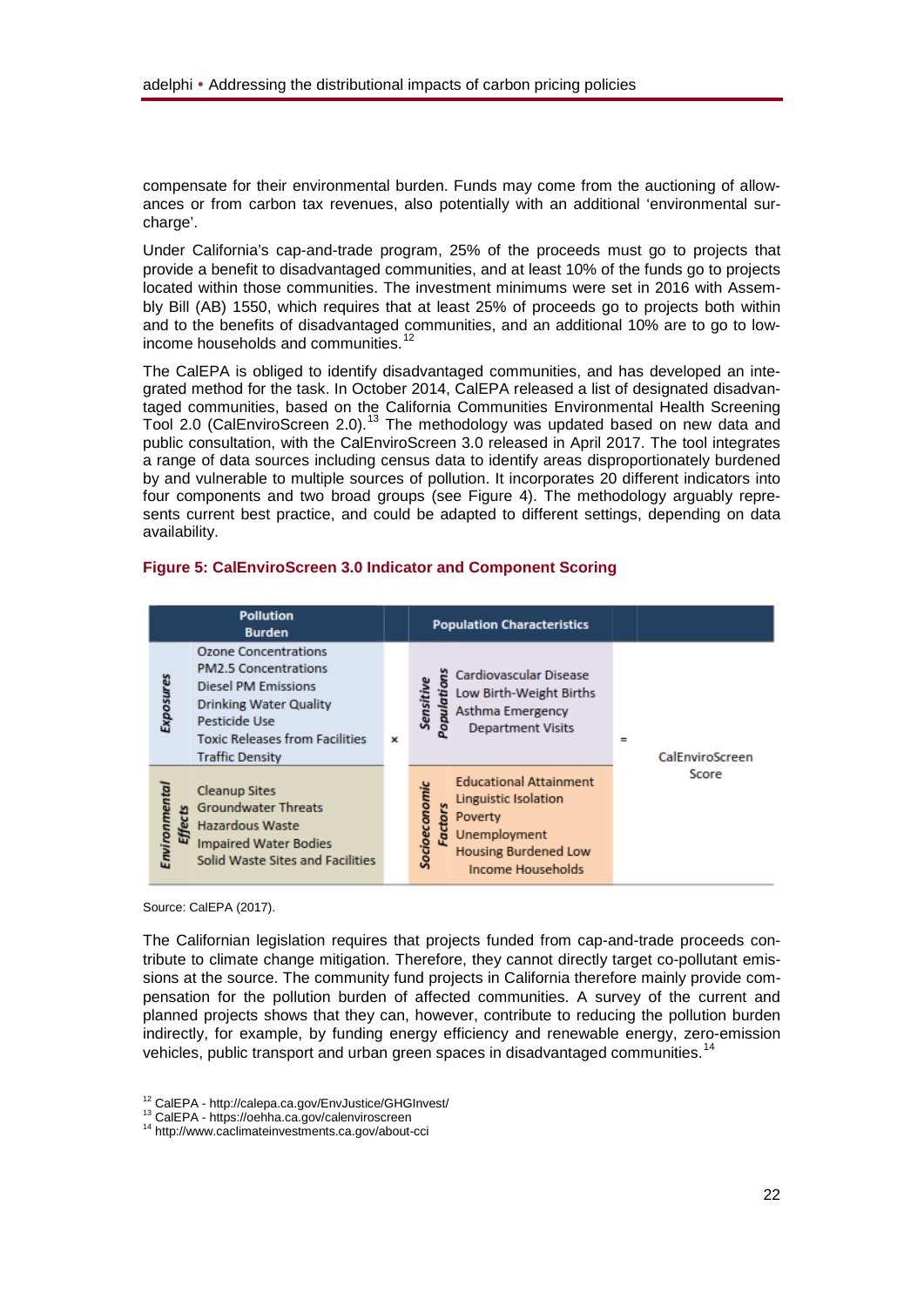# <span id="page-22-0"></span>3.2.3 **Zonal restrictions / sectoral caps**

This approach, which incorporates elements of command and control policy into the carbon pricing mechanism, obliges installations within a given area, or across a particular sector to undertake a portion of their abatement obligations 'in house'. In practice not used so far, it requires the identification of high-impact facilities, groups of facilities or sectors. These would then be obliged to undertake additional abatement activities through restrictions on carbon trade, individual emissions quotas or other obligations.

The approach could be implemented at different scales, from individual facilities, to highimpacts zones or even sectors (Boyce and Pastor 2013). A sectoral cap approach for instance would impose a more stringent cap on facilities in specific sectors compared to the overall cap. Under a carbon tax, they would be restricted in their ability to pay the carbon fee for a given quantity of emissions, also obliging them to undertake some 'in house' abatement. This would combine a carbon tax approach with an emissions standard.

Improved local environmental outcomes are however still uncertain under this approach. Firstly, co-pollutant emissions necessarily vary between firms and across sectors. Secondly, as firms base abatement decisions on GHG emissions, there is no incentive for them to consider co-pollutants and therefore to find an efficient solution for both. Thirdly, the impact of any reductions in co-pollutants on local communities would still be uncertain due to variations in where and when abatement takes place (Schatzki and Stavins 2009).

Moreover, such restrictions would likely have negative effects on the operation of the carbon pricing mechanism. By increasing the cost of achieving a given level of GHG reductions they would reduce its cost effectiveness and introduce an extra administrative burden. They may also introduce competitiveness issues between firms or sectors, and might raise the prices of energy and energy intensive goods for households in areas that they are supposed to help.

# <span id="page-22-1"></span>3.2.4 **Direct regulation of air pollution**

Alternatively, co-pollutants would not be addressed within the carbon pricing policy itself, but through a separate policy framework focusing on the direct regulation of the relevant pollutants. This approach acknowledges the primary aim of carbon pricing is to reduce GHG emissions, and that co-benefits are secondary. It also holds that addressing air pollution directly is more efficient, particularly when dedicated regulatory frameworks are already in place (Schatzki and Stavins 2009). The measure should include a monitoring component that ascertains that it delivers on its intended purposes.

For several years, the Environmental Justice Community of California has campaigned for the reform of the California Cap-and-Trade Program to address local air pollutants. In 2017, Californian law-makers passed the ETS reform Assembly Bill AB 398, which extends the California Cap-and-Trade Program to 2030 alongside AB 617, which aims to reduce exposure to air pollution in the most impacted communities. As accompanying legislation, AB 617 is designed to address local pollution directly without interfering with the functioning of the Cap-and-Trade Program.

Chile provides another relevant example on how air pollution regulation can be implemented alongside a carbon tax. While fixed emissions sources (turbines or boilers) with a thermal input equal or higher than 50 MW are obliged to pay a tax of 5 USD per  $tCO<sub>2</sub>$ , the same sources must also pay a tax on local pollutants  $(SO<sub>2</sub>)$  and NOx). The Chilean tax on local pollutants is very close to a Pigouvian tax because the tax rate per ton is defined in relation to the estimated social cost of pollution. The underlying formula considers the concentration of environmental health effects and health damages in USD as well as the population size in the zone to be taxed. Facilities in a zone with high population would thus be subject to a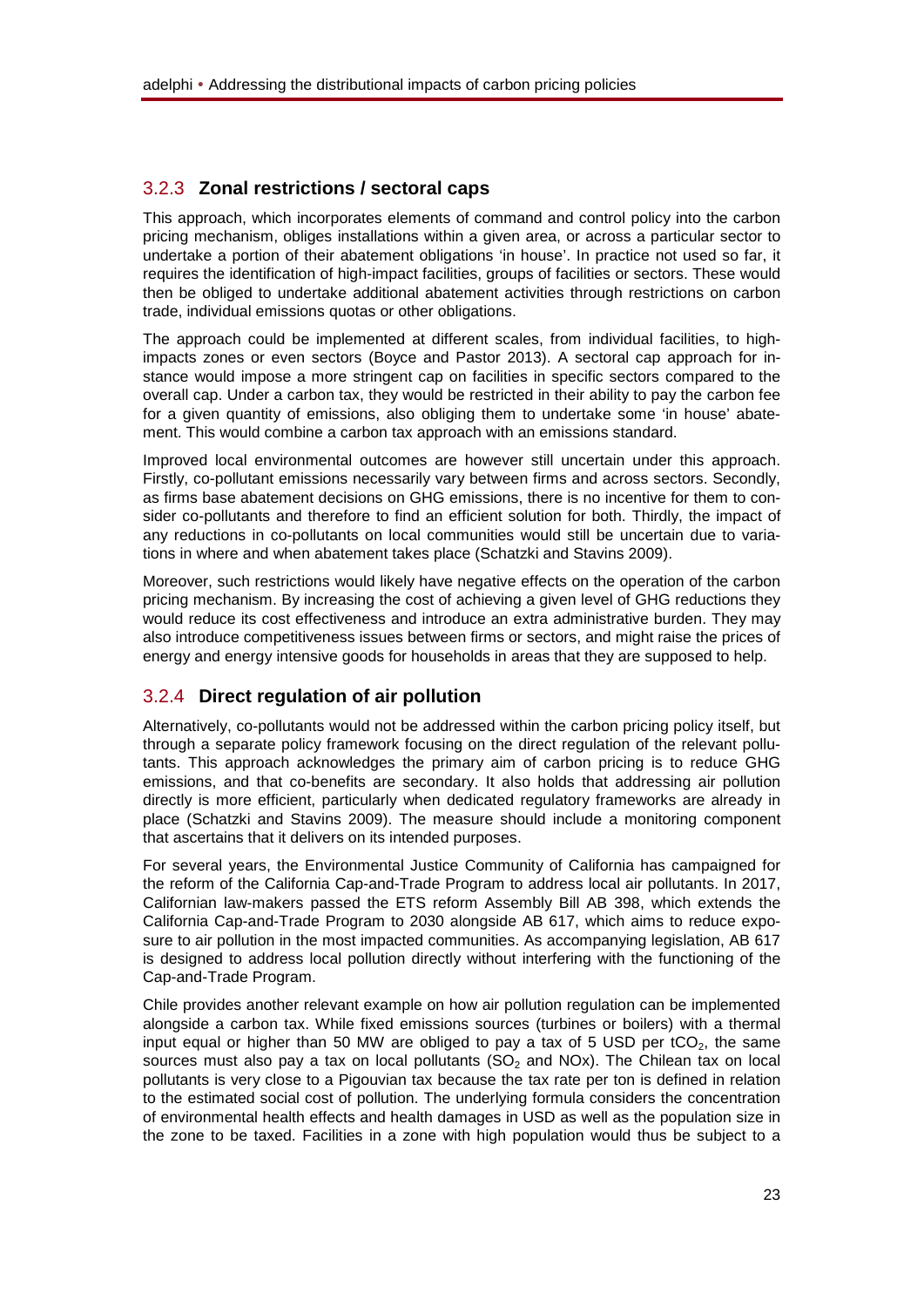higher tax rate than those in a zone with low population density (Pizarro, Pinto & Ainzúa, 2017)

# <span id="page-23-0"></span>3.2.5 **Summary of options for preserving co-benefits in carbon pricing**

Table 1 below shows a summary of options enhancing the equitable distribution of local cobenefits of carbon pricing. Most options would, directly or indirectly, support low-income households. In principle, these options will also preserve the carbon pricing incentives to reduce emissions. However, most of them would increase the overall costs of achieving the same target. Importantly, community revenue recycling stands out as an option that would not reduce the cost-effectiveness of the policy, while addressing a more equitable distribution of co-benefits and supporting low income households.

#### **Local communities – environmental justice and co-benefits Limiting the scope of offsets Community fund revenue recycling Zonal restrictions / Sectoral Cap Direct regulation of air pollution** Supports lowincome households Partially Yes Yes Yes, indirectly through s, indirectly through example the Yes Preserves the carbon price incentives Yes, but reduces cost Yes, but reduces costeffectiveness And Yes

#### <span id="page-23-1"></span>**Table 2: Carbon pricing options for preserving co-benefits**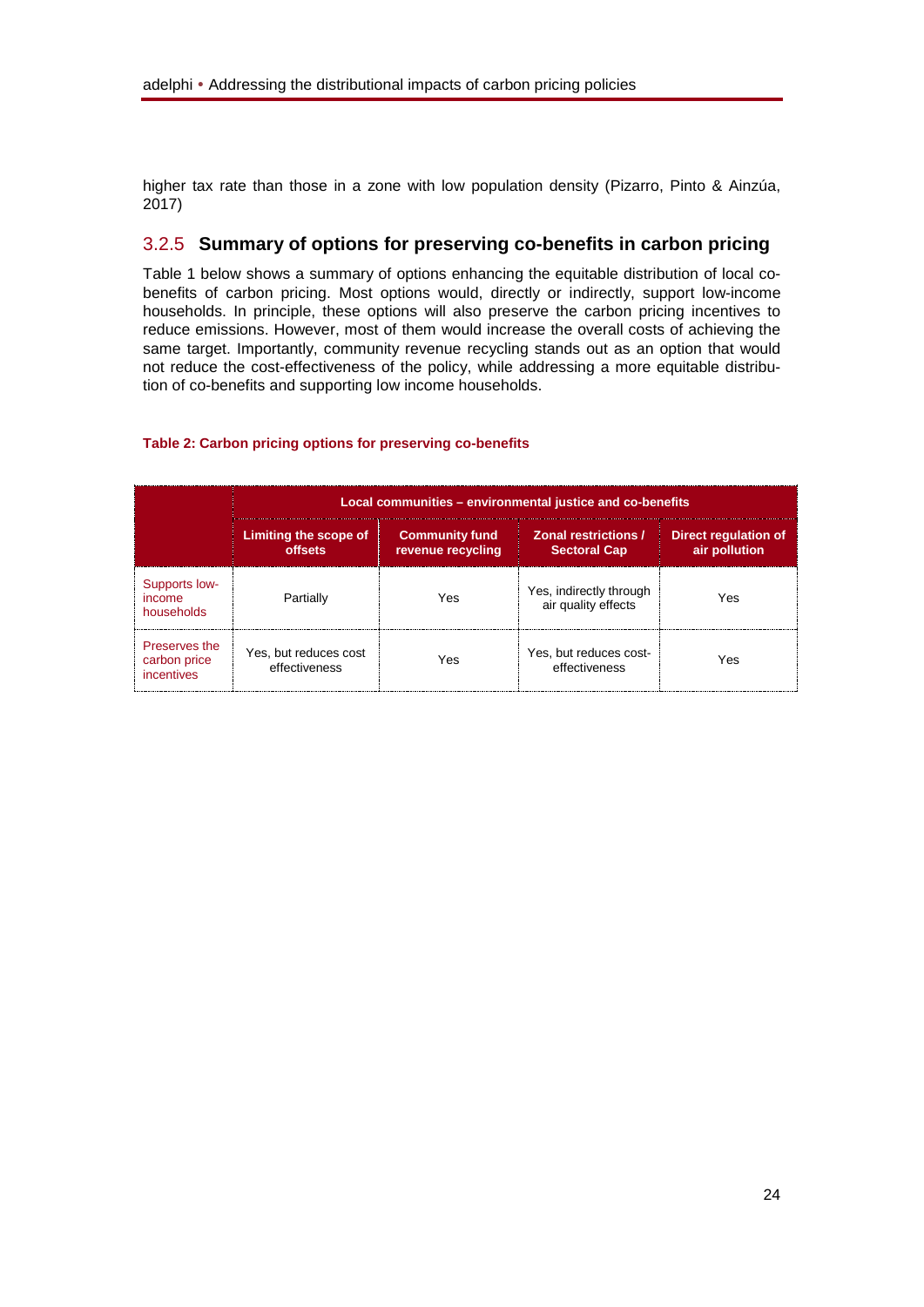# <span id="page-24-0"></span>**4 Carbon pricing, employment and a just transition**

#### **Summary**

Carbon pricing can drive structural changes in employment across sectors and workforce groups. Communities dependent on carbon intensive industries for their livelihoods will be the worst affected by unemployment and job relocation.

Options for promoting a socially just low-carbon transition for workers and their communities include:

- Labour market development and transitional welfare support
- The investment of carbon pricing revenues to drive employment diversification and growth

Considerations when applying these policy options include:

- Ensuring impacted groups and communities are identified, targeted and appropriately supported
- Supporting the development and availability of low-carbon substitutes carbon pricing revenues should ideally foster green jobs and technologies that enable a lowcarbon transition.



#### <span id="page-24-1"></span>**Figure 6: Carbon pricing effects and impacts on employment**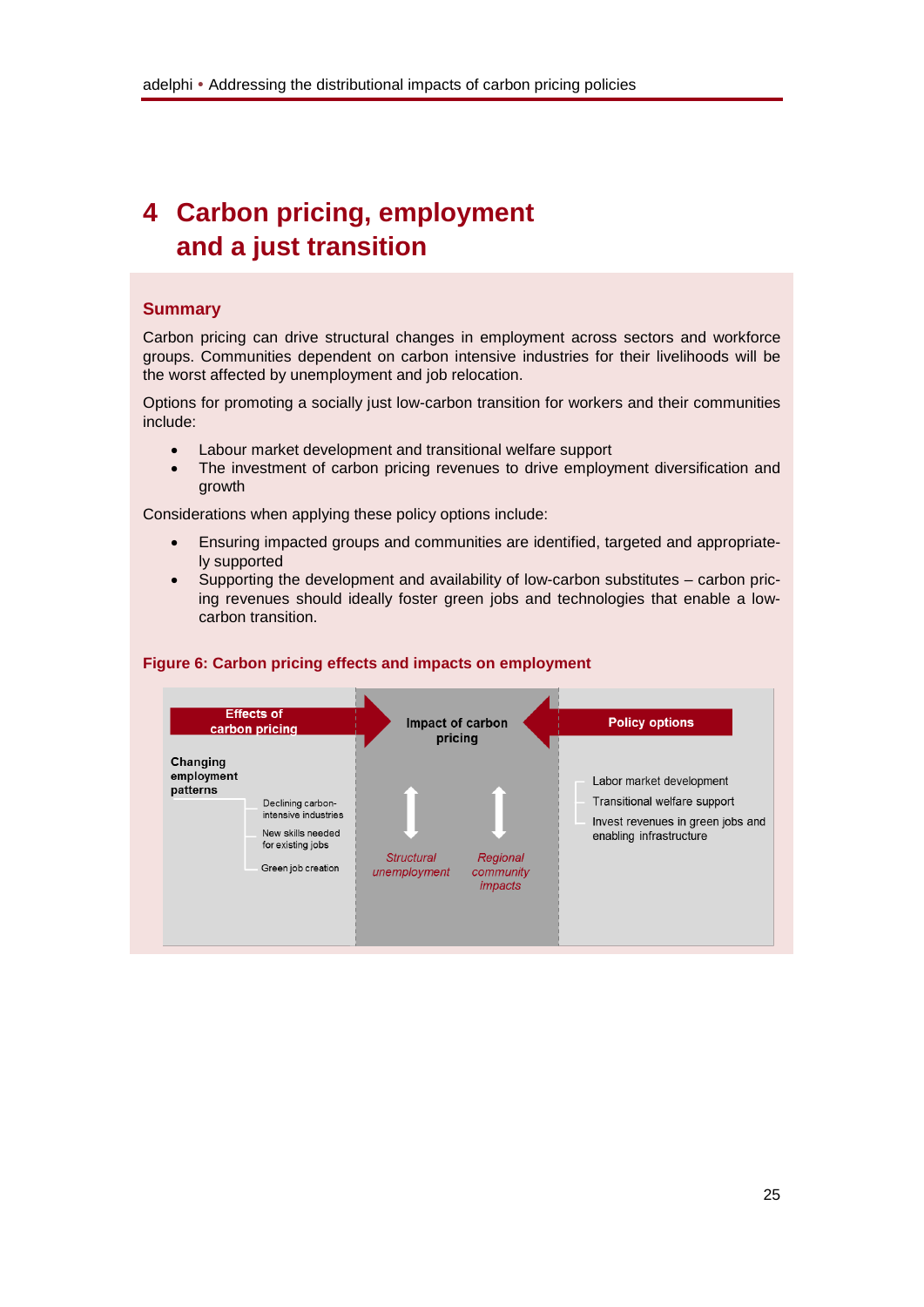# <span id="page-25-0"></span>4.1 **The effects of carbon pricing on fossil-intensive communities**

Carbon pricing will likely have uneven impacts on employment across sectors and workforce groups. It can change the net quantity of jobs across the economy, cause job reallocation as workers move from declining to growing firms and sectors, and transform existing jobs to meet new requirements. These processes will impact countries and regions differently depending on their economic profile and development level. However, low-skilled workers and those that live in areas with a single dominant industry, such as many coal mining communi-ties, are expected to find such job transitions most difficult (ILO and OECD 2012). <sup>[15](#page-25-2)</sup>

A socially just outcome of carbon pricing therefore depends on the use of revenues and supporting policies to balance adverse effects. A key objective for particularly affected communities should be to ensure a 'just transition' to ease the adverse impact of these policies and ensure broad participation in the opportunities that arise.<sup>[16](#page-25-3)</sup>

In this section, we discuss potential impacts of carbon pricing on workers, as well as options for public investment of carbon pricing revenues to support impacted groups and create new employment opportunities, with a view to help attain the sustainable development goals (SDGs) of 'affordable and clean energy' and 'decent work and economic growth'.<sup>[17](#page-25-4)</sup>

# <span id="page-25-1"></span>4.1.1 **Identifying impacted groups**

Major employment losses as a consequence of carbon pricing policies are likely to be concentrated in a few key industries and sectors. As emission-intensive power generation, transport and industrial sectors reduce their demand for fossil fuels, this will have knock-on effects on industries such as mining, refining and fuel transportation. However, while many jobs in these sectors will be transformed, only some sectors are likely to face overall job losses (ILO and OECD 2012).

Manufacturing jobs will likely change and adapt to new low-carbon products and processes, and workers will have the opportunity to up-skill or shift to different firms with similar skill requirements. Carbon intensive industries, such as steel and cement production, are also expected to maintain jobs while transitioning to lower-carbon technologies and processes. The fossil-energy generation sector is expected to face job losses as renewable energy and nuclear are favoured. However, this sector has some prospects to maintain jobs in the shortto medium term while reducing emissions, for example, as new high-efficiency technologies such as Combined Heat and Power are implemented. The fossil fuel extraction and refinery sectors are likely to face the largest overall job losses, as they face decreasing demand without options to increase efficiency. In particular, the coal mining sector can be expected to face net job losses as a result of a carbon price.

<span id="page-25-2"></span><sup>&</sup>lt;sup>15</sup> On the plus side, many studies from around the world show that climate policy is able to generate net gains in employment (ILO 2012)<sup>15</sup>. On aggregate, job losses in fossil-intensive industries are expected to be more than offset by job gains in sectors such as renewable energy and energy efficiency. The effect of stringent carbon pricing on 'job-churn' is also projected to be much less than current drivers, such as globalization or economic crises (Château et al. 2011). The quality of employment can also improve with ambitious climate policy improve, as jobs in low-carbon sectors are on average higher-skilled, less dangerous, and have better working conditions than<br>those of traditional fossil-intensive sectors (UNFCCC 2016).<br><sup>16</sup> The concept of a first transitional than the sk

<span id="page-25-3"></span>The concept of a 'just transition' has been developed by the trade union movement to protect workers' rights, jobs and livelihoods when economies are shifting to sustainable production. The International Labour Organisation (ILO) has produced the 'Guidelines for a Just Transition'(ILO 2015) that anchors the concept in the principles of sustainable development. The concept has also been included in text of the Paris Agreement and the UNFCCC has initiated work examining the implications of climate change policies for a just transition. <sup>17</sup> United Nations Development Programme: Sustainable Development Goals.

<span id="page-25-4"></span>

http://www.undp.org/content/undp/en/home/sustainable-development-goals.html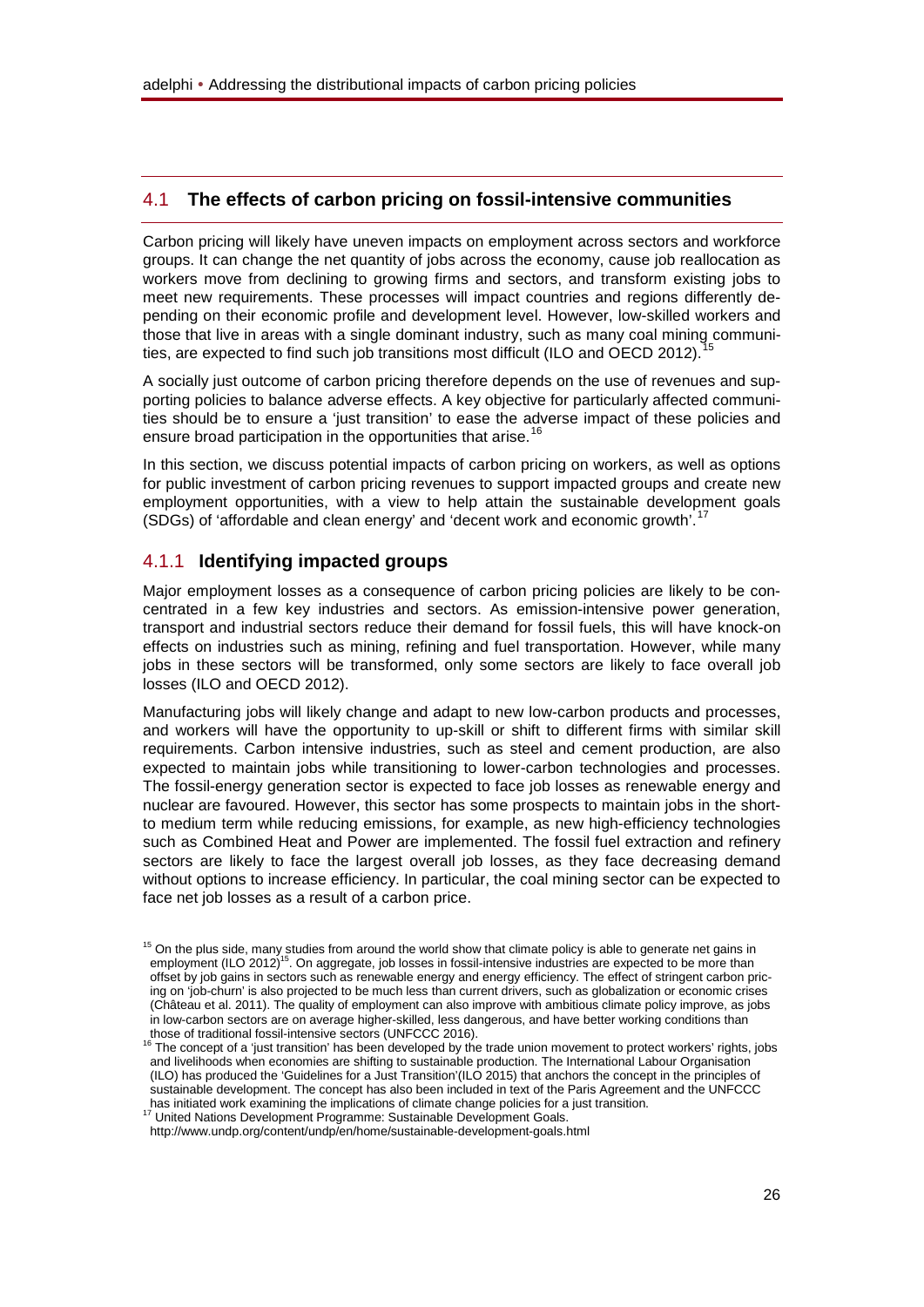The impacts of job losses in these industries are also expected to be concentrated in particu-lar groups, regions and communities. Despite their relatively low share of employment<sup>[18](#page-26-2)</sup>, the most carbon-intensive industries employ disproportionately high shares of low-skilled and older workers. Both of these workforce groups are known to face above average difficulty in finding new jobs, as they have fewer transferable skills and less potential to acquire new skills (ILO and OECD 2012). Furthermore, fossil-intensive industries are often highly localized, being the dominant industry in a remote area with few other employment options. To take the example of coal mining, while coal workers may have many transferable skills, they are the least able to take advantage of new job opportunities because of factors such as skill level and age, as well as the major relocation that it would entail. Even if they were to move to where they can find new jobs, their communities would still suffer the indirect effects of their income loss and departure. In sum, remoteness, lack of diversification and limited potential to innovate are all regional factors that reduce labour mobility, making it harder for unemployed workers to reintegrate (UNFCCC 2016).

### <span id="page-26-0"></span>4.1.2 **Maximising green growth and employment opportunities**

While a carbon price will negatively impact employment in some carbon–intensive sectors, it can also promote jobs in other sectors. However, while the carbon price acts as a basic incentive to invest in a low-carbon alternatives and energy efficiency, there are limits to what a modest carbon price can drive. Therefore, jurisdictions typically support carbon pricing instruments with public spending that aims, for example, to promote renewable energy expansion, encourage energy efficiency measures and build low-carbon infrastructure.

Carbon pricing revenues are often directed towards these public funding instruments, especially when they help to achieve climate targets by supporting the transition to a low-carbon economy or help to adapt to the impacts of climate change. The potential to generate green jobs from the investment of revenues can further increase the public acceptability of the policy, for example, as in the RGGI states in the period after the financial crisis.

The public investment of revenues can promote green growth and employment in several ways. Firstly, there is the direct creation of jobs, for example, as projects require staff, new installations require construction workers, and ongoing maintenance requires technicians. Secondly, investment in R&D can promote new technologies and processes, and spark private investment. Thirdly, the provision of green infrastructure, such as public transport or energy grids can create an enabling environment for economic diversification and employment growth. Labour market policies complement all of these effects, maximizing the growth of new markets and building the necessary skills and knowledge for workers to take advantage of them.

<span id="page-26-2"></span><span id="page-26-1"></span><sup>&</sup>lt;sup>18</sup> Studies indicate that across developed countries, GHG emissions are concentrated in a small number of industries that also have a relatively small share of total employment. The share of employment across these industries is generally higher in countries with lower GDP. Developing and emerging countries are likely to have a higher, but<br>not dominant proportion of jobs in these sectors (ILO and OECD 2012)<br><sup>19</sup> A recent study in the U.C. match

<span id="page-26-3"></span>A recent study in the U.S. matched the skills of workers in various positions across the coal mining sector with nearest equivalent positions in the solar P.V. sector, and found a high potential for retraining at relatively low cost. However, the study did not take into account labor mobility barriers, such as the need to relocate, and the impact that would have on the community (Louie and Pearce 2016)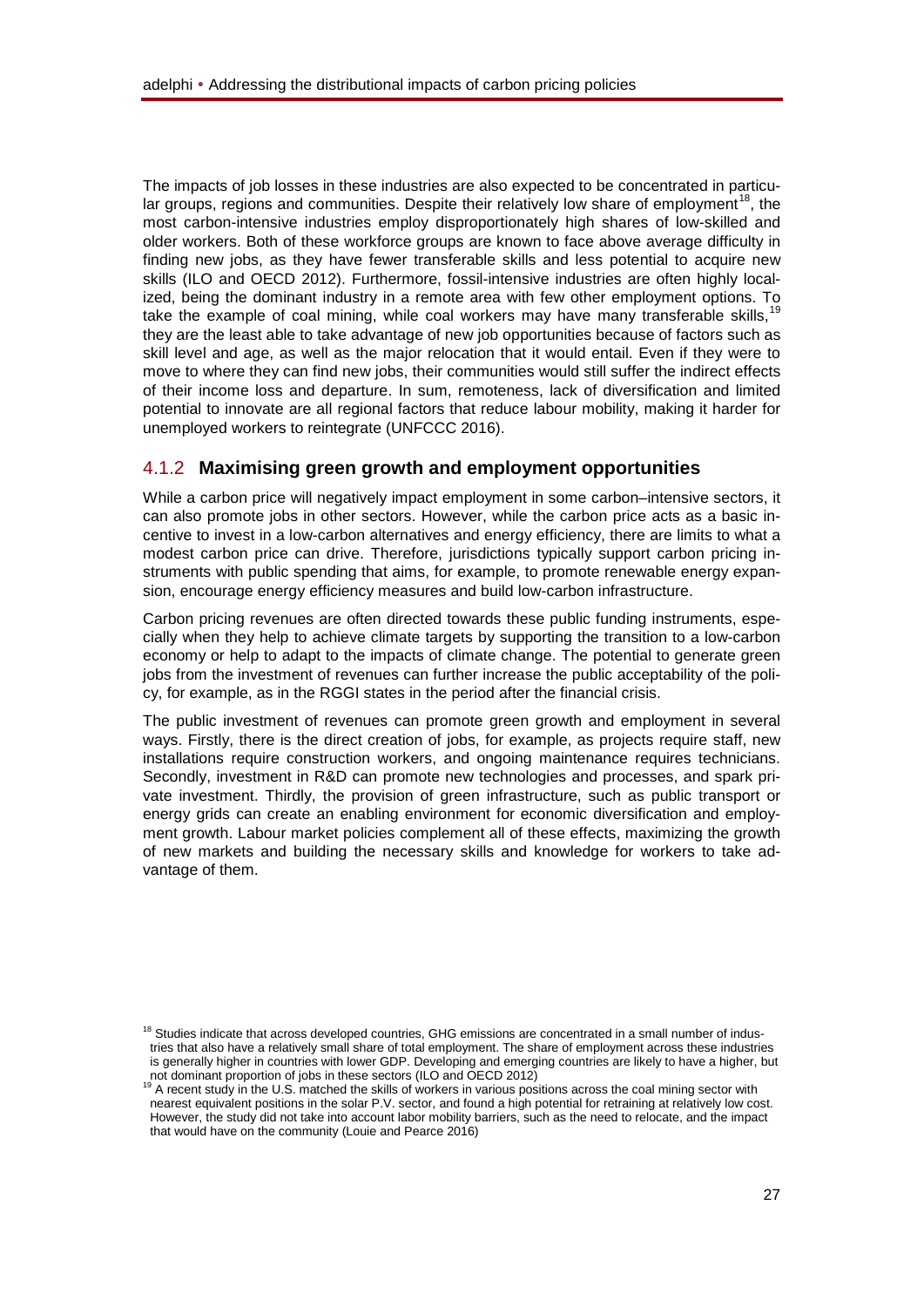# 4.2 **Options for promoting a just transition through carbon pricing**

Altering the carbon pricing mechanism, through changes in scope or price level, does not offer many options for alleviating employment effects in key industries. While there is the option of offering exemptions to some sectors or industries, this would certainly compromise the emissions reduction potential of the mechanism.

The greatest potential for a carbon price to support a just transition is through the targeted use of revenues to drive green economic growth and employment for highly-impacted communities. To date, no jurisdiction has explicitly earmarked carbon pricing revenues for the transition of a specific group of workers. However, allocating carbon price revenues for this purpose would be technically and politically feasible. Beyond the immediate scope of carbon pricing, an active labour market and welfare policy is required. We examine each in turn.

### <span id="page-27-0"></span>4.2.1 **Investing revenues to promote green growth and jobs**

Complementing just transition policies (see below), carbon pricing revenues can be invested in programs that promote new job opportunities and drive green growth. Investments should specifically target disadvantaged or low-income groups or communities, or those that are particularly impacted by job losses due to the carbon price.

The design of investment programs will determine which groups, areas and communities will benefit from the publicly-funded projects. Projects may have social justice objectives if they target disadvantaged groups or if they aim to support broader sustainable development goals. However, there is the risk that public investments in low-carbon technology and infrastructure may accentuate existing patterns of inequality. For example, subsidizing new energy efficient technologies, whilst achieving climate goals through the provision of low-carbon substitutes, may primarily benefit only those households that can afford them. Also, due to local lobby power, investments in public infrastructure may tend to be concentrated in wealthier communities. Furthermore, if the carbon price impacts on household incomes are already regressive, investments that benefit businesses over wage earners, or relatively wealthy over poor, may accentuate this effect (see Chapter 2). On the other hand, investments that favour low-income communities may make the policy less regressive. Investment can also be targeted at regional economic development, either broadly at areas suitable for green growth, or specifically at disadvantaged regions. The example of coal communities is one instance where the impact of the carbon price on job losses can be moderated by targeted investment of the carbon pricing revenue, for example, in economic diversification, renewable energy and energy efficiency (see Box 1).

Several major ETS generate revenues from auctioning allowances, which are then reinvested in a wide range of projects and programs. European Union members, California, Québec and the RGGI states all explicitly use revenues to promote green growth and jobs among other objectives. Three typical areas of investment have been shown to create jobs – energy efficiency, renewable energy and low-carbon infrastructure. The RGGI program can provide an example, as job creation resulting from revenue investment has been measured in 'job hours' created (Stutt and Shattuck 2016).

However, while investments in these jurisdictions have been shown to create overall employment opportunities, most jurisdictions do not specify where the investments should take place, or which communities should benefit. California is the only jurisdiction that has determined through legislature that the investment of revenues should have social and environmental justice outcomes (see also Chapter 3)

We here provide a few examples of socially just revenue spending for the three main kinds of investment – energy efficiency, renewable energy and infrastructure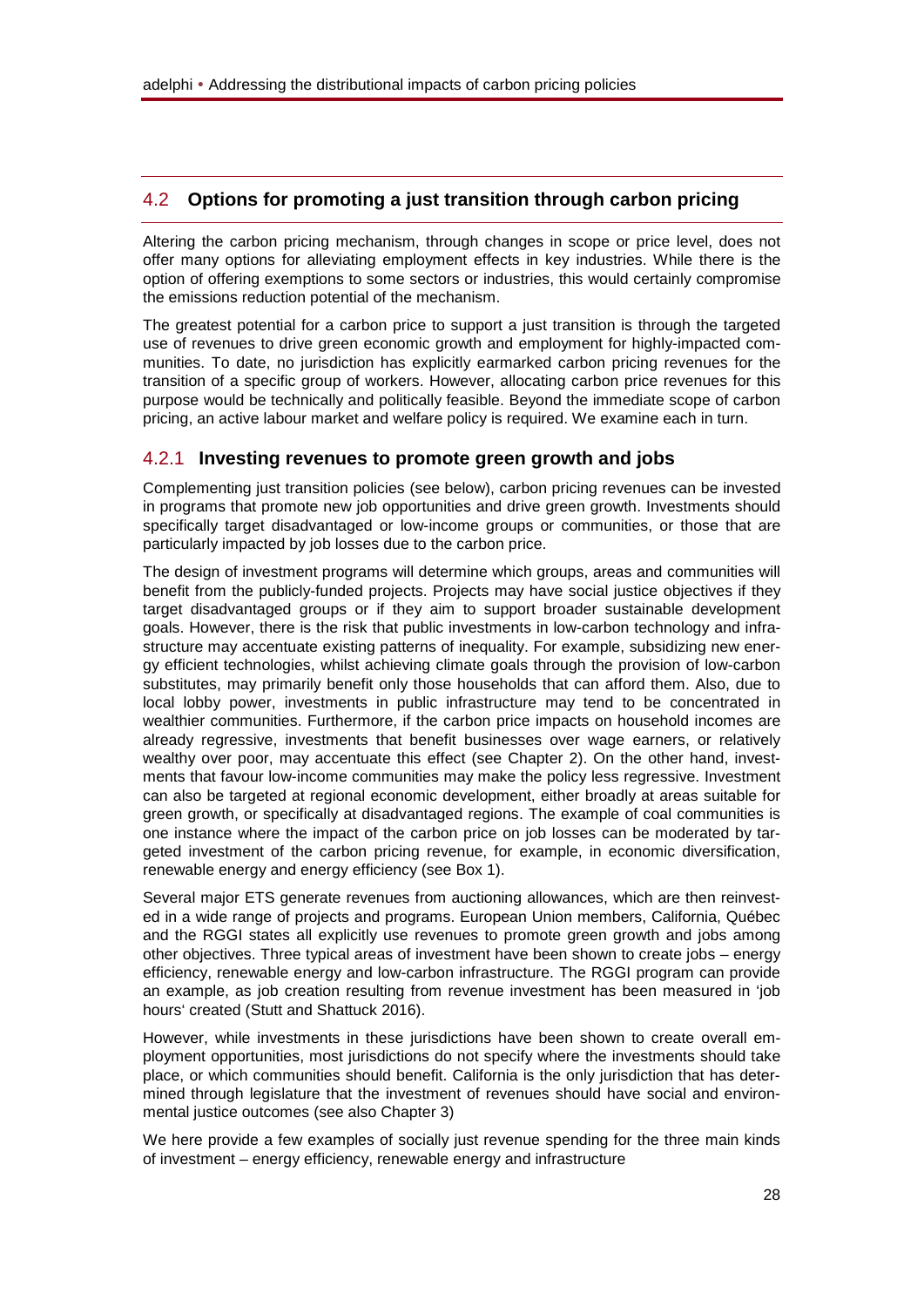*Low-carbon infrastructure –* investment in public infrastructure, such as transportation, electricity and communications networks, can have both immediate and long-term effects on local employment patterns. For example, public transport networks can increase workers' mobility and foster economic diversification. They can particularly help disadvantaged communities if they link them to broader networks and reduce the costs and environmental impacts of private transport

*Subsidies for energy efficiency measures -* Households and businesses may be granted full or partial subsidies to invest in energy-efficient equipment. To maximize the social benefits, the policy would, for example, target housing insulation programs within disadvantaged communities. This would not only create local employment opportunities, but would also both lower energy bills and improve living conditions for households (see also Chapter 2).

*Financing for renewable energy generation -* Low-interest loans may be provided for installing small scale solar or wind power generators. This may reduce energy bills and create local job opportunities. Large-scale RE projects may potentially target regions in need of new employment opportunities, such as remote coal mining areas.

It should, however, be noted that revenues are a limited public resource and should ideally be used for the maximum public benefit. Targeting particular regions or communities reduces the scope of viable investment options. Decisions therefore need to balance broad public benefits with the costs of supporting particular groups. While ensuring a just transition is a valid public good, the support provided should be viable and proportional. It may, for instance, be uneconomical to build renewable energy plants in some regions, even if the local communities are in particular need of the job opportunities.

One option that has been discussed especially for the case of developing countries is to use carbon pricing revenues to support green growth and poverty reduction by investing directly in basic infrastructure. This approach would be one way to place climate policies within a larger sustainable development framework, which considers climate targets in combination with other development goals (Jakob et al. 2016). For example, poor access to electricity contributes to energy poverty (see Section 2.1.2. – Carbon pricing impacts on poverty) and is major barrier to economic growth in some regions. Improving energy access has therefore been identified as a key sustainable development goal.<sup>[20](#page-28-1)</sup> Carbon pricing revenues could be earmarked to fund energy infrastructure, such as grids and power plants, with the goal of extending electricity access. Although it has not yet been put into practice, the approach potentially represents a socially just carbon pricing policy for developing countries. It would also potentially improve climate change mitigation outcomes if it was combined with renewable energy and energy efficiency policies, as well as local health benefits from reduced indoor pollution.

<span id="page-28-1"></span><span id="page-28-0"></span><sup>20</sup> UNDP Sustainable Development Goals 'SDG 7: Affordable and clean energy' http://www.undp.org/content/undp/en/home/sustainable-development-goals/goal-7-affordable-and-cleanenergy.html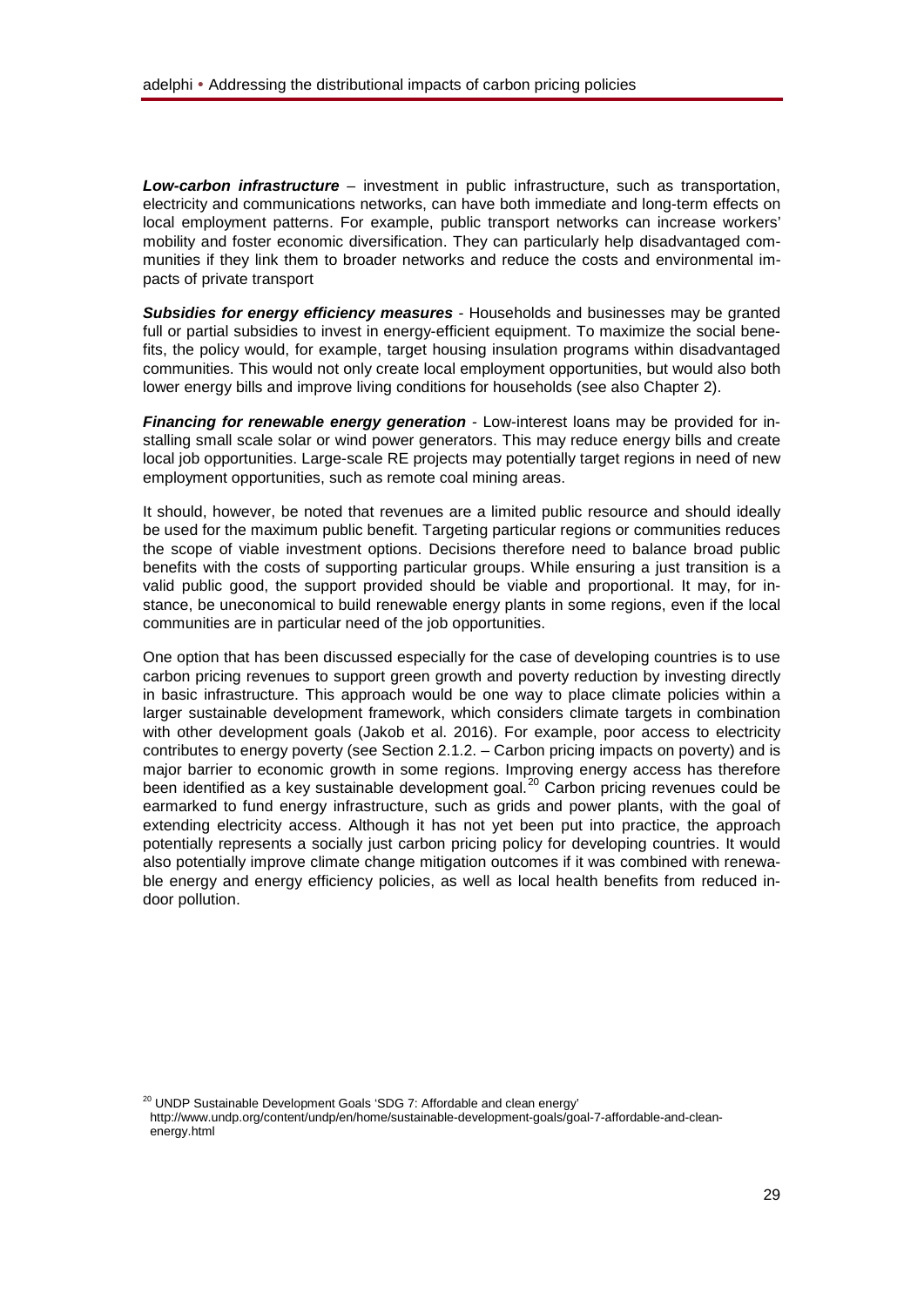## 4.2.2 **Labour market and transitional support**

Ensuring a 'just transition' for workers that are affected by job losses and transformations as a result of the carbon price would have three main components: an active labour market and skills policy, transitional support and social welfare, and an inclusive and participatory approach to policy design and implementation.

#### *Labour market and skills policy*

Governments can take an active role in helping both workers and employers make the transition, including the following elements:

*Training* – providing workers with opportunities to meet the emerging job-skill requirements of a low-carbon economy. This includes vocational training for workers in new industries, as well as mid-career workers that need retraining or up-skilling. Employers can be funded to provide workplace training or it can be organized through local and regional institutions.

*Marketing* – efforts to bring emerging low-carbon technologies and firms to the market and to expand their market share so as to maximize growth in new job opportunities.

*Diversification* – labour market investments aimed at diversifying local and regional economies heavily dependent on declining industries. This can provide options for low-mobility workers to retrain for new jobs within their own communities.

*Information* – labour market information and analysis can help better understand and anticipate changing labour demand and job-skill requirements. This also involves providing information services that enable workers, training providers, employers and customers to find their match.

#### *Transitional support and social welfare*

Job losses will likely not happen in the same place or at the same time as new jobs are created, and for low-mobility, low-skilled and older workers, finding alternative work may be especially challenging. A priority for ensuring a just transition, therefore, is to make sure that displaced workers receive the help they need while reintegrating into the labour market (UNFCCC 2016). Specifically, this means social safeguards related to health care, pensions, and adequate social welfare payments for the structurally unemployed.

While developed countries may be able to depend on existing social welfare systems for this purpose, for developing countries, basic 'social protection floors', originally conceived for overcoming economic crises and poverty, may help enable a just transition for affected workers (ILO 2014).

#### *Ensuring rights and promoting inclusion*

During the transition, it is important to guarantee workers' rights in line with international labour standards. Extensive social dialogue, including tripartisan exchanges (between government, employers' and workers' organisations) can foster 'decent work' opportunities through negotiations, dispute resolution and information exchange. There is also the opportunity to promote social inclusion by targeting work programs, training and development opportunities to disadvantaged groups and communities (UNFCCC 2016).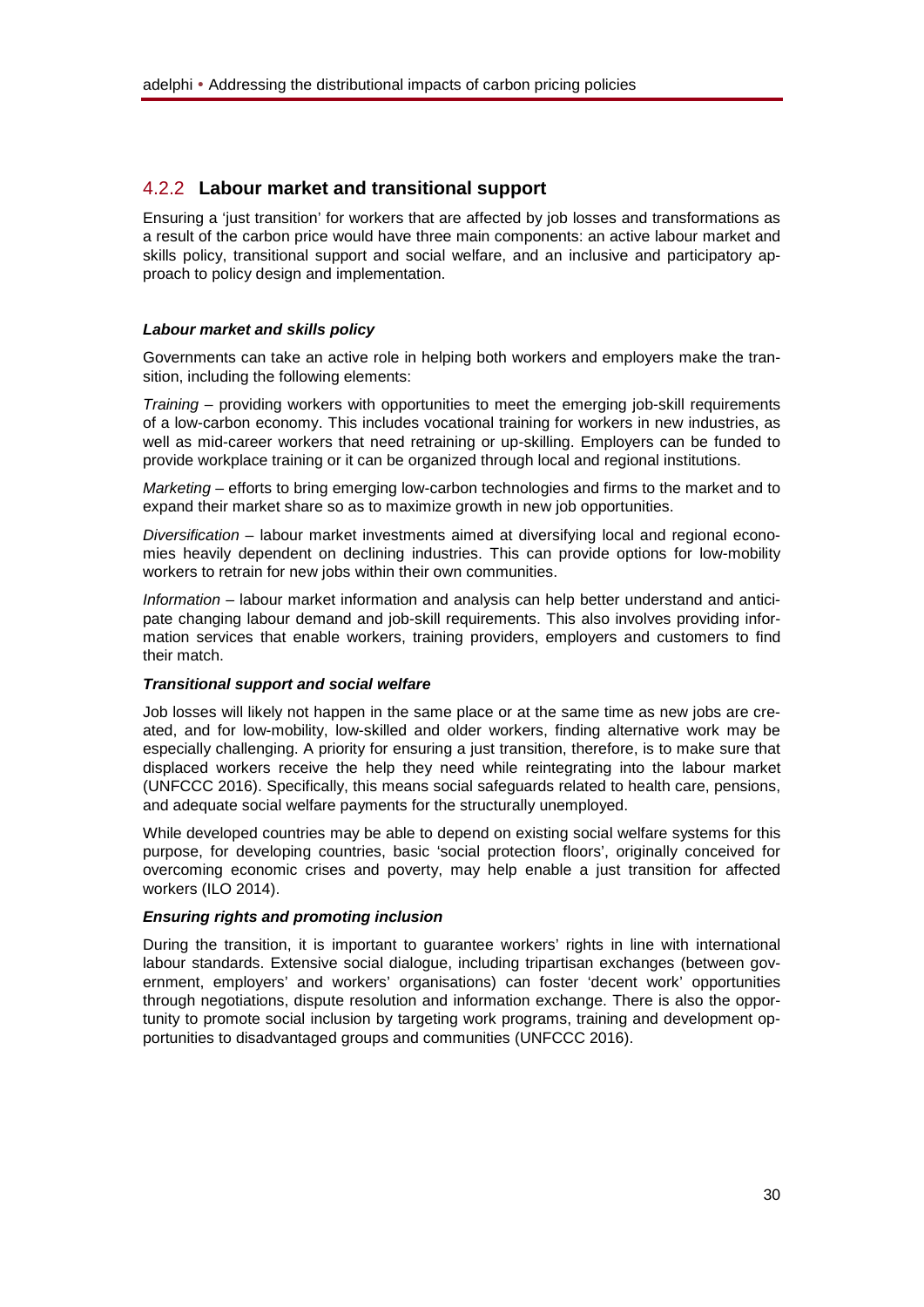# <span id="page-30-0"></span>4.2.3 **Summary of options**

The options for promoting a just transition for workers and their communities are complementary. The first option focuses mostly on job creation and green growth, whereas the second, labour market development, focuses mostly on the workforce groups.

Public investment has also the potential to increase the availability of low-carbon substitutes. However, the public investment option should be carefully designed, avoiding crowding-out private investment and ensuring additionality. Importantly, public investment requires a balancing act between targeting particular regions or communities affected by carbon pricing and generating public benefits. In many jurisdictions, directing investment toward the achievement of other development goals may be a priority and targeted support might be limited.

|                                                      | <b>Public investments for</b><br>green growth and jobs | Labour market develop-<br>ment and welfare |
|------------------------------------------------------|--------------------------------------------------------|--------------------------------------------|
| Supports low-income households                       | Depends on target group                                | Yes                                        |
| Preserves the carbon price incen-<br>tives           | Yes                                                    | Yes                                        |
| Increases availability of low-<br>carbon substitutes | Yes                                                    | N٥                                         |

#### <span id="page-30-1"></span>**Table 3: Options for promoting a just transition through carbon pricing**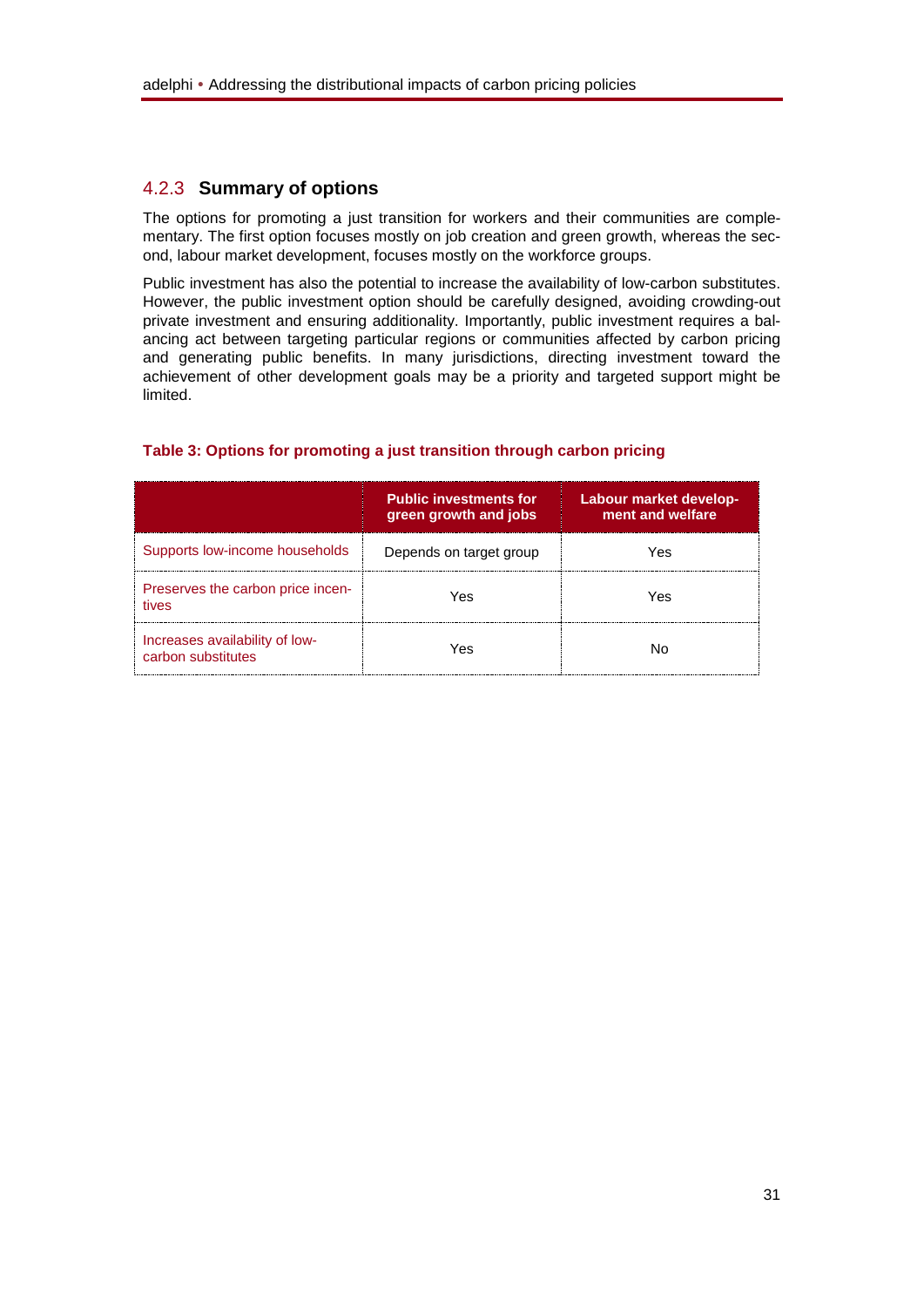# <span id="page-31-0"></span>**5 Socially just carbon pricing in relation to firms**

#### **Summary**

Carbon pricing increases costs for firms and may reduce their profitability. In some cases, this represents a disproportionate or unfair burden.

There are three cases in which carbon pricing can unfairly impact firms:

- A disproportionate administrative burden for small enterprises
- Unexpected loss of value for carbon intensive assets
- Loss of competitiveness of emissions intensive trade exposed firms

Carbon pricing design, including the use of revenues, can address these impacts through:

- Setting thresholds for participation
- Granting allowances for free under an ETS
- Providing carbon tax exemptions or reducing the tax obligation
- Providing tax rebates based on a firm's output
- Tax reform
- Border carbon adjustments
- Use of revenues for R&D

However, key considerations in applying these options are:

- Preserving the carbon price incentive for firms
- Increasing availability of low-carbon substitutes to enable technological options for firms to reduce emissions

Furthermore, providing exemptions, rebates or free allocation needs to be well justified, decided in a transparent manner and clearly communicated both to firms and the public.

#### <span id="page-31-1"></span>**Figure 7: Potential carbon pricing impacts on firms and design options for compensation**

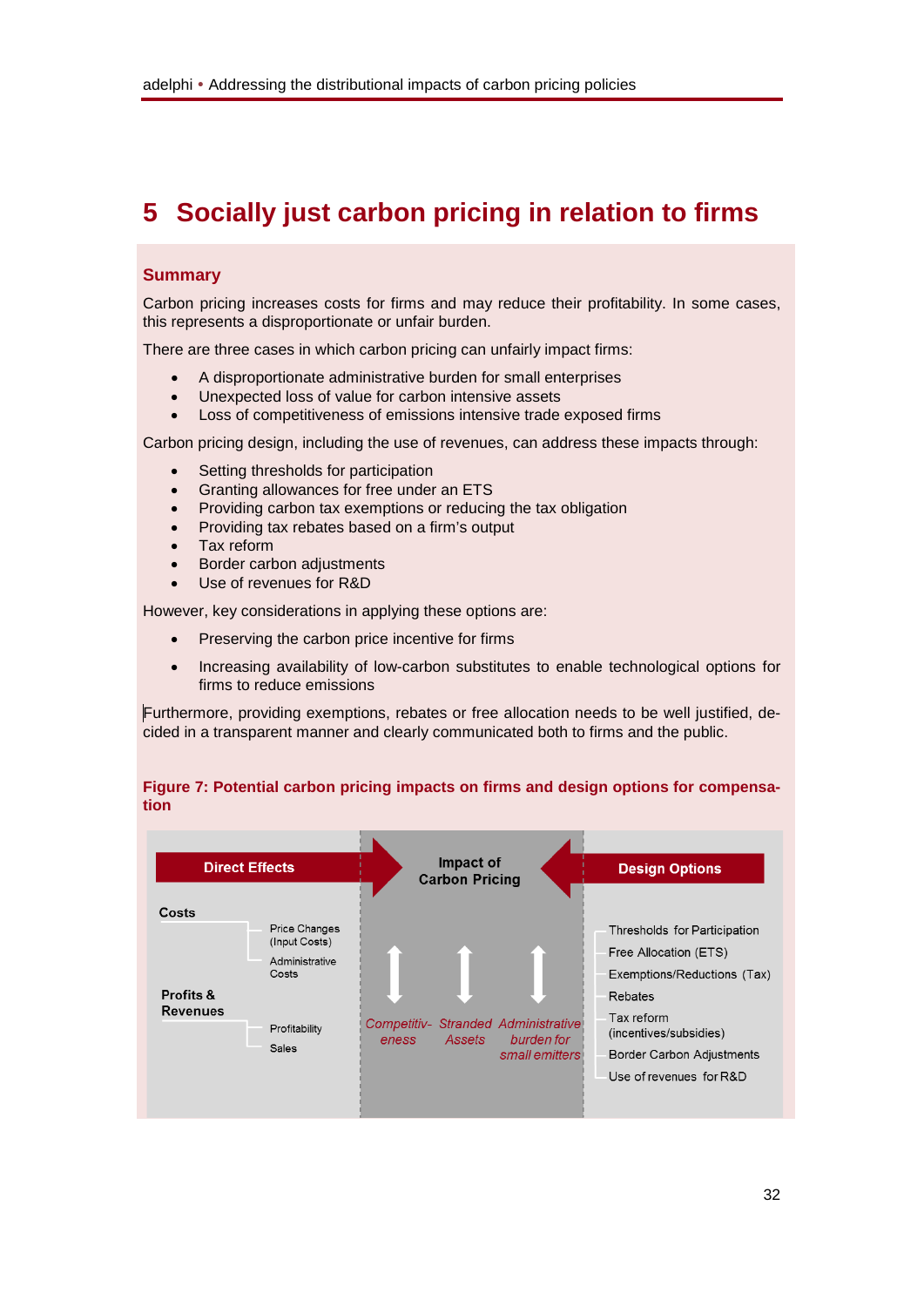Carbon pricing affects firms in several ways. First, by raising the prices of inputs of production, in particular, the cost of energy, carbon pricing increases the costs of firms in carbon intensive industries. Secondly, it creates administrative costs associated with compliance, for example, measuring and reporting emissions annually. Where firms are not able to raise their prices and pass costs on to consumers, carbon pricing may affect their profits. Alternatively, where costs can be passed on to consumers, demand side responses may reduce sales, as consumers switch to cleaner alternatives or reduce their consumption of those goods. The next subsections explore the potential impacts of carbon pricing on firms as well as the design options available for addressing them (see Figure 5).

# <span id="page-32-0"></span>5.1 **Carbon pricing impacts on firms**

Policymakers need to assess and address three potential impacts on firms from carbon pricing: disproportionate administrative burden on smaller firms; stranded assets, and competitive disadvantages for energy intensive and trade exposed sectors.

# <span id="page-32-1"></span>5.1.1 **Administrative costs and small and medium enterprises**

Firms covered by carbon pricing regulations incur administrative costs associated with fulfilling their legal obligations. Typical administrative costs include performing activities related to monitoring, reporting and verification (MRV), gathering information and submitting application forms. For example, under the EU ETS, MRV obligations make up the bulk of such costs.<sup>[21](#page-32-3)</sup> Small and medium enterprises (SMEs) tend to face a relatively higher burden than large firms, as they face similar fixed costs but cannot utilize economies of scale in administration $^{22}$ .

The burden, however, depends on the choice of the policy. In many cases, a carbon tax would place a lower burden on firms compared to an ETS because some tasks would not be required (Goulder and Schein 2013). For example, when carbon taxes are applied to the fuel sales in proportion to their carbon content firms incur fewer administrative costs as they are not required to implement MRV activities.

## <span id="page-32-2"></span>5.1.2 **Stranded Assets**

Some firms, industries and sectors argue that they should be compensated for the unfair impact of a carbon price on the value of their assets. When a carbon price is first introduced, existing assets that in the past generated profits can face a permanent and unforeseen fall in value as their emissions are hard to reduce and their operating costs rise. These assets may lose value, or even become uneconomical to operate, and be retired earlier than expected as stranded assets.

A carbon price will most obviously impact fossil fuel assets, such as coal mines and coalfired boilers (PMR and ICAP, 2016). According to a IEA study (IEA 2010), some 300 GW (or around one-third) of new coal and gas CCGT power plants built worldwide between 2010

<span id="page-32-4"></span><span id="page-32-3"></span><sup>&</sup>lt;sup>21</sup> Studies of transaction costs for firms under the EU ETS estimate that MRV costs make up around 70% of trans-<br>action costs (Heindl 2015; Heindl 2012)<br>2011 - 2011 - 2011 - 2012 - 2014 - 2014 - 2014 - 2014 - 2014 - 2014

Heindl (2015) shows that across the EU ETS, from 2010-2012, the average transaction costs per ton of CO2e emitted were much higher for small emitters, and declined sharply as emissions increase above a certain threshold. This can be explained by the fixed costs associated with MRV, which can be better absorbed by large emitters due to economies of scale. The study finds that for small emitters (less than 25,000 tCO2/year) average MRV transaction costs amount to EUR 0.47 tCO2.For large emitters (more than 1,000,000 tCO2/year), average costs drop to EUR 0.05 per tCO2.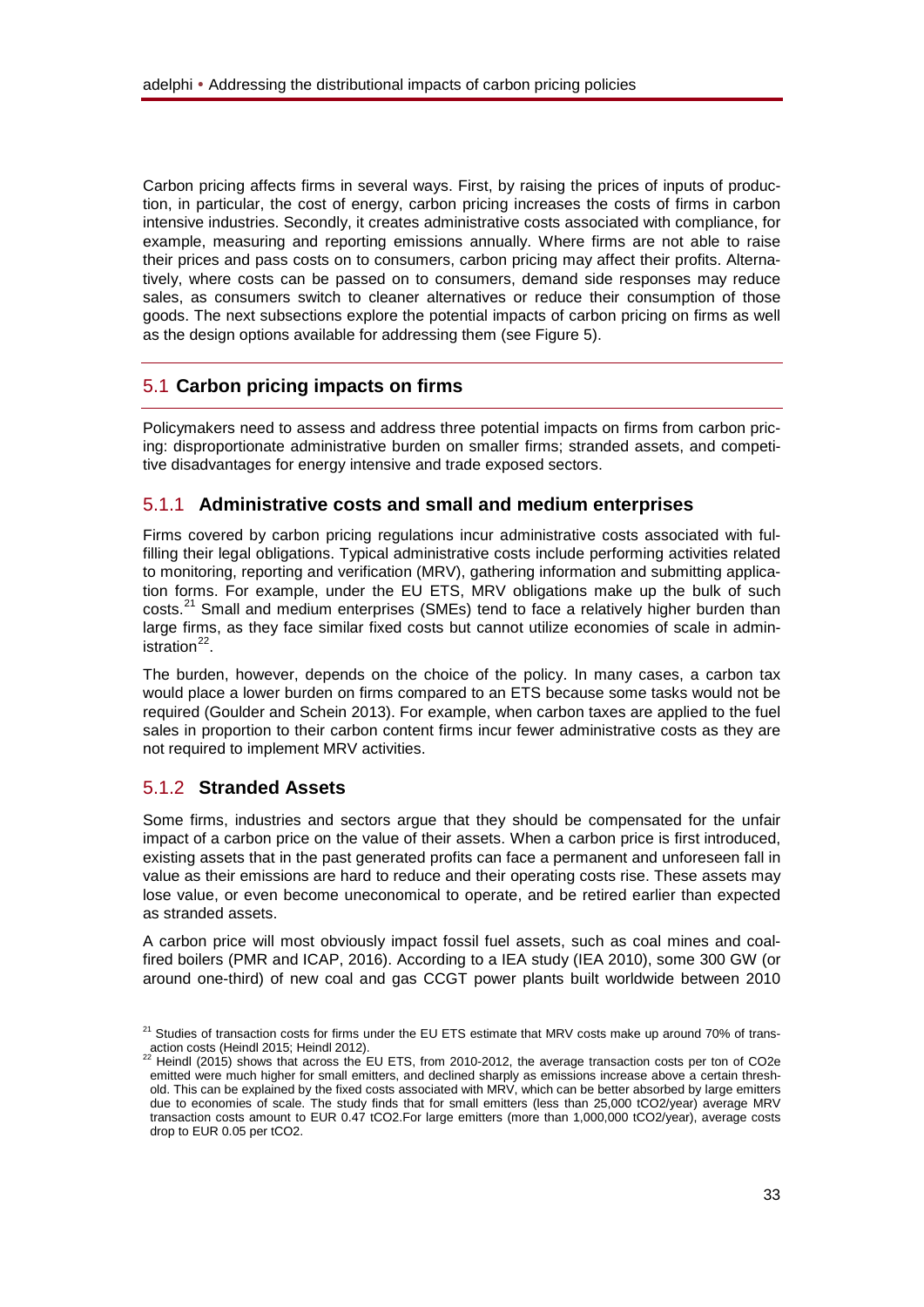and 2035 will become uneconomic due to carbon pricing policy and will be closed down before the end of their technical lifetime.

While it is reasonable to expect that some fossil intensive assets will drop in value under a carbon price, others may be unexpectedly or unfairly impacted, particularly over the short term as the carbon price is introduced. As the carbon price will rapidly affect costs across the economy, a range of asset holders may be justified in receiving compensation for loss of value. This typically includes firms that have made recent investments in energy-intensive assets under the assumption that they will not incur a carbon price. Compensation therefore often focusses on the implementation and transition to a carbon price, enabling firms to recoup some of their investment and allowing time to adjust.

In general, well-founded and transparent compensation can help build support for carbon pricing among impacted sectors, while unjustified compensation can negatively affect public perception of the policy. Furthermore, compensating emissions intensive industry can prolong the use of these assets, effectively being a capacity subsidy that slows down the intended low-carbon transition. For example, in the electricity sector, compensating coal-fired power generation has been shown to postpone the retirement of old and inefficient power plants.

## <span id="page-33-0"></span>5.1.3 **Competitiveness concerns**

The impact of carbon pricing on a carbon-intensive firm's competitiveness is not, in itself, unfair. This is because a carbon price is "meant to account for the costs of damages caused by GHG emissions" and a contraction of carbon intensive production is inevitable under a carbon price (CPLC 2016). A carbon price that is fair covers all competing firms, and encourages them to react accordingly, for example, by substituting fuels, investing in efficiency or developing low carbon products. In many regards, it can be better for a firm to be covered by a carbon pricing mechanism than not. The carbon price gives an economic incentive for investment in innovation and resource efficiency, which can strengthen a firm's competitiveness compared to others using business-as-usual production methods. Looking ahead, firms that invest more now may also enjoy an early mover advantage (PMR and World Bank Group 2017)

However, energy intensive and trade exposed firms (EITEs) may be unfairly impacted. These firms face rises in costs due to their carbon intensity, and are not able to pass on the costs to their customers because they are in price-based competition with firms that do not face an equivalent carbon price. A carbon price therefore puts them at an unfair disadvantage, resulting in reduced profit or loss of market share. Furthermore, rather than reducing emissions, this can result in 'leakage', which negates the mitigation effect of the carbon price by causing the displacement of carbon-intensive activities to countries or regions with weaker regulations (Arlinghaus 2015). The risks of competitive disadvantage and leakage are of major concern to industry groups and policymakers. Although there is little or no evidence that leakage has occurred as a result of existing carbon pricing policies (Arlinghaus 2015; PMR 2015) as industry groups are key carbon pricing stakeholders, addressing leakage concerns is often crucial for the successful implementation of the policy.

# <span id="page-33-1"></span>5.2 **Policy options for firms**

We discuss options for firms in terms of aspects of critical importance for policy makers: their ability to compensate or account for disproportionate impacts on firms, their ability to preserve the carbon price signal, the extent to which they support the poorest households, reduce regressivity, and increase options for substitution of carbon intensive goods.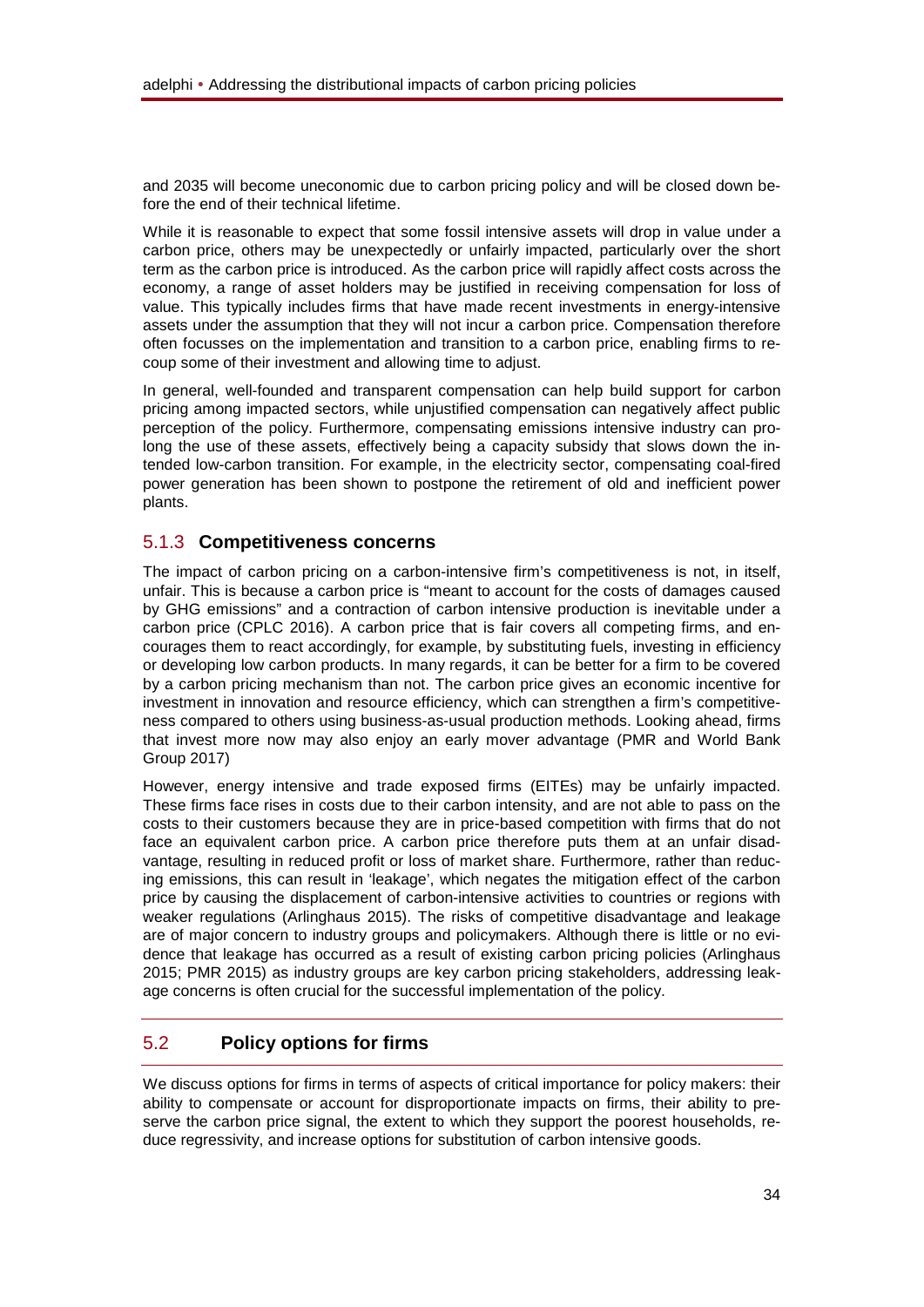# <span id="page-34-0"></span>5.2.1 **Options to address the disproportionate burden of administrative costs for small emitters**

The design of the carbon pricing mechanism can reduce the number of small firms with administrative tasks, and the remaining firms can be granted an exception depending on their size. The point of obligation determines which firms along the production chain are obliged to directly account for their emissions. Covering fossil fuels where they enter the economy (upstream) reduces the number of small entities that are covered, since upstream entities are typically larger and can pass the costs through to smaller firms and consumers downstream. This consideration went into the design of the Australian carbon pricing scheme (Jotzo and O'Gorman 2014) which was repealed in July 2014. Similarly, New Zealand implemented the NZ ETS with an upstream point of obligation in order to reduce the overall administrative burden. California and Québec follow an upstream approach for liquid fuels, which reduces the number of covered entities in the transport sector (PMR and ICAP 2016).

Where downstream coverage is preferred, setting participation threshold is the common approach to address the issue of small emitters. A threshold sets a given level of emissions, below which entities may be excluded from the regulation, or may face less stringent obligations. The threshold approach must balance the benefits of broad coverage with the relatively larger burden on small emitters. Small emitters typically contribute only small fraction of the total emissions of a country (see Figure 6 for European countries). In most European countries 70 percent of all installations contribute less than 10 percent of the total emissions (Betz et al. 2010).

In terms of threshold values, in the EU ETS, small emitters emitting less than 25,000 tonnes of CO2e per year are excluded from the scheme. $^{23}$  $^{23}$  $^{23}$  The same threshold also applies in several other ETSs (PMR and ICAP 2016). However, being exempt from the carbon pricing regulation does not mean firms have no obligations. To maintain a fair and even treatment, small emitters are often still obliged to report their emissions and may be subject to other regulations.

# <span id="page-34-1"></span>5.2.2 **Options to address firms' potential impacts under an ETS**

Competitiveness concerns and stranded assets issues can both be addressed by similar measures. Before deciding on an option, policymakers need to identify which firms are facing competitiveness risks and which are justified to receive compensation.

In the case of carbon leakage, eligibility is usually determined with objective criteria for carbon intensity and trade exposure. A firm's entitlement to compensation for stranded assets, on the other hand, is often decided on a case-by-case basis.

#### **Free allocation**

In an ETS, cost-free allocation of allowances is often used as an option to protect firms from leakage or to provide compensation, whereby instead of purchasing all of their allowances at auctions or on the carbon market, firms are granted a number for free.  $24$  Free allocation may be used to grant some compensation for stranded assets, reduce leakage concerns or ease the transition to an ETS. When well-targeted, free allocation has the advantage that the carbon price signal is preserved. This is because allowances obtained free of charge still have

<span id="page-34-2"></span><sup>&</sup>lt;sup>23</sup> The European Commission passed Article 27 of Directive 2003/87/EC recognizing that small emitters faced disproportionately higher transaction costs. Entities below the threshold may decide to opt-in if it is in their interests to take part

<span id="page-34-3"></span><sup>&</sup>lt;sup>24</sup> Different methods of free allocation may also effect the impacts of free allocated allowances, for further discussion see PMR and ICAP (2016)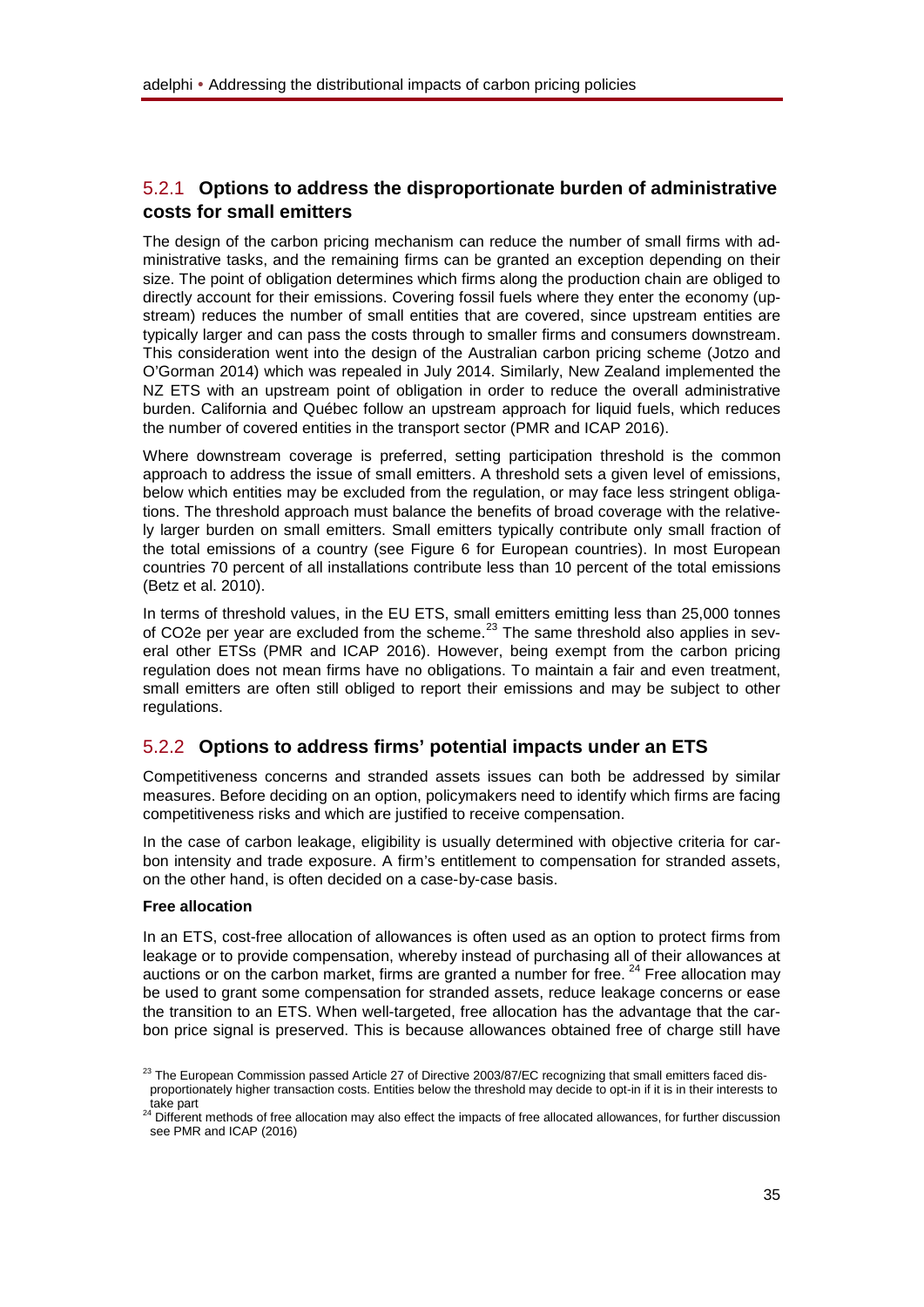''opportunity costs' - the allowances have value and can be traded, so a firm still stands to gain from reducing their emissions and selling extra allowances.

Free allocation may be granted to compensate for stranded assets, in recognition that at the time investments were made, GHG emissions were regarded as harmless (Brohé et al. 2010). Importantly, compensation for stranded assets should be clearly framed as transitional. For example, when New Zealand introduced a carbon price in 2008, some sectors were granted one-off compensation: owners of forestry land were compensated for the impact of the carbon price on land values, while owners of fisheries quotas (permits to harvest a quantity of fish) were compensated for the rise in operating costs related to fuel consumption. Compensation for stranded assets can also be conceived as a transitional shift that allows firms to adjust to the carbon price. In any case, it needs to be reduced overtime and should not be linked to any updating provisions; otherwise it creates perverse incentives for firms to increase their emissions in order to obtain more allowances. Furthermore, phasing out free allocation is needed to support a gradual shift to low carbon substitutes.

An important distinction should be made between free allocation to protect against leakage, and free allocation to compensate loss of value. If a firm is able to pass carbon costs on to consumers, then it is not at risk of losing competitiveness. When firms are able to pass on costs, free allocation results in windfall profits, whereby producers mark-up prices in line with the carbon price, while also selling the allowances that they obtained for free (Woerdman et al. 2009). For example, energy-intensive companies earned over €24 billion in windfall profits from the EU ETS during 2008-2014 (De Bruyn et al. 2016). Windfall profits are undesirable on several accounts and threaten to undermine public confidence in the fairness of the system: governments forego public revenue they would have received if allowances had been auctioned instead of distributed for free, consumers pay more than necessary for some goods, and those firms who cannot pass on their costs are put at a disadvantage. In recognition of this, ETS jurisdictions aim at targeting free allocation to those who are really at risk of leakage and are gradually increasing the share of auctioned allowances.

Even with a gradual reduction in free allowances, the relocation of firms to other countries is discouraged. As firms are initially compensated they react to the carbon price by making lowcarbon investments. The lock-in effect then encourages them to remain, even when an immediate relocation would have been economically profitable (Schmidt and Heitzig 2014).

## <span id="page-35-0"></span>5.2.3 **Options to address firms' potential impacts under a carbon tax**

#### **Tax exemptions and reductions**

Different measures have been implemented to address competitiveness concerns and compensate for stranded assets in carbon tax systems. A straightforward strategy is to implement tax exemptions or tax reductions in order to ease the carbon tax burden on firms. The advantage of exemptions is that they are relatively easy to implement. However, they risk violating the 'polluter pays principle' as they allow polluting firms to avoid paying the carbon price. Harrison (cf. Harrison 2010) points to two possible undesirable impacts. Firstly, every tax exemption is a forgone opportunity for emission reductions; secondly, exemptions can create an incentive to shift to carbon-intensive fuels or goods that are not taxed.

When targeting leakage concerns, the main difference between free allocation under an ETS and exemptions or reductions in a tax system is that the price signal is preserved with free allocation.

#### **Output-based tax rebates**

An output-based rebate is an option to protect the competitiveness of EITE firms that preserves the carbon price signal. Firms are granted a tax rebate based on their level of output (i.e. units of goods produced), not their level of emissions. The advantage is that the entity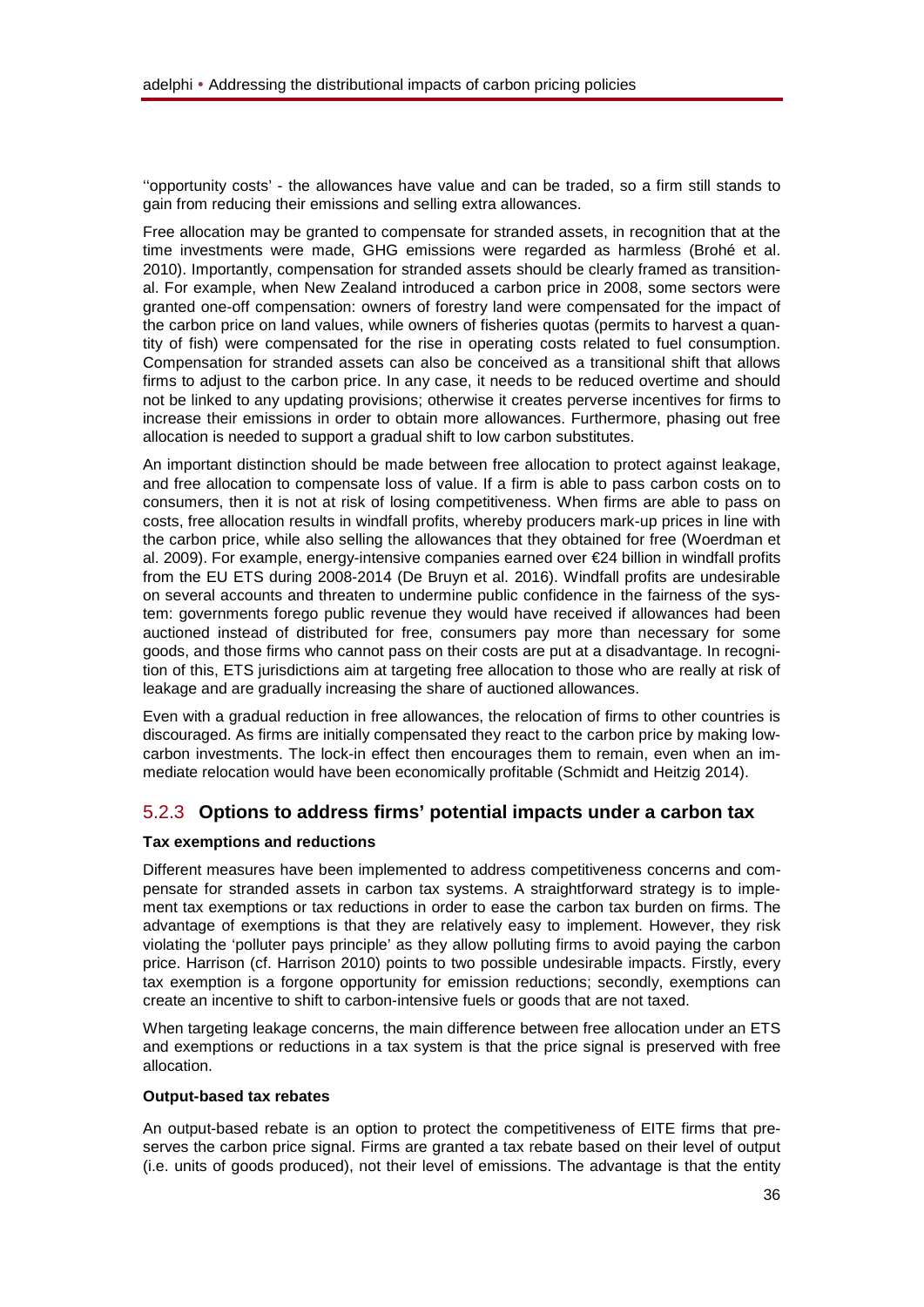can compete in foreign markets against products manufactured in a non-carbon tax country. Yet since the size of the rebate does not depend on the emissions intensity of the entity, this policy option still gives incentives to lower emissions (Gray and Metcalf 2017). The main drawbacks of this approach are uncertain and potentially high costs to the public, high data requirements and reduced incentives for shifting to low-carbon products (PMR and World Bank Group 2017).

Sweden introduced an output-based rebate as part of its tax on NOx emissions. All NOx tax revenue is returned to emitters in proportion to their production of useful energy<sup>25</sup>. Entities with high emissions relative to their energy output are net payers, whereas entities with low emissions relative to energy output are net recipients (Swedish Environmental Protection Agency 2006).

Böhringer et al. (cf. Böhringer et al. 2017) found that an output-based rebate under a carbon tax can be highly effective against carbon leakage, making it a suitable measure for mitigating competitiveness concerns at the firm level.

# <span id="page-36-0"></span>5.2.4 **Options to address firms' potential impacts common to both carbon taxes and ETS**

#### **Tax reform: tax incentives and tax swaps**

Another option to compensate firms for a loss of value is to use tax incentives, which can support firms impacted by the carbon price to make low-carbon investments. Policymakers can consider options such as production or investment tax credits. For example, tax credits can help lower the cost gap between renewables and fossil fuels and to provide certainty when investing in certain technologies (Cohen et al. 2015). The United States has implemented an investment tax credit that provides a 30 percent tax credit for solar energy systems for residential and commercial buildings since 2006. Since its implementation, annual solar installation has grown by over 1,600 percent (ibid). Depending on the specific design, this option can be more or less targeted to the sectors that bear the carbon prices.

As mentioned in Chapter 2, if the carbon pricing revenue is used to reduce other pre-existing distortionary taxes, such as capital and labour taxes, the efficiency of the tax system is improved. However, as a carbon-for-capital tax swap could result in compensation for capital owners, it could be highly regressive.

#### **R&D support**

Government support for research and development might help alleviate the issue of stranded assets by enabling firms to apply new low-carbon technologies with existing assets. In addition, government investment in development and demonstration of breakthrough technologies shows commitment towards the low-carbon transition (Acworth et al. 2017). Indeed, the EU ETS has been accompanied with carbon capture demonstration projects in an effort to address stranded assets in the coal industry (ibid).

#### **Border carbon adjustments**

When it comes to international competitiveness, input costs play a key role. Border carbon adjustments close the cost gap between locally produced goods that face higher input prices

<span id="page-36-1"></span> $25$  Useful energy produced is a definition used to reasonably measure and compare output from heterogeneous activities: paper mills, power plants, and other (Sterner and Höglund, 2000)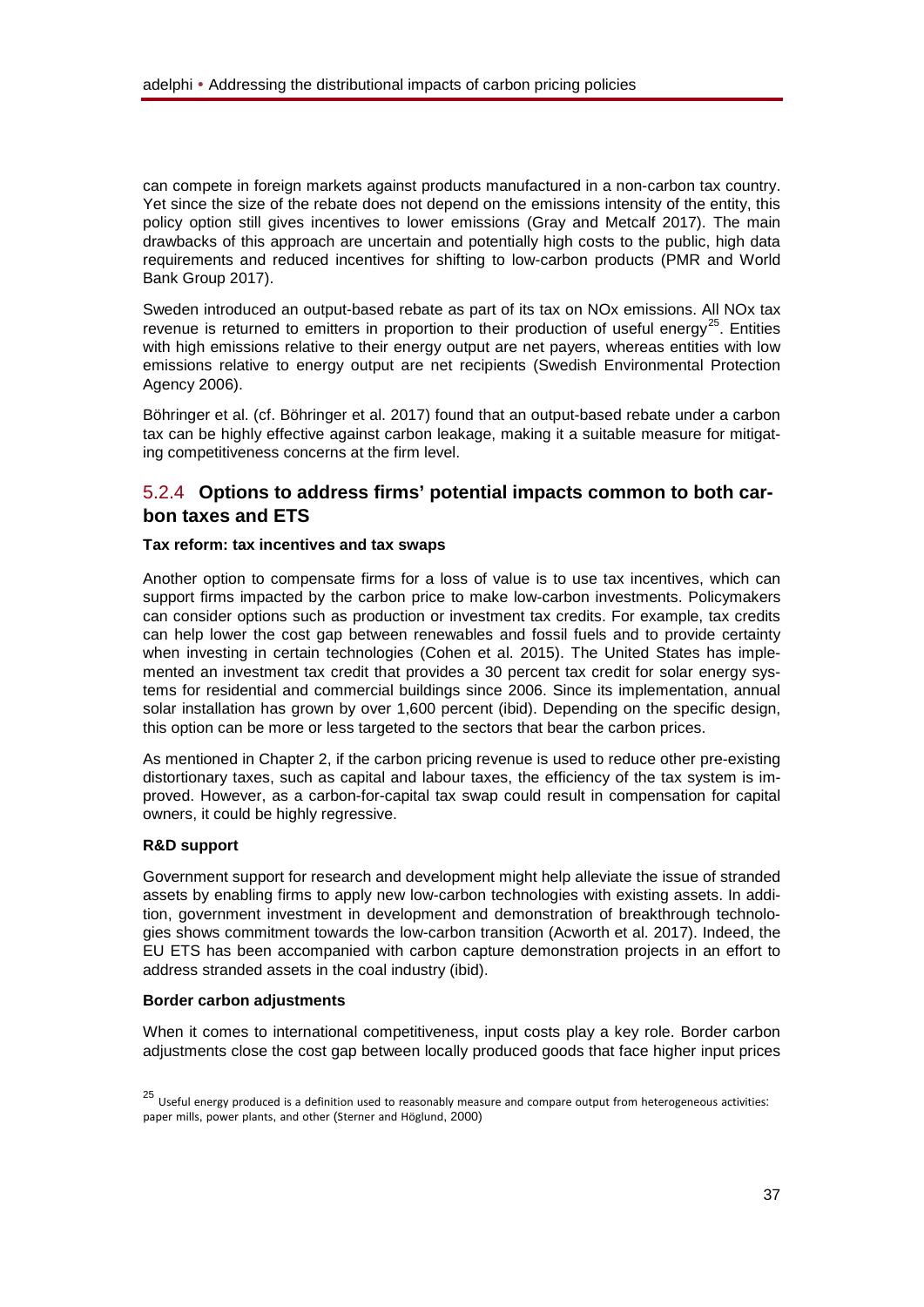due to the carbon price and internationally produced goods outside a carbon pricing jurisdiction. Under this approach, a tariff would be applied to carbon intensive goods as they are imported, or, alternatively, the carbon price of exported goods would be rebated (Kortum and Weisbach 2016). So far, this measure has been theoretically discussed but not implemented, in part because they may not be compatible with the international rules of the World Trade Organization (WTO).<sup>[26](#page-37-1)</sup>

# <span id="page-37-0"></span>5.2.5 **Summary of options for compensating firms**

The options presented in this section address competitiveness concerns, provide compensation for stranded assets, or provide mechanisms to reduce the burden on small firms. However, not all these options preserve the  $CO<sub>2</sub>$  price incentives. Where the price incentive is not preserved, they should be presented and communicated either as one-off or transitional forms of support.

In addition, reducing the burden on firms can be associated with a higher burden on households (World Bank and Ecofys 2014). For example, compensating firms with free allocation implies less leeway for using revenues to compensate low-income households that are disproportionately burdened by carbon pricing (see Section 1 on households). According to Carbon Market Watch (cf. Carbon Market Watch 2016), governments have forgone at least 135 billion euros by granting more than 11 billion free emissions permits over the period 2008-2014. Over time, free allocation may undermine public confidence in the system, particularly if it is perceived to be unjustified.

Importantly, because of their nature, tax reform and CO2 tax exemptions typically accompany carbon tax implementation, while free allocation goes alongside with emissions trading. Rebates and R&D investment stand out as measures that can preserve the carbon price signal. Combined they could both increase the availability of substitutes and address competitiveness concerns.

<span id="page-37-1"></span><sup>&</sup>lt;sup>26</sup> Hillmann (2013) points out ways how adjustments could be in line with international trade agreements depending on the design of the taxes, for a detailed discussions see Hillmann (2013).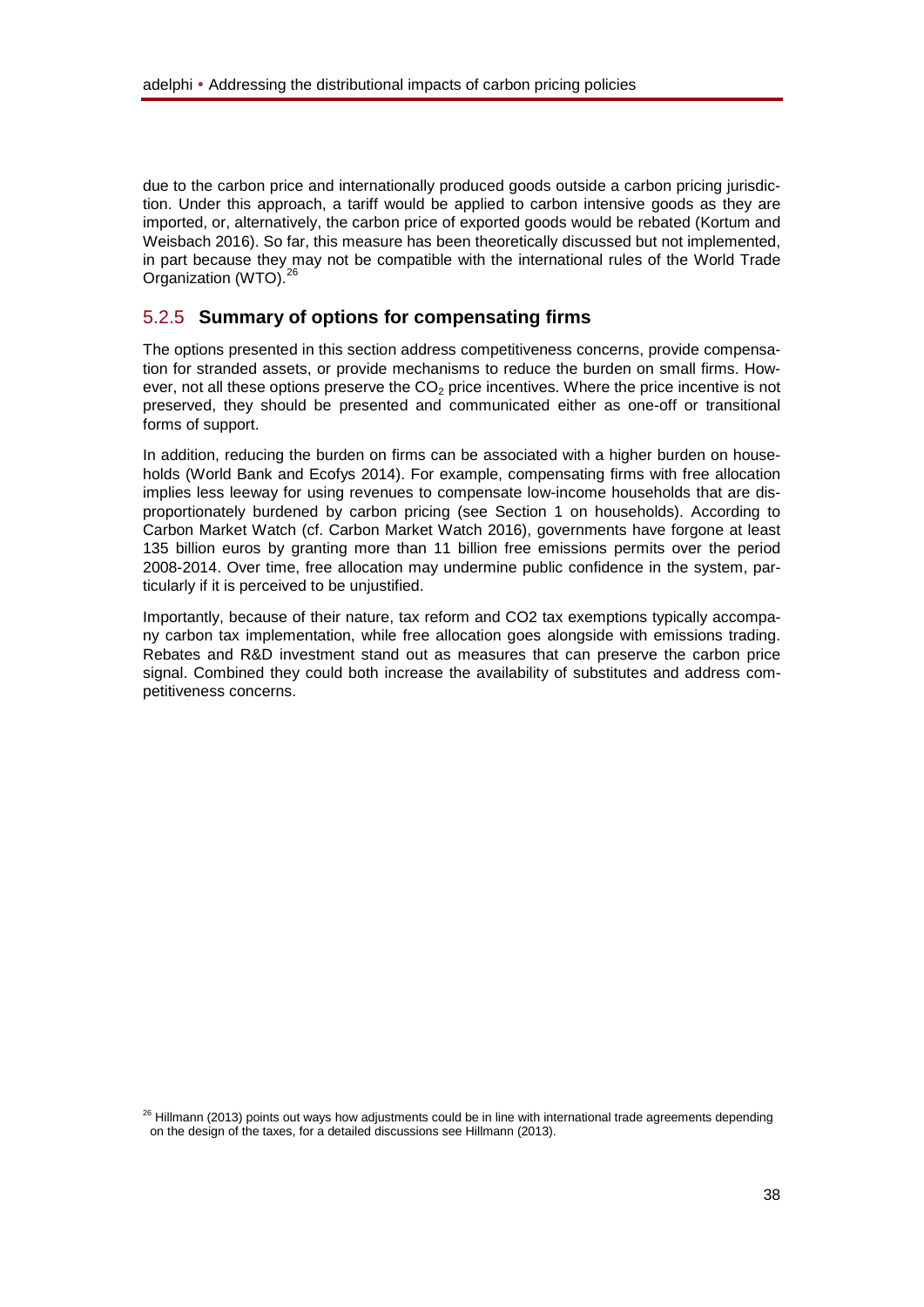|                                                     | <b>Firms</b>         |                           |                     |                                    |                           |
|-----------------------------------------------------|----------------------|---------------------------|---------------------|------------------------------------|---------------------------|
|                                                     | <b>Tax</b><br>reform | <b>Free</b><br>allocation | Tax ex-<br>emptions | <b>Output-based</b><br>tax rebates | <b>R&amp;D investment</b> |
| Preserves the carbon price<br>incentives            | Yes                  | Partially                 | No                  | Yes                                | Yes                       |
| Increases availability of<br>low-carbon substitutes | Depends              | No                        | No                  | <b>No</b>                          | Yes                       |
| Reduces distortionary taxes                         | <b>Yes</b>           | N <sub>o</sub>            | No.                 | N <sub>o</sub>                     | No.                       |
| Addresses competitiveness<br>concerns               | Partially            | Yes                       | Yes                 | Yes                                | Partially                 |
| Compensates devaluation<br>of assets                | Depends              | Yes                       | No                  | <b>No</b>                          | Partially                 |

<span id="page-38-0"></span>**Table 4: Carbon pricing impacts on firms and design options available for revenue recycling**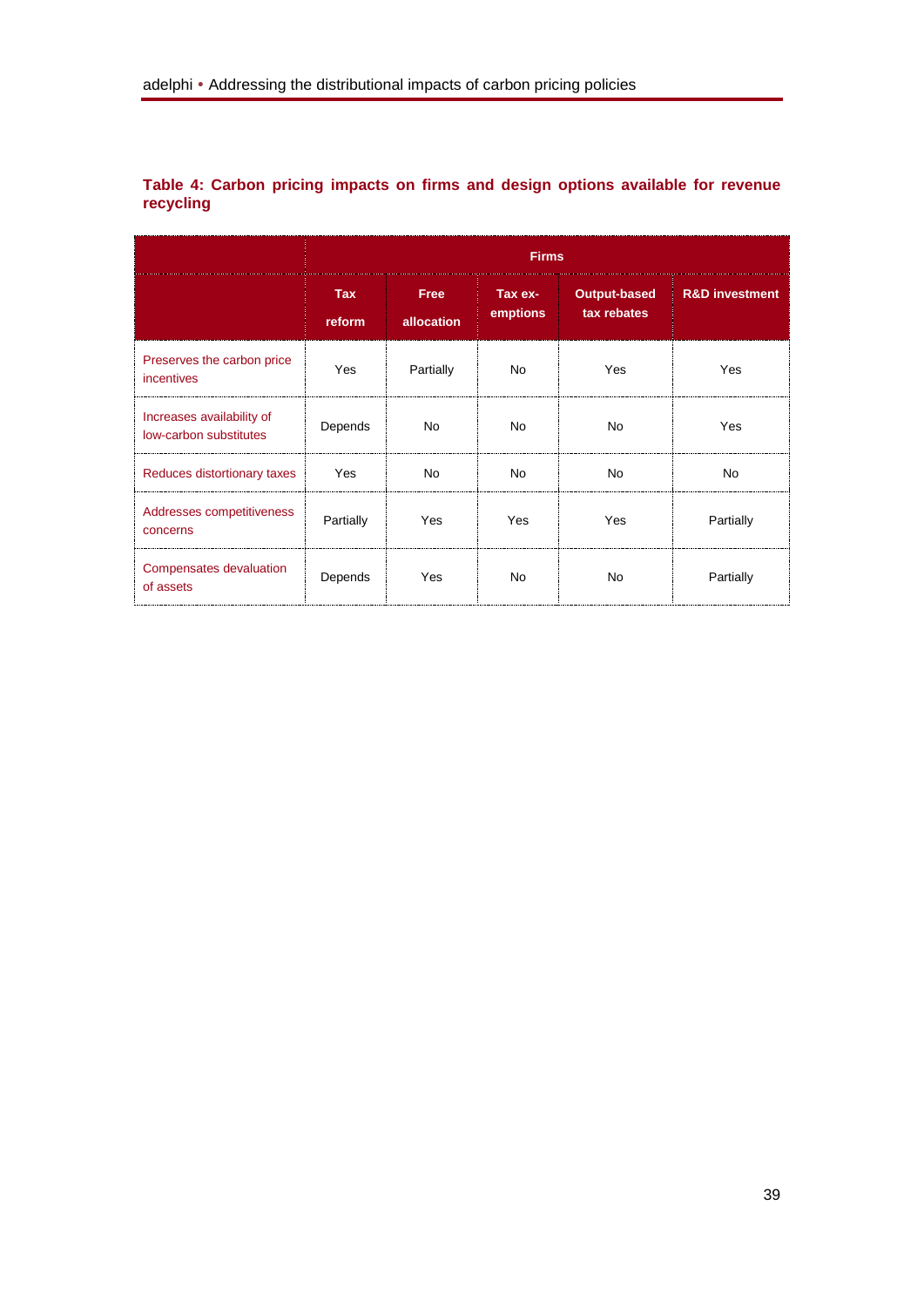# <span id="page-39-0"></span>**6 Conclusion**

When the distributional impacts of carbon pricing are adequately addressed, this holds the potential to create a broader support base for the policy. This in turn is key to its longevity, including at times of political change. By contrast, taking a narrow view on carbon pricing may obscure the potential of the instrument to contribute to a low-carbon transition that also supports other sustainable development objectives.

The present paper discussed the social impacts of implementing carbon pricing policies on different groups of actors – low-income households and disadvantaged communities, impacted communities of workers, and firms – and, drawing on international experience to date, mapped options how these can be addressed. A framework with key considerations for policymakers was also presented. Table 5 below summarizes the main impacts and related policy options, and highlights core challenges and trade-offs in this regard.

Putting emphasis on the social justice dimension of carbon pricing policies is particularly warranted for early phases of implementation, where a 'soft start' of the policy can help gain acceptance and avoid a public backlash that results in lasting reputational damage. For a carbon tax, this may for instance involve a starting with a lower tax rate or a broader range of exemptions. For an ETS, this could be reflected in a first phase with a more lenient cap, higher levels of free allocation and a gradual extension of the scope of the ETS. In general, well-founded and transparent compensation can help build support for carbon pricing among impacted sectors, while unjustified compensation can negatively affect public perception of the policy.

Decision-makers should, therefore work to ensure that initial policy settings do not result in a lock-in that prevents the carbon pricing measures from becoming more comprehensive and stringent overtime. Revenue use is a core means to alleviate adverse effects on affected communities. Yet, whereas the revenue-raising property of a carbon tax is basically guaranteed (unless it is designed revenue-neutral and other taxes are reduced accordingly), for an ETS, public income depends on a share of emissions allowances being auctioned rather than allocated for free. It may therefore be advisable to start early with a small share of auctioning of allowances, and increase that portion over time.

As the analysis in the previous chapters demonstrates, addressing the distributive impacts of carbon pricing regularly requires trade-offs between their primary objective – ensuring costeffective mitigation – and other desired outcomes. This is illustrated by the discussions on tax reform and firm-level considerations in previous chapters, as well as the quest for an equitable distribution of the co-benefits of carbon pricing policies. In general, concerns can sometimes be addressed by altering the design of the pricing mechanism itself, or through complementary policies and measures. More often, socially just outcomes depend on the considered use of a portion of the carbon pricing revenues. Which option may be preferable will depend on the individual case and its larger political context. Given the broader rationale for the policy, however, maintaining an adequate carbon price signal should always remain a priority.

Overall, the saliency of addressing distributive concerns in carbon pricing policies is also a function of the broader level of economic development and the socio-economic profile of a country. To date, most experience with these mechanisms stems from industrialized countries with relatively low levels of inequality and absolute poverty, as well as robust social welfare systems. Implementing a carbon price in emerging and developing countries will likely require even more political attention being dedicated to these issues, perhaps also involving some policy innovation and going beyond what has been pioneered as best prac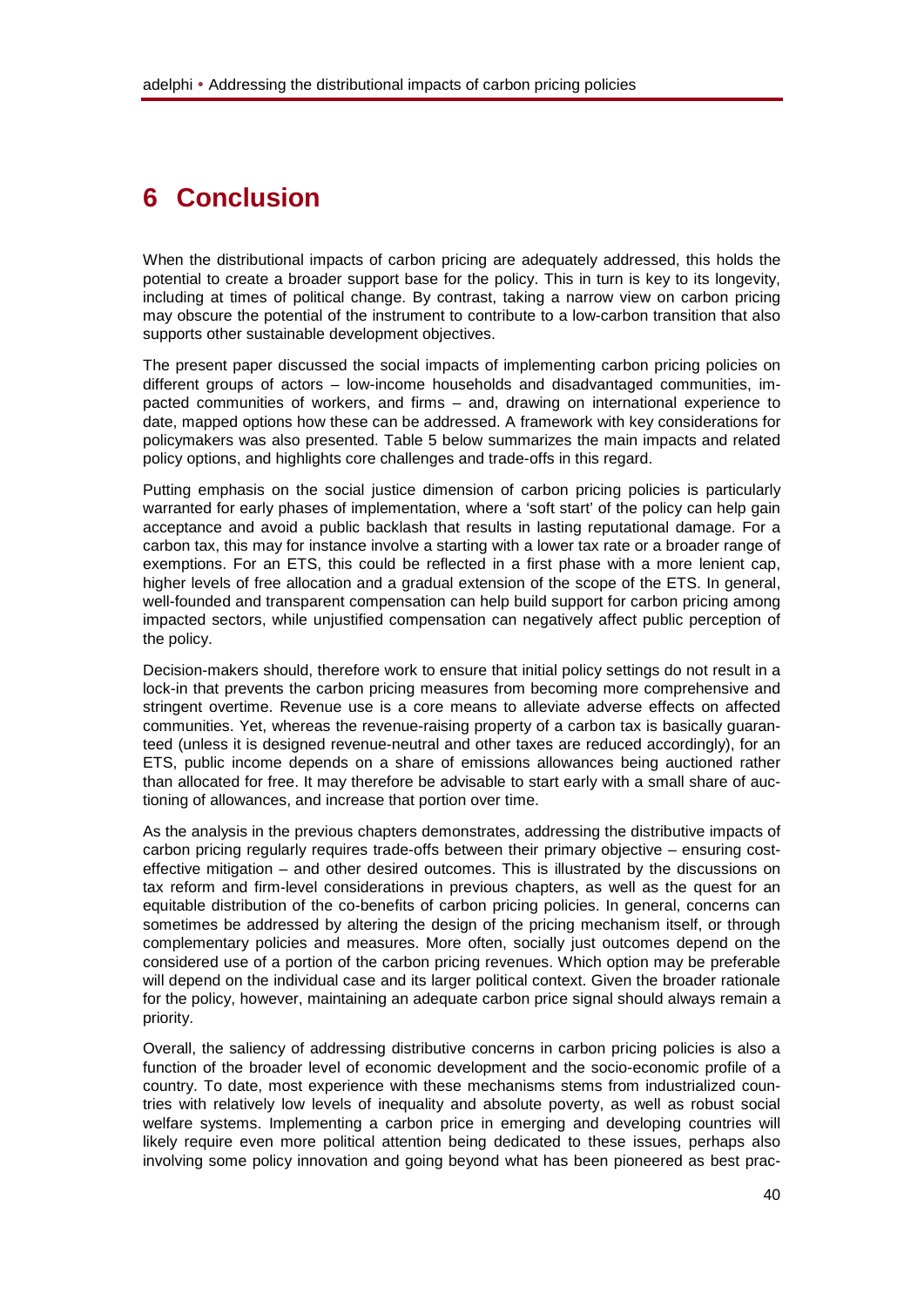tices in existing carbon pricing systems. Also, the relevance of these considerations highlights the importance of effective stakeholder involvement, beyond the groups that are traditionally effective at making their voice heard in domestic policy discussions.

Finally, it is clear that social justice concerns and impacted groups will change and evolve over time as climate and carbon policies become more stringent and as societies are making progress toward decarbonizing their economies. On the one hand, households, communities and firms will gradually adapt to the changes brought about by the carbon price, and lowcarbon substitutes will increasingly become available, depending also on technological developments. Other issues require a more long-term view, especially as they seek to support disadvantaged communities to achieve sustainable development goals alongside a lowcarbon transition. Robust policy evaluation and policy reviews that also map possible distributional impacts are therefore essential to long-term robust carbon pricing policy.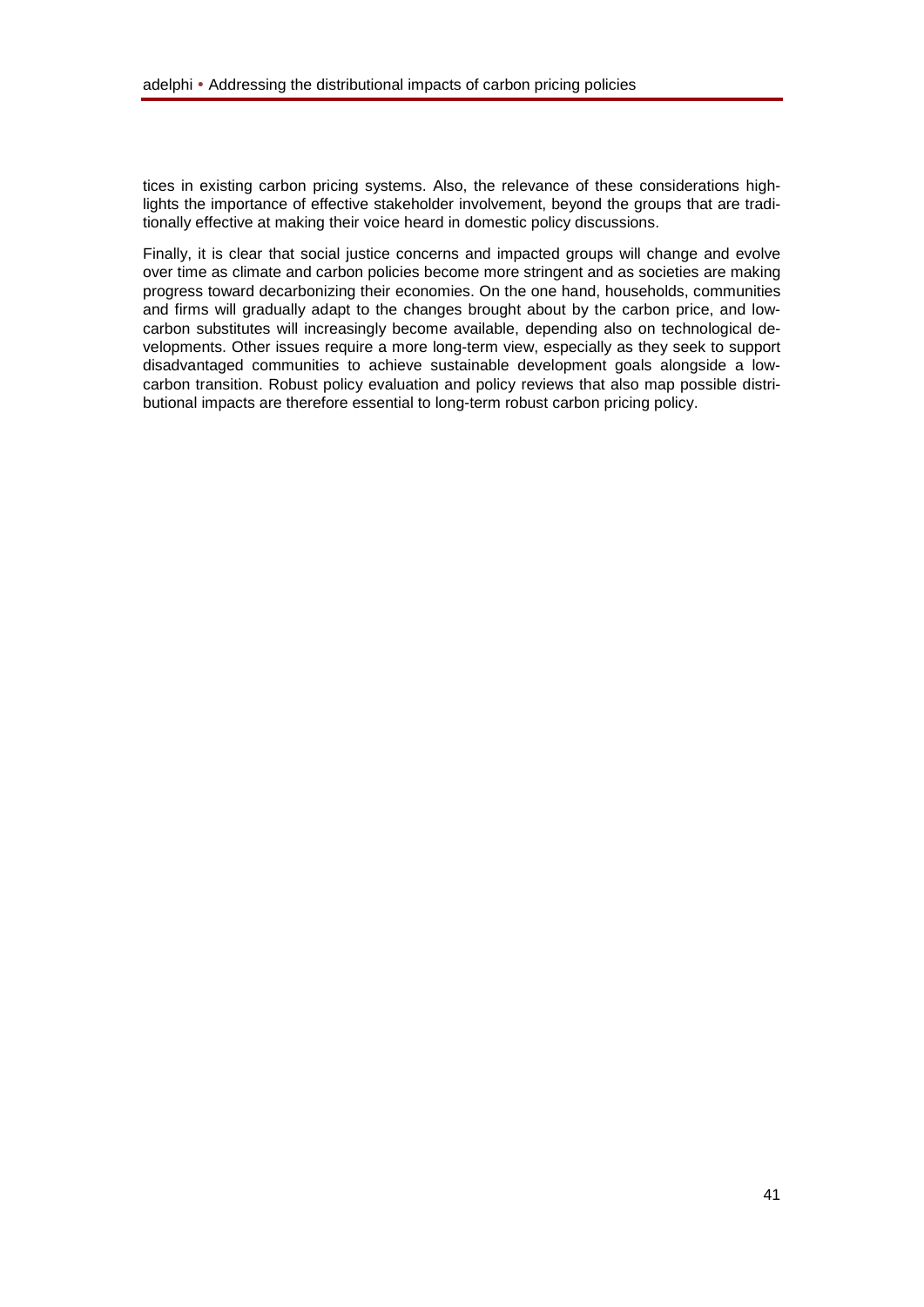<span id="page-41-0"></span>

| <b>Impacted groups</b> | <b>Effect of carbon price</b>                                                                                                                                                     | <b>Implications for inequality/fairness</b>                                                                                                                          | <b>Policy options</b>                                                                                                                                                                                                                           | <b>Challenges and trade-offs</b>                                                                                                                  |
|------------------------|-----------------------------------------------------------------------------------------------------------------------------------------------------------------------------------|----------------------------------------------------------------------------------------------------------------------------------------------------------------------|-------------------------------------------------------------------------------------------------------------------------------------------------------------------------------------------------------------------------------------------------|---------------------------------------------------------------------------------------------------------------------------------------------------|
| Households             | Household expenditure effects<br>Price changes<br>Household income effects<br>Assets<br>Wages<br>Government transfers                                                             | Increased price of goods and services<br>Inequality (distributional impacts)<br>$\bullet$<br>Poverty<br>$\bullet$<br>Sectoral and regional distribution<br>$\bullet$ | Direct transfers<br><b>Subsidies</b><br>Tax swaps and credits                                                                                                                                                                                   | Preserving the price signal<br>Might reduce leeway for increasing<br>availability of low carbon substi-<br>tutes and compensating firms           |
| Local communi-<br>ties | Co-benefits<br>Local pollution effects<br>Offset effects<br>Displacement of GHG abatement<br>Displacement of local co-benefits                                                    | Unequal distribution of public health bene-<br>fits<br>Disadvantaged communities close to<br>pollution sources                                                       | Zonal re-<br>$\bullet$<br>strictions/sectoral caps<br>Limiting the scope of<br>$\bullet$<br>offsets<br>Community fund<br>Direct regulation                                                                                                      | Reduced cost-effectiveness of<br>carbon pricing mechanism                                                                                         |
|                        | Structural changes in employment from a<br>low-carbon transition<br>Declining carbon intensive industries<br>New skills needed for existing and<br>new jobs<br>Green job creation | Broader impacts on communities impacted<br>by structural change<br>Structural unemployment<br>$\bullet$<br>Regional community impacts<br>$\bullet$                   | Labour market devel-<br>$\bullet$<br>opment<br><b>Transitional support</b><br>Investing revenues in<br>green jobs and ena-<br>bling infrastructure                                                                                              | Ensuring equal access to job<br>opportunities<br>Optimizing investments for both<br>specific impacted communities and<br>broader public benefits. |
| Firms                  | Costs<br>Price changes<br>Administrative costs<br>Profits and revenues<br>Profitability<br>Sales                                                                                  | Impact:<br>Competitiveness<br>Stranded assets<br>Administrative burden for small emit-<br>$\bullet$<br>ters                                                          | Thresholds for partici-<br>$\bullet$<br>pation<br>Free allocation (ETS)<br>Tax exemptions or<br>deductions (Tax)<br>Rebates<br>$\bullet$<br>Tax reform (incen-<br>tives/subsidies)<br>Border tax adjust-<br>ments<br>Use of revenues for<br>R&D | Maintaining the price signal<br>Windfall profits<br>Preventing lock-in of high carbon<br>assets                                                   |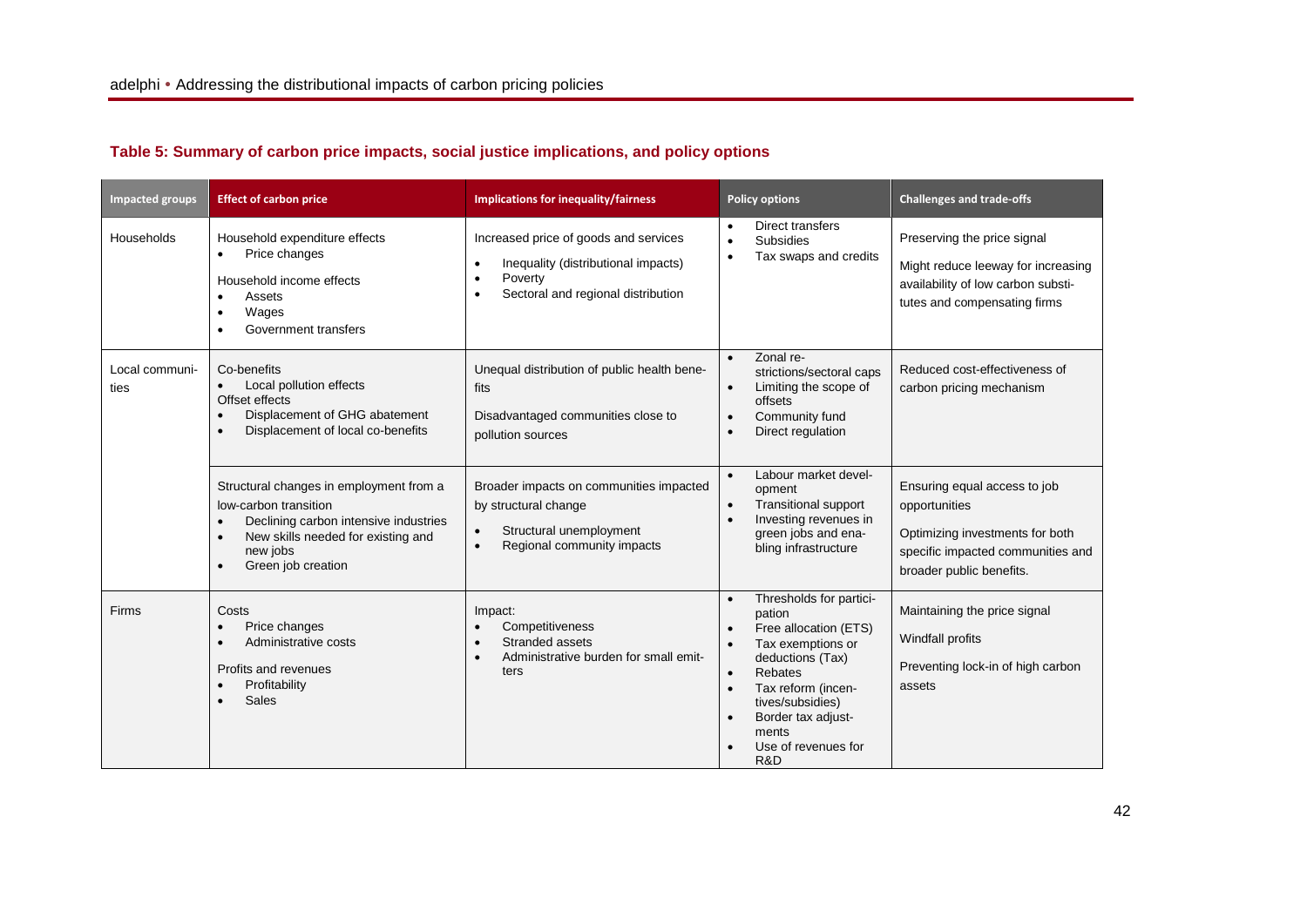# **Bibliography**

- Acworth, William; Johannes Ackva; Dallas Burtraw; Ottmar Edenhofer; Sabine Fuss; Christian Flachsland; Constanze Haug; Nicolas Koch and Mariza Montes De Oca 2017: Emissions Trading and the Role of a Long-Run Carbon Price Signal Achieving Cost-Effective Emission Reductions under an Emissions Trading System. Berlin: International Carbon Action Partnership.
- Arlinghaus, Johanna 2015: Impacts of Carbon Prices on Indicators of Competitiveness.A Review of Empirical Findings. In: OECD Environment Working Papers 87.
- Beck, Marisa; Nicholas Rivers; Randall Wigle and Hidemichi Yonezawa 2015: Carbon Tax and Revenue Recycling: Impacts on Households in British Columbia. In: Resource and Energy Economics 41, pp.40-69.
- Betz, Regina; Todd Sanderson and Tihomir Ancev 2010: In or out: Efficient Inclusion of Installations in an Emissions Trading Scheme? In: Journal of Regulatory Economics 37(2), pp. 162–79.
- Böhringer, Christoph; Knut Einar Rosendahl and Halvor Briseid Storrøsten 2017: Robust Policies to Mitigate Carbon Leakage. In: Journal of Public Economics 149, pp.35-46.
- Boyce, James K. and Manuel Pastor 2013: Clearing the Air.Incorporating Air Quality and Environmental Justice into Climate Policy. In: Climatic Change 120:4, pp. 801–14.
- British Columbia 2017: Low Income Climate Action Tax Credit. Retrieved 15.02.2018, from http://www2.gov.bc.ca/gov/content/taxes/income-taxes/personal/credits/climate-action.
- Brenner, Mark; Matthew Riddle and James K. Boyce 2007. A Chinese sky trust? Distributional impacts of carbon charges and revenue recycling in China. In: Energy Policy 35:3, pp.1771-1784.
- Brohé, Arnaud; Nick Eyre and Nicholas Howarth 2010: Carbon Markets.An International Business Guide. London: Routledge.
- Burtraw, Dallas; Richard Sweeney and Margaret Walls 2009: The Incidence of U.S. Climate Policy.Alternative Uses of Revenues from a Cap-and-Trade Auction. In: National Tay Journal 62:3, pp. 497–518.
- Burtraw, Dallas; David Mclaughlin and Sarah Jo Fueyo Szambelan 2012: For the Benefit of California Electricity Ratepayers: Electricity Sector Options for the Use of Allowance Value Created Under California's Cap-and-Trade Program. In Resources for the Future Discussion Paper Series 12-24.
- Callan, Tim; Seán Lyons; Susan Scott; Richard S. J. Tol and Stefano Verde 2008: The Distributional Implications of a Carbon Tax in Ireland. Retrieved 30.07.2018, from http://aei.pitt.edu/87748/1/WP250.pdf.
- CARB 2011: Adaptive Management Plan for the Cap-and-Trade Regulation. Retrieved 30.07.2018, from https://www.arb.ca.gov/cc/capandtrade/adaptive\_management/plan.pdf.
- Carbon Market Watch 2016: Industry Windfall Profits from Europe 's Carbon Market. How energy-intensive companies cashed in on their pollution at taxpayers' expense. Retrieved 30.07.2018, from https://carbonmarketwatch.org/wpcontent/uploads/2016/03/Policy-brief\_Industry-windfall-profits-from-Europe%E2%80%99s\_web\_final-1.pdf .
- Carbon Pricing Leadership Coalition2016: What Is the Impact of Carbon Pricing on Competitiveness ? Retrieved 30.07.2018, from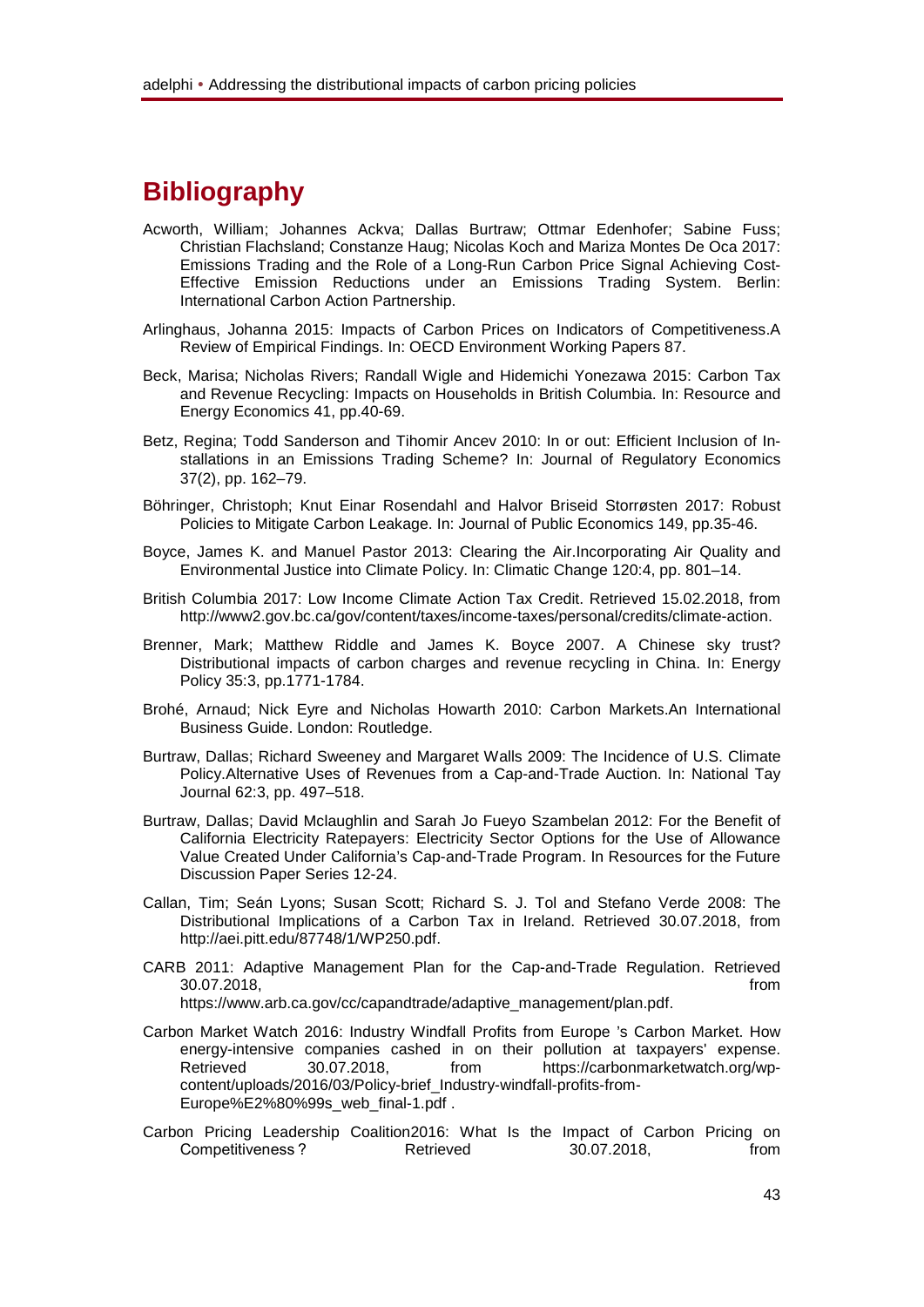http://pubdocs.worldbank.org/en/759561467228928508/CPLC-Competitivenessprint2.pdf.

- Clark, Lara P.; Dylan B. Millet and Julian D. Marshall 2014: National Patterns in Environmental Injustice and Inequality.Outdoor NO2 Air Pollution in the United States.<br>Retrieved 600 17 2018 Retrieved 30.07.2018, http://journals.plos.org/plosone/article?id=10.1371/journal.pone.0094431.
- Cohen, Steven; William Eimicke and Alison Miller 2015: Sustainability Policy. Hastening the Transition to a Cleaner Economy. New Jersey: Wiley.
- Cushing, Lara J.; Madeline Wander; Rachel Morello-Frosch; Manuel Pastor; Allen Zhu and James Sadd 2016: A Preliminary Environmental Equity Assessment Of California's Cap-and-Trade Program. Retrieved 15.02.2018 from: http://dornsife.usc.edu/PERE/enviro-equity-CA-cap-trade.
- De Bruyn, Sander; Ellen Schep and Sofia Cherif 2016: Calculation of Additional Profits of Sectors and Firms from the EU ETS. Retrieved 30.07.2018, from http://www.ce.nl/publicatie/calculation\_of\_additional\_profits\_of\_sectors\_and\_firms\_fro m\_the\_eu\_ets/1763.
- Eden, Alexander; Charlotte Unger; William Acworth; Kristian Wilkening and Constanze Haug 2016: Benefits of Emissions Trading. Berlin: ICAP Policy Paper.
- Farber, Daniel A. 2012: Pollution Markets and Social Equity.Analyzing the Fairness of Cap and Trade. Retrieved 30.07.2018, from https://scholarship.law.berkeley.edu/cgi/viewcontent.cgi?article=3047&context=facpubs.
- Gattaciecca, Julien; Colleen Callahan and J R Deshazo. 2016: Protecting the Most Vulnerable.A Financial Analysis of Cap-and-Trade's Impact on Household's in Disadvantaged Communities Across California. Los Angeles: Regents of the University of California
- Gonzalez, Fidel 2012: Distributional Effects of Carbon Taxes.The Case of Mexico. In: Energy Economics 34:6, pp. 2102-2115.
- Goulder, Lawrence H. and Andrew R. Schein 2013: Carbon Taxes Versus Cap and Trade.A Critical Review. In: Climate Change Economics 04:3.
- Grainger, Corbett A. and Charles D. Kolstad 2010: Who Pays a Price on Carbon? In: Environmental and Resource Economics 46:3, pp. 359–76. Gray, Wayne and Gilbert E. Metcalf 2017: Carbon Tax Competitiveness Concerns. Assessing a Best Practices Carbon Credit. In: Resources for the future discussion paper, pp. 17-18
- Hajat, Anjum; Charlene Hsia and Marie S. O'Neill 2015: Socioeconomic Disparities and Air Pollution Exposure.A Global Review. In: Current Environmental Health Reports 2:4, pp. 440–450.
- Harrison, Kathryn 2010: The Comparative Politics of Carbon Taxation. In: Annual Review of Law and Social Science 6, pp. 507–529.
- Heindl, Peter 2012: Transaction Costs and Tradable Permits.Empirical Evidence from the EU Emissions Trading Scheme. In: ZEW - Centre for European Economic ResearchDiscussion Paper 12-021.

Heindl, Peter 2015: The Impact of Administrative Transaction Costs in the EU Emissions Trading System. In: Climate Policy 17:3, pp. 314–329.

- Hillmann, Jennifer 2013: Changing Climate for Carbon Taxes. Washington D.C.: The German Marshall Fund of the United States.
- IEA 2010: World Energy Outlook. Paris: OECD/IEA.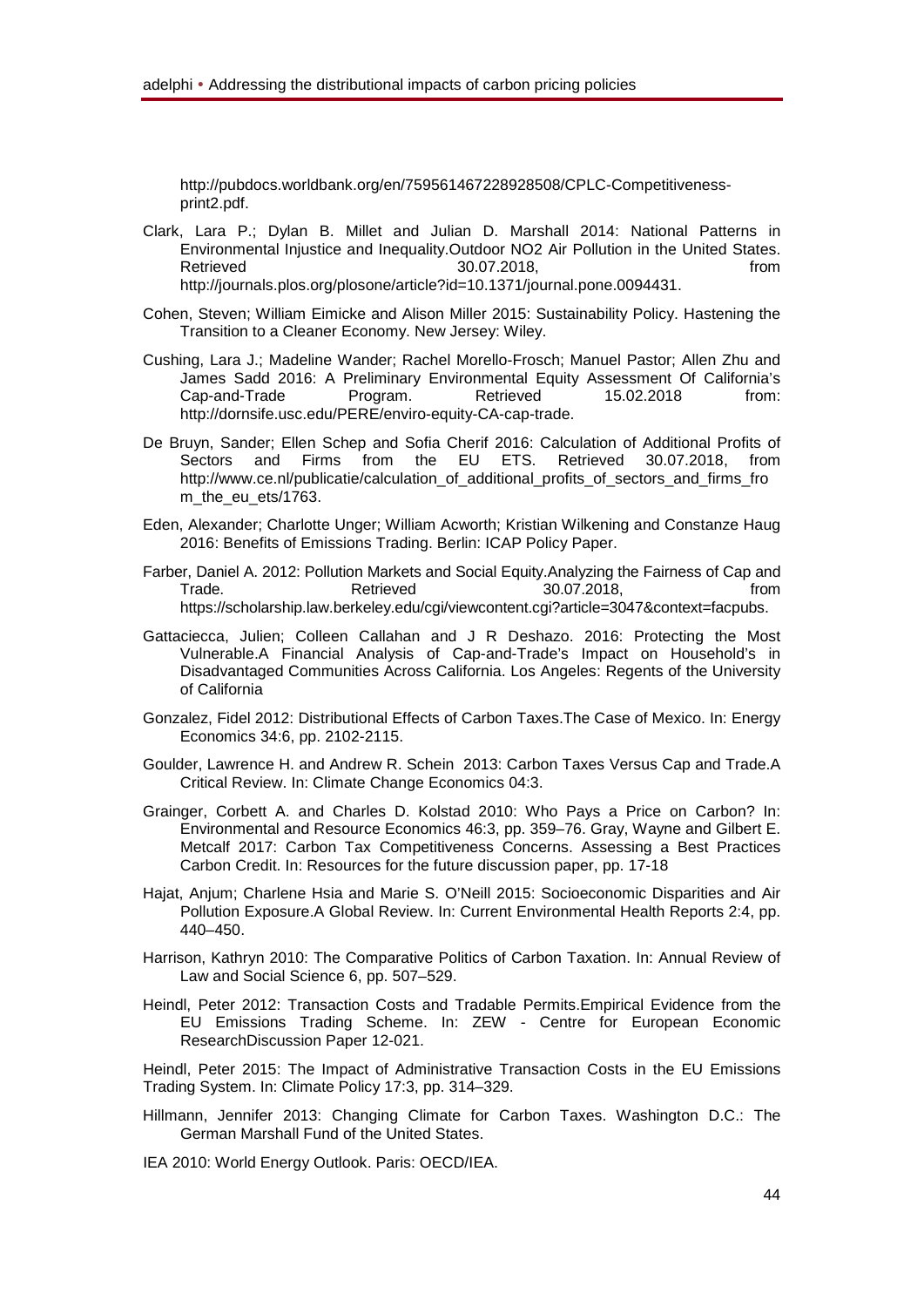ILO 2012: Working towards Sustainable Development.Opportunities for Decent Work and Social Inclusion in a Green Economy. Geneva: International Labour Office.

ILO 2014: World Social Protection Report 2014/15. Building Economic Recovery, Inclusive Development and Social Justice. Geneva.

- ILO 2015: Guidelines for a Just Transition towards Environmentally Sustainable Economies and Societies for All. Geneva:ILO
- ILO and OECD 2012: Sustainable Development, Green Growth and Quality Employment. Background Paper for the Meeting of G20 Labour and Employment Ministers. Geneva and Paris:ILO and OECD
- Jakob, Michael; Claudine Chen; Sabine Fuss; Annika Marxen; Narasimha D. Rao and Ottmar Edenhofer 2016: Carbon Pricing Revenues Could Close Infrastructure Access Gaps. In: World Development 84, pp. 254–65.
- Stutt, Jordan and Peter Shattuck 2016: Regional Greenhouse Gas Initiative Status Report<br>Part 1. Measuring Success. Retrieved 01.02.2018. from: Part I.Measuring Success. Retrieved 01.02.2018, from: http://acadiacenter.org/document/measuring-rggi-success.
- Jotzo, Frank, and Marianna O'Gorman 2014: Impact of the Carbon Price on Australia ' s Electricity Demand, Supply and Emissions. Retrieved 30.07.2018, from http://www.lse.ac.uk/GranthamInstitute/wp-content/uploads/2014/08/OGorman-and-Jotzo-Impact-of-the-carbon-price-on-Australias-electricity-demand-supply-andemissions.pdf.
- Kaufmann, Noah and Eleanor Krause 2016: Issue Brief Putting a Price on Carbon.Ensuring Equity. Retrieved 30.07.2018, from https://static1.squarespace.com/static/588eb46a579fb35be4fd8d67/t/58aca0f4414fb53 d680936be/1487708425854/World-Resources-Inst-Putting\_a\_Price\_on\_Carbon\_Ensuring\_Equity.pdf.
- Kortum, Sam and David Weisbach 2016: Border Adjustments for Carbon Emissions.Basic Concepts and Design. In:Resources for the Future *16:09*.
- Krechowicz, Dana 2011: The Effect of Carbon Pricing on Low-Income Households , and Its Potential Contribution to Poverty Reduction. Ottawa: the University of Ottawa.
- Lee, Marc and Toby Sanger 2008: Is BC's Carbon Tax Fair? An Impact Analysis for Different Income Levels. Vancouver: Policy Alternatives.
- Louie, Edward P. and Joshua M. Pearce 2016: Retraining Investment for U.S. Transition from Coal to Solar Photovoltaic Employment. In: Energy Economics 57, pp. 295–302.
- Metcalf, Gilbert E.; Sebastian Rausch and John Reilly 2011: Distributional Impacts of Carbon Pricing.A General Equilibrium Approach with Micro Data for Households. In: Energy Economics 33:1, pp. S20-S33*.*
- Morris, Daniel F and Clayton Munnings 2013: Progressing to a Fair Carbon Tax. Policy Design Options and Impacts to Households. In: Resources for the Future Issue Brief 13-03.
- Nemet, G F.; T Holloway, and P Meier 2010: Implications of Incorporating Air-Quality Co-Benefits into Climate Change Policymaking. In: Environmental Research Letters 5:1.
- OEHHA 2017: Tracking and Evaluation of Benefits and Impacts of Greenhouse Gas Limits in Disadvantaged Communities. Initial Report. Retrieved 31.07.2018 from https://oehha.ca.gov/media/downloads/environmentaljustice/report/oehhaab32report020217.pdf.

Parry, Ian; Chandara Veung and Dirk Heine 2014: How Much Carbon Pricing Is in Countries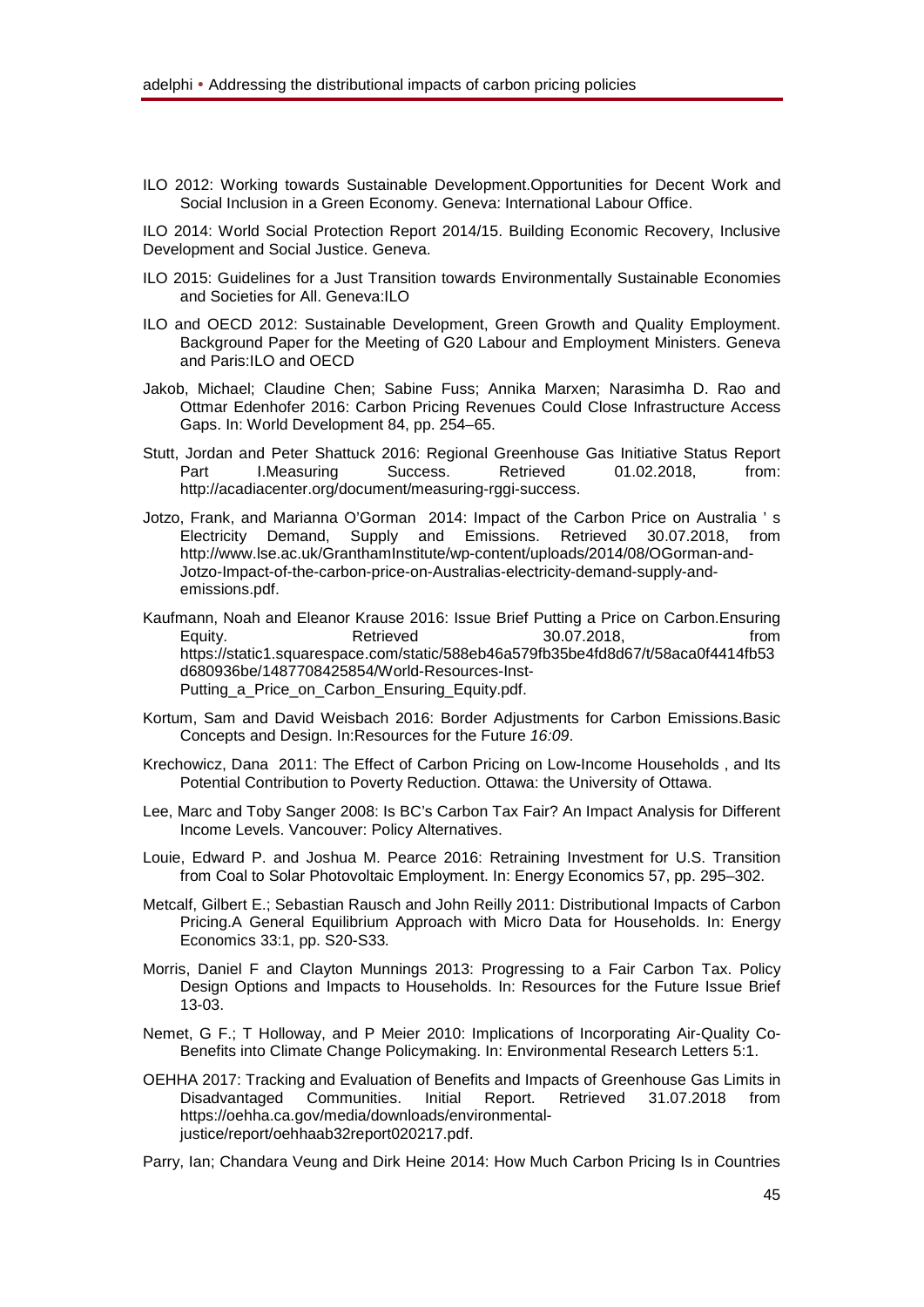' Own Interests ? The Critical Role of Co-Benefits. IMF*.*

- Pizarro, Rodrigo; Sebastian Ainzúa and Francisco Pinto 2017: Chile´s Green Tax. Retrieved 31.07.2018, from: https://www.4echile.cl/4echile/wpcontent/uploads/2017/12/Folleto\_Impuestos\_Verdes\_1\_eng\_t.pdf
- Pizer, William; James N. Sanchirico and Michael Batz 2010: Regional patterns of U.S. household carbon emissions. In: Climatic Change 99:1-2, pp. 47-63.
- PMR 2015: Carbon Leakage.Theory, Evidence and Policy Design. Washington D.C.: Bank for Reconstruction and Development/ The Wold Bank.
- PMR and ICAP 2016: Emissions Trading in Practice*.*A Handbook on Design and Implementation. Washington D.C.: Bank for Reconstruction and Development/ The Wold Bank.
- PMR and World Bank Group 2017: Carbon Tax Guide.A Handbook for Policy Makers. Washington D.C.: Bank for Reconstruction and Development/ The Wold Bank.
- Rao, Shilpa; Zbigniew Klimont; Joana Leitao; Keywan Riahi; Rita van Dingenen; Lara Aleluia Reis; Katherine Calvin; Frank Dentener and Laurent Drouet 2016: A Multi-Model Assessment of the Co-Benefits of Climate Mitigation for Global Air Quality. In: Environmental Research Letters 11:12, 124013.
- Ringquist, Evan J. 2011: Trading Equity for Efficiency in Environmental Protection? Environmental Justice Effects from the SO2 Allowance Trading Program. In: Social Science Quarterly 92:9.
- Schatzki, Todd and Robert N Stavins 2009: Addressing Environmental Justice Concerns in the Design of California ' s Climate Policy. Retrieved 31.07.2018, from http://www.analysisgroup.com/uploadedfiles/content/insights/publishing/environmental\_ justice.pdf.
- Schmidt, Robert C. and Jobst Heitzig 2014: Carbon Leakage.Grandfathering as an Incentive Device to Avert Firm Relocation. In: Journal of Environmental Economics and Management 67:2, pp.209-293.
- Swedish Environmental Protection Agency 2006: The Swedish Charge on Nitrogen Oxides -<br>Cost-Effective Frentission Reduction Retrieved 12.02.218 from Cost-Effective Emission Reduction. Retrieved 12.02.218, from http://www.naturvardsverket.se/Documents/publikationer/620-8245-0.pdf?pid=3960.
- Thompson, Tammy M.; Sebastian Rausch; Rebecca K Saari and Noelle E Selin 2014: A Systems Approach to Evaluating the Air Quality Co-Benefits of US Carbon Policies. In: Nature Climate Change 4, pp. 917-923.
- UNFCCC 2016: Just Transition of the Workforce, and the Creation of Decent Work and Quality Jobs. Retrieved 31.07.2018, from https://unfccc.int/resource/docs/2016/tp/07.pdf.
- Ürge-Vorsatz, Diana and Sergio Tirado Herrero 2012: Building Synergies between Climate Change Mitigation and Energy Poverty Alleviation. In: Energy Policy 49, pp. 83–90.
- Wagner, Ulrich J. and Laure De Preux 2016: The co-benefits of Climate Policy.Evidence from the EU Emissions Trading Scheme. Retrieved 31.07.2018, from https://www.econstor.eu/handle/10419/145800.
- West, J Jason; Steven J Smith; Raquel A Silva; Vaishali Naik; Yuqiang Zhang; Zachariah Adelman; Meridith M Fry; Susan Anenberg; Larry W Horowitz and Jean-Francois Lamarque 2013: Co-Benefits of Mitigating Global Greenhouse Gas Emissions for Future Air Quality and Human Health. In: Nature Climate Change 3, pp.885-889.

Williams, Roberton C.; Hal Gordon; Dallas Burtraw; Jared C Carbone and Richard D